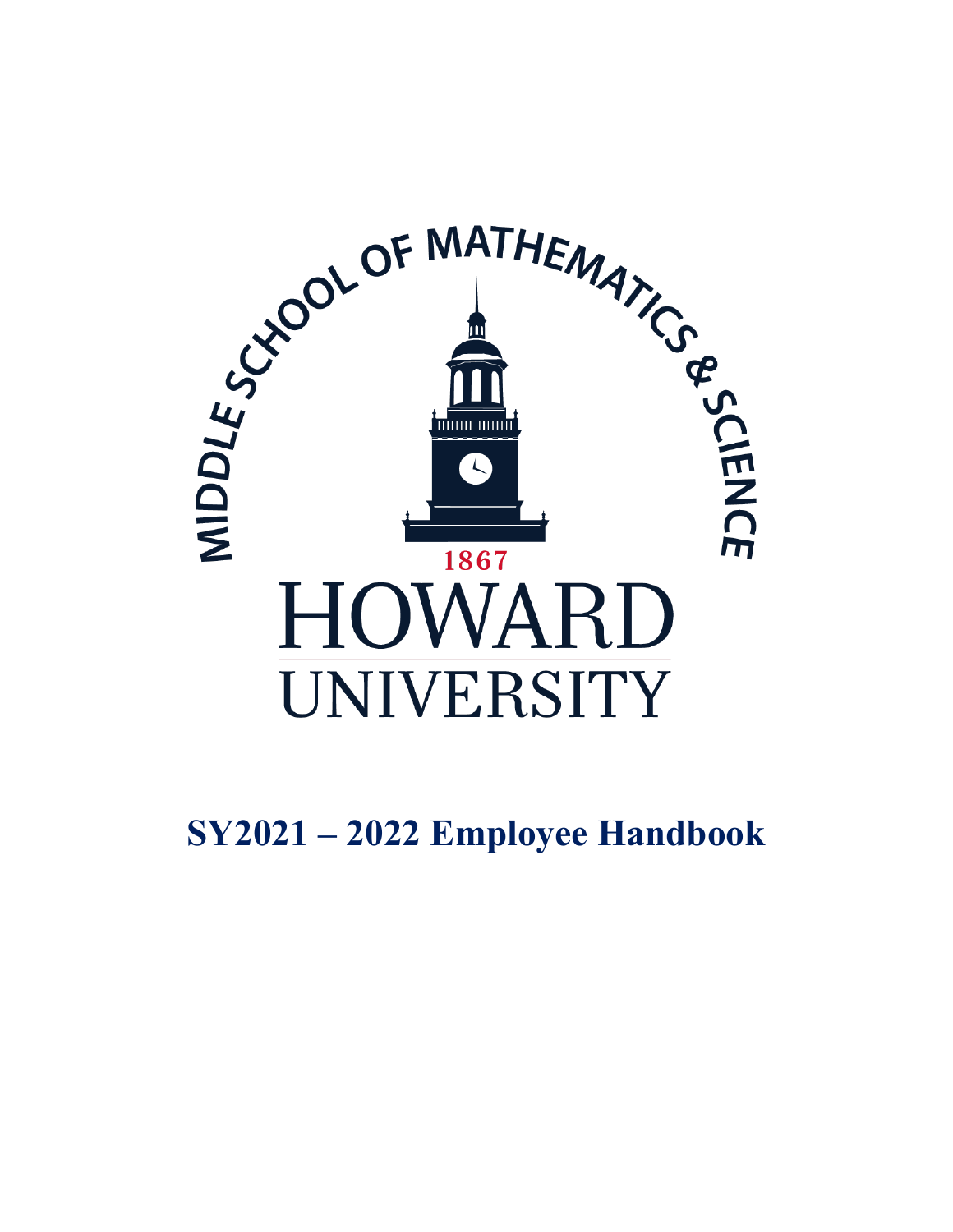# **ABOUT THIS HANDBOOK**

This handbook was prepared to help employees find the answers to questions they may have regarding their employment with Howard University Middle School of Mathematics and Science. Aside from this handbook, supervisors and the human resources department can also be referred to for additional information.

Neither this handbook nor any other verbal or written communication by a management representative is, nor should it be considered to be, an agreement, contract of employment, express or implied, or a promise of treatment in any particular manner in any given situation, nor does it confer any contractual rights whatsoever. Howard University Middle School of Mathematics and Science adheres to the policy of employment at will, which permits the Middle School or the employee to end the employment relationship at any time, for any reason, with or without cause or notice.

No Middle School representative other than the Head of Human Resources and/or Executive Director may modify at-will status and/or provide any special arrangement concerning terms or conditions of employment in an individual case or generally and any such modification must be in a signed writing.

Many matters covered by this handbook, such as benefit plan descriptions, are also described in separate Middle School documents. These Middle School documents are always controlling over any statement made in this handbook or by any member of management.

This handbook states only general Middle School guidelines. The Middle School may, at any time, in its sole discretion, modify or vary from anything stated in this handbook, with or without notice, except for the rights of the parties to end employment at will, which may only be modified by an express written agreement signed by the employee and the Chairman and/or the Head of Human Resources and/or Executive Director.

This handbook supersedes all prior handbooks.

 $<sup>1</sup>$  Revised 8.1.2021</sup>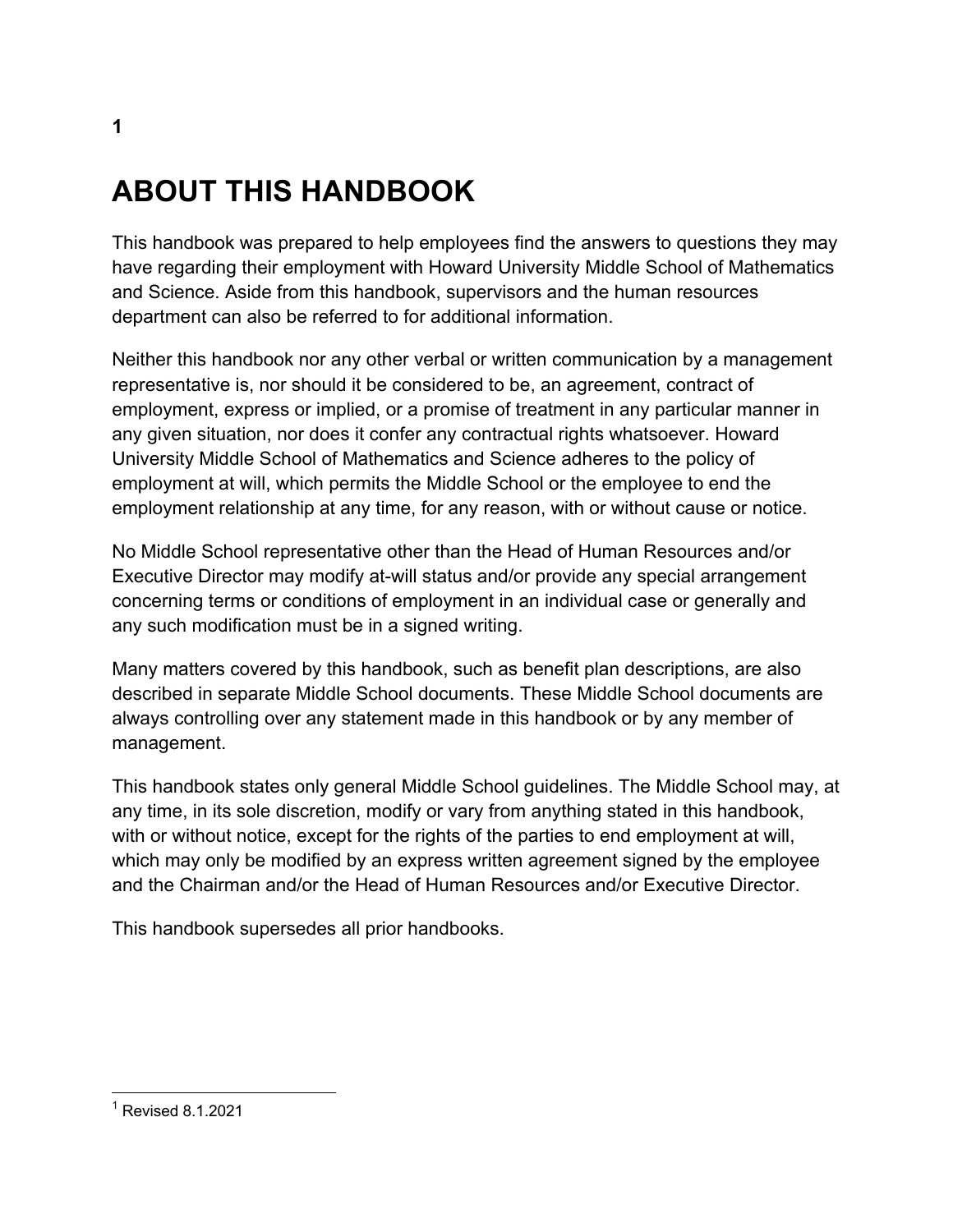#### TABLE OF CONTENTS

#### **Section 1: Principles of Employment**

- 1. Introduction
- 2. Equal Employment Opportunity
- 3. Pregnancy Accommodations
- 4. Non-Harassment
- 5. Drug and Alcohol-Free Workplace
- 6. Workplace Violence

#### **Section 2: Policies**

- 1. Employee Classifications
- 2. Your Employment Records
- 3. Working Hours and Schedule
- 4. Timekeeping
- 5. Overtime
- 6. Travel Time for Non-Exempt Employees
- 7. Safe Harbor Policy for Exempt Employees
- 8. Paychecks
- 9. Direct Deposit
- 10. Salary Advances
- 11. Performance Review
- 12. Record Retention
- 13. Job Postings
- 14. Dress Code
- 15. Office Equipment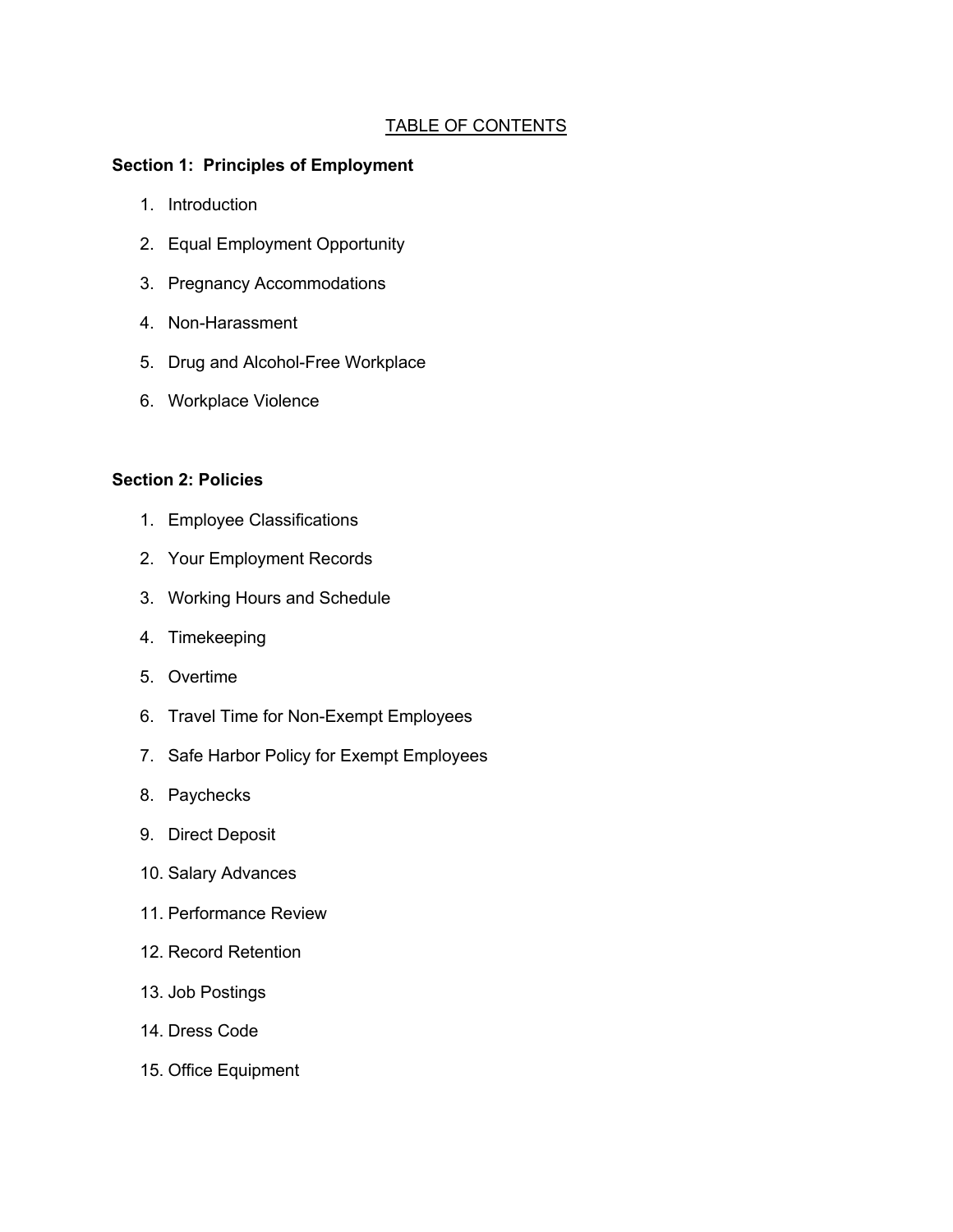#### **Section 3: Benefits**

- 1. Benefits Overview
- 2. Paid Holidays
- 3. Paid Time Off
- 4. Sick and Safe Leave
- 5. Paid Maternity Benefits
- 6. Lactation Breaks
- 7. Workers' Compensation
- 8. Jury Duty Leave
- 9. Bereavement Leave
- 10. Voting Leave
- 11. Insurance Programs
- 12. Long-Term Disability Benefits
- 13. Salary Continuation
- 14. Employee Assistance Program
- 15. Transportation Reimbursement Program
- 16. Employee Referral Awards
- 17. Retirement Plan
- 18. Paid Time Off (PTO)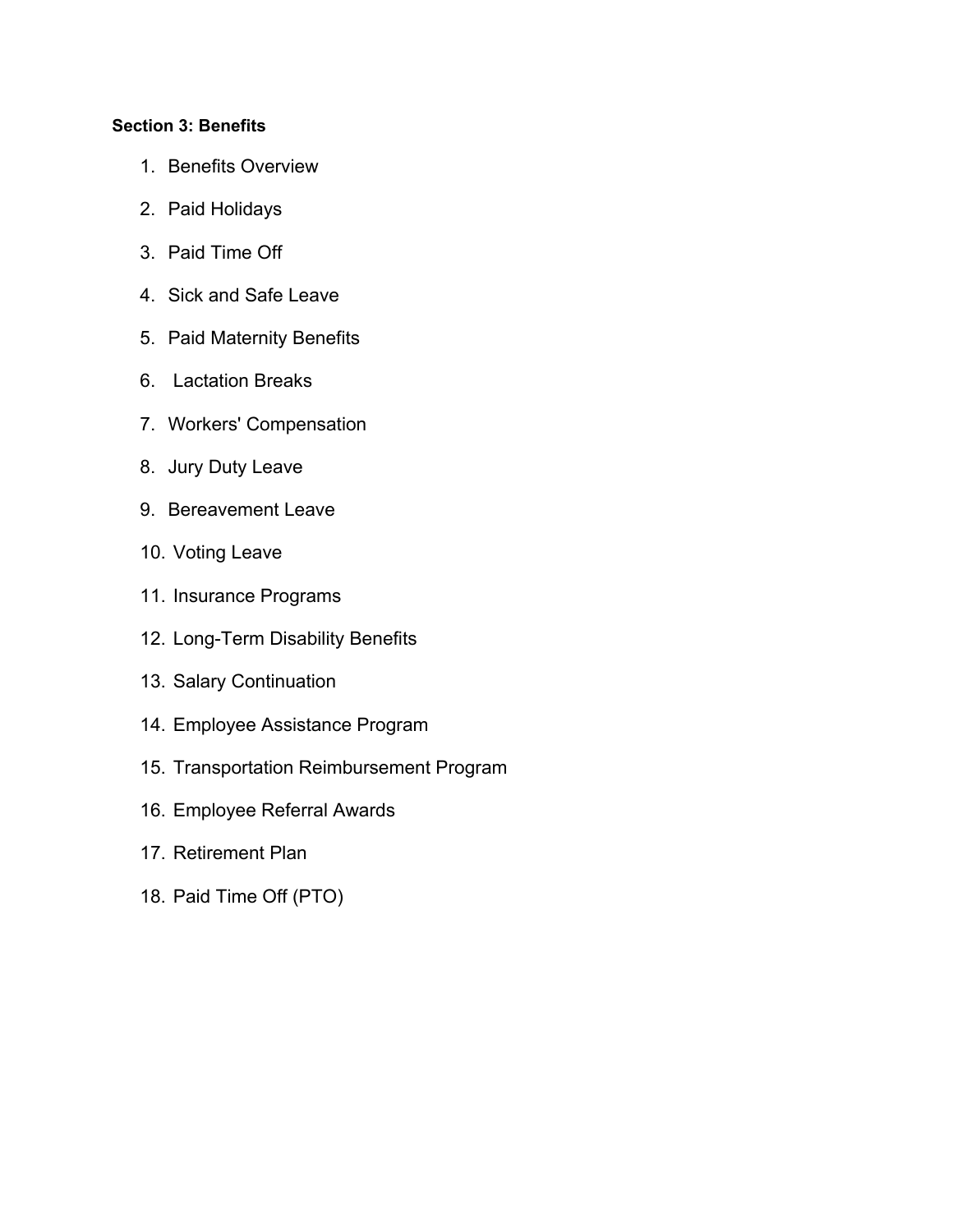#### **Section 4: Leaves of Absence**

- 1. Personal Leave
- 2. Military Leave
- 3. Family and Medical Leave
- 4. Paid Family and Medical Leave Benefits
- 5. Parental Leave

#### **Section 5: Codes of Conduct**

- 1. Workplace Conduct
- 2. Punctuality & Attendance
- 3. Communications and Computer Systems
- 4. Use of Social Media
- 5. Personal and Company-Provided Portable Communication Devices
- 6. Camera Phones/Recording Devices
- 7. Inspections
- 8. Smoking
- 9. Personal Visits and Telephone Calls
- 10. Solicitation and Distribution
- 11. Bulletin Boards
- 12. Confidential Company Information
- 13. Conflict of Interest and Business Ethics
- 14. Use of Facilities Equipment and Property, Including Intellectual Property
- 15. Health and Safety
- 16. Hiring Relatives/Employee Relationships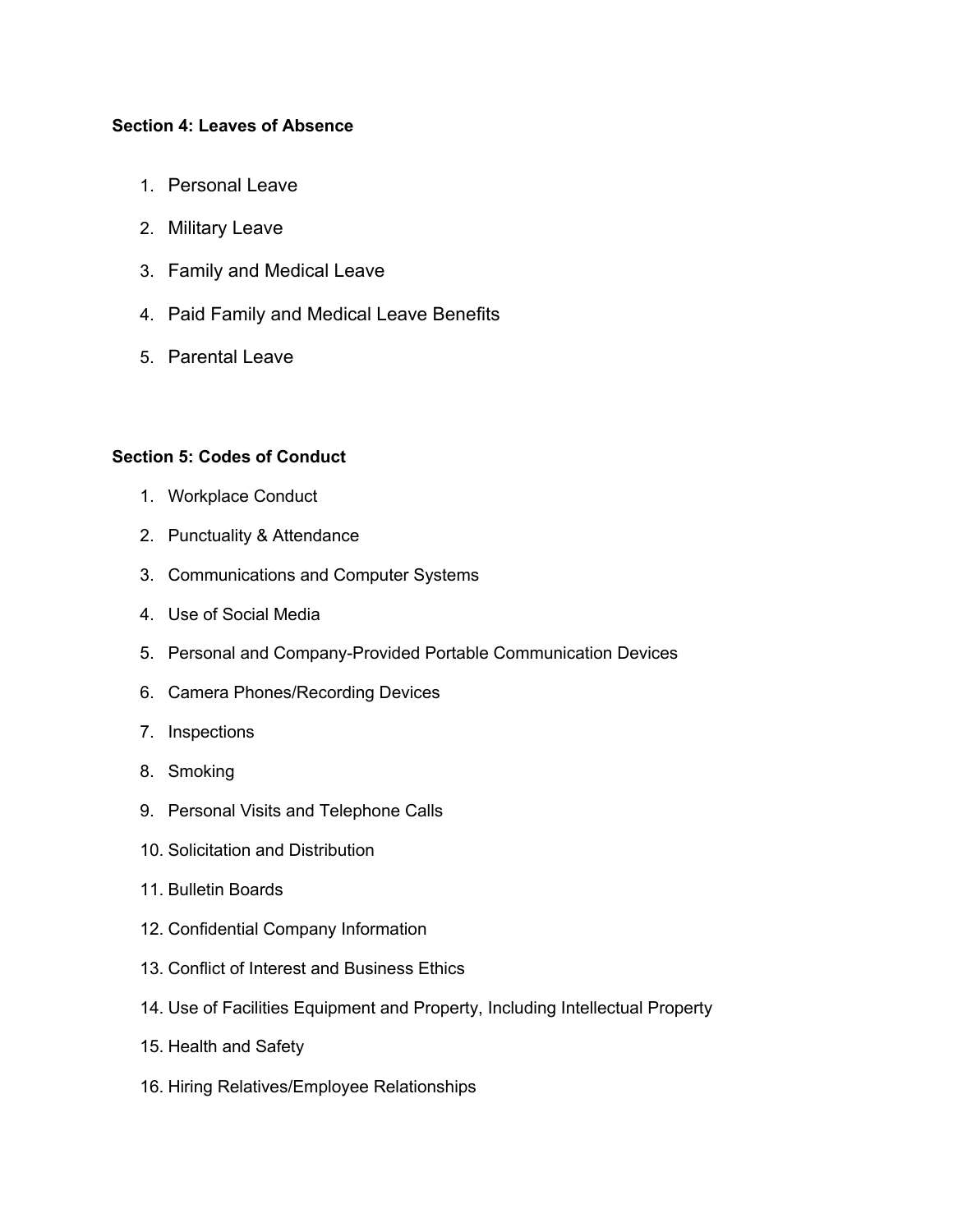- 17. Employee Dress and Personal Appearance
- 18. Publicity/Statements to the Media
- 19. Operation of Vehicles
- 20. Business Expense Reimbursement
- 21. References
- 22. If You Must Leave Us
- 23. Exit Interview
- 24. A Few Closing Words

#### **Handbook Acknowledgement**

#### **Receipt of Non-Harassment Policy**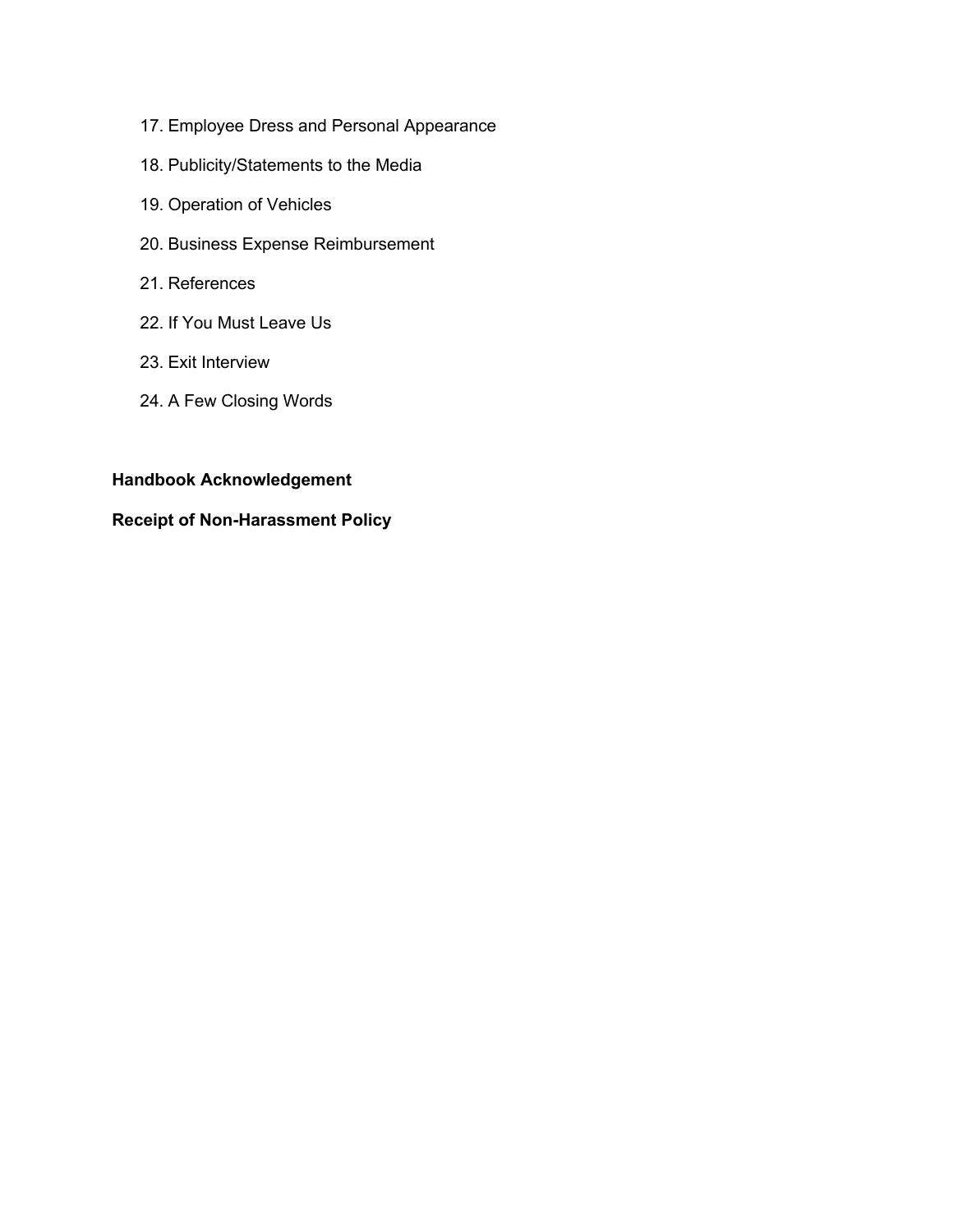## **1-1. Introduction**

For employees who are commencing employment with Howard University Middle School of Mathematics and Science ("Howard University Middle School of Mathematics and Science" or the "Middle School"), on behalf of Howard University Middle School of Mathematics and Science, let me extend a warm and sincere welcome.

For employees who have been with us, thanks for your past and continued service.

I extend my personal best wishes for success and happiness here at Howard University Middle School of Mathematics and Science. We understand that it is our employees who provide the services that our customers rely upon, and who will enable us to create new opportunities in the years to come.

#### **1-2. Equal Employment Opportunity**

Howard University Middle School of Mathematics and Science is an Equal Opportunity Employer that does not discriminate on the basis of actual or perceived race, creed, color, religion, alienage or national origin, ancestry, citizenship status, age, disability or handicap, sex, marital status, veteran status, sexual orientation, genetic information, arrest record, or any other characteristic protected by applicable federal, state or local laws. Our management team is dedicated to this policy with respect to recruitment, hiring, placement, promotion, transfer, training, compensation, benefits, employee activities and general treatment during employment.

The Middle School will endeavor to make a reasonable accommodation to the known physical or mental limitations of qualified employees with disabilities unless the accommodation would impose an undue hardship on the operation of our business. If you need assistance to perform your job duties because of a physical or mental condition, please let the Head of Human Resources know.

The Middle School will endeavor to accommodate the sincere religious beliefs of its employees to the extent such accommodation does not pose an undue hardship on the Middle School's operations. If you wish to request such an accommodation, please speak to the Head of Human Resources.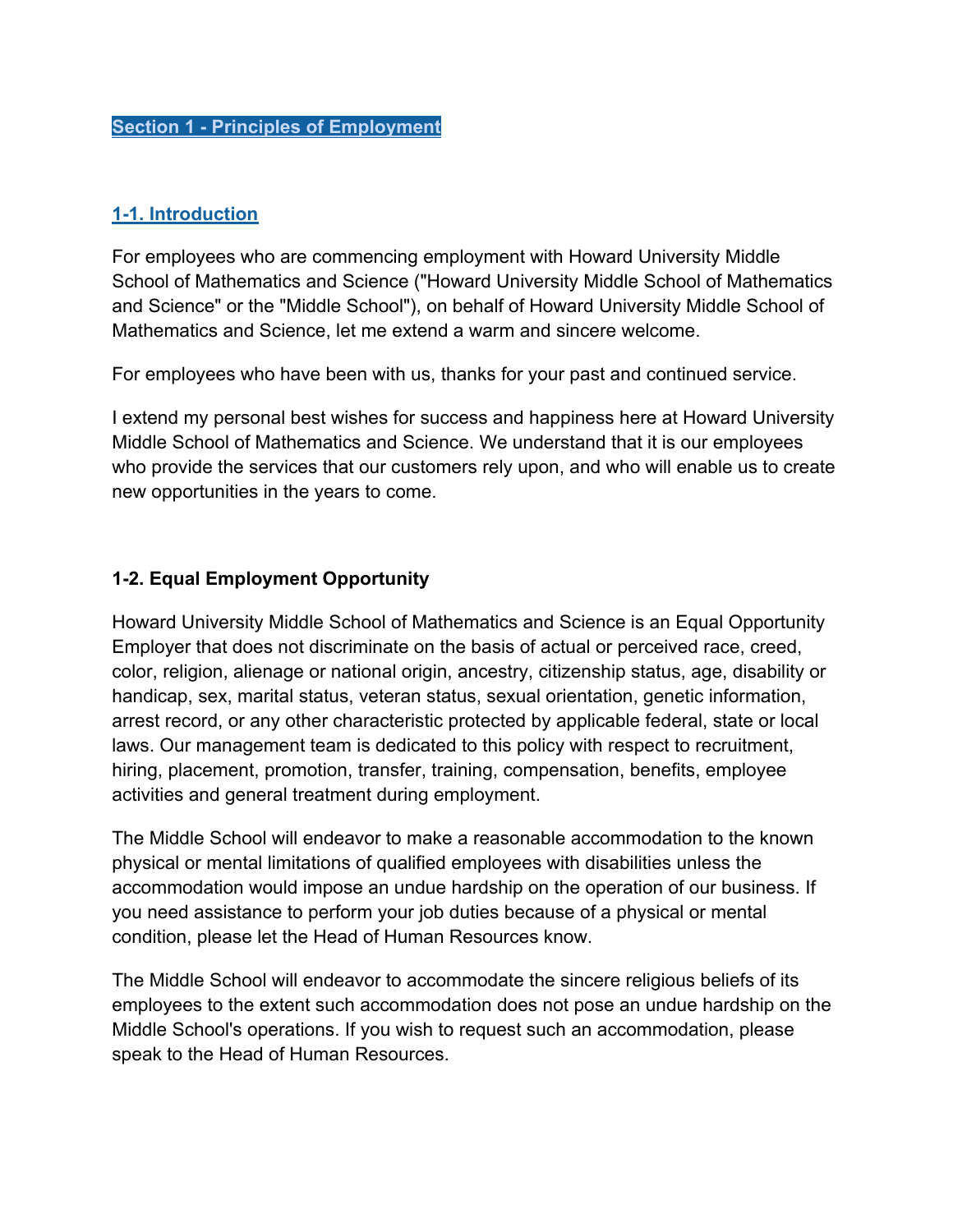Any employees with questions or concerns about equal employment opportunities in the workplace are encouraged to bring these issues to the attention of the Head of Human Resources. The Middle School will not allow any form of retaliation against individuals who raise issues of equal employment opportunity. If an employee feels he or she has been subjected to any such retaliation, he or she should bring it to the attention of the Head of Human Resources. To ensure our workplace is free of artificial barriers, violation of this policy including any improper retaliatory conduct will lead to discipline, up to and including discharge. All employees must cooperate with all investigations.

## **1-3. Pregnancy Accommodations**

The Middle School will endeavor to provide reasonable accommodations to employees working in the District of Columbia who are affected by pregnancy, childbirth or related medical conditions as required by law, unless such accommodations would result in an undue hardship to the Middle School. The Middle School will engage in a good faith and timely interactive process to determine whether a reasonable accommodation can be provided for such employees. Employees may be asked to provide necessary medical certification. Reasonable accommodations may include: more frequent or longer breaks, time off to recover from childbirth, equipment modification, light duty and having the employee refrain from heavy lifting.

Employees with questions regarding this policy can contact the Head of Human Resources.

#### **1-4. Non-Harassment**

It is Howard University Middle School of Mathematics and Science's policy to prohibit intentional and unintentional harassment of any individual by another person on the basis of any protected classification including, but not limited to, race, color, national origin, disability, religion, marital status, veteran status, sexual orientation or age. The purpose of this policy is not to regulate our employees' personal morality, but to ensure that in the workplace, no one harasses another individual.

If an employee feels that he or she has been subjected to conduct which violates this policy, he or she should immediately report the matter to the Head of Human Resources. If the employee is unable for any reason to contact this person, or if the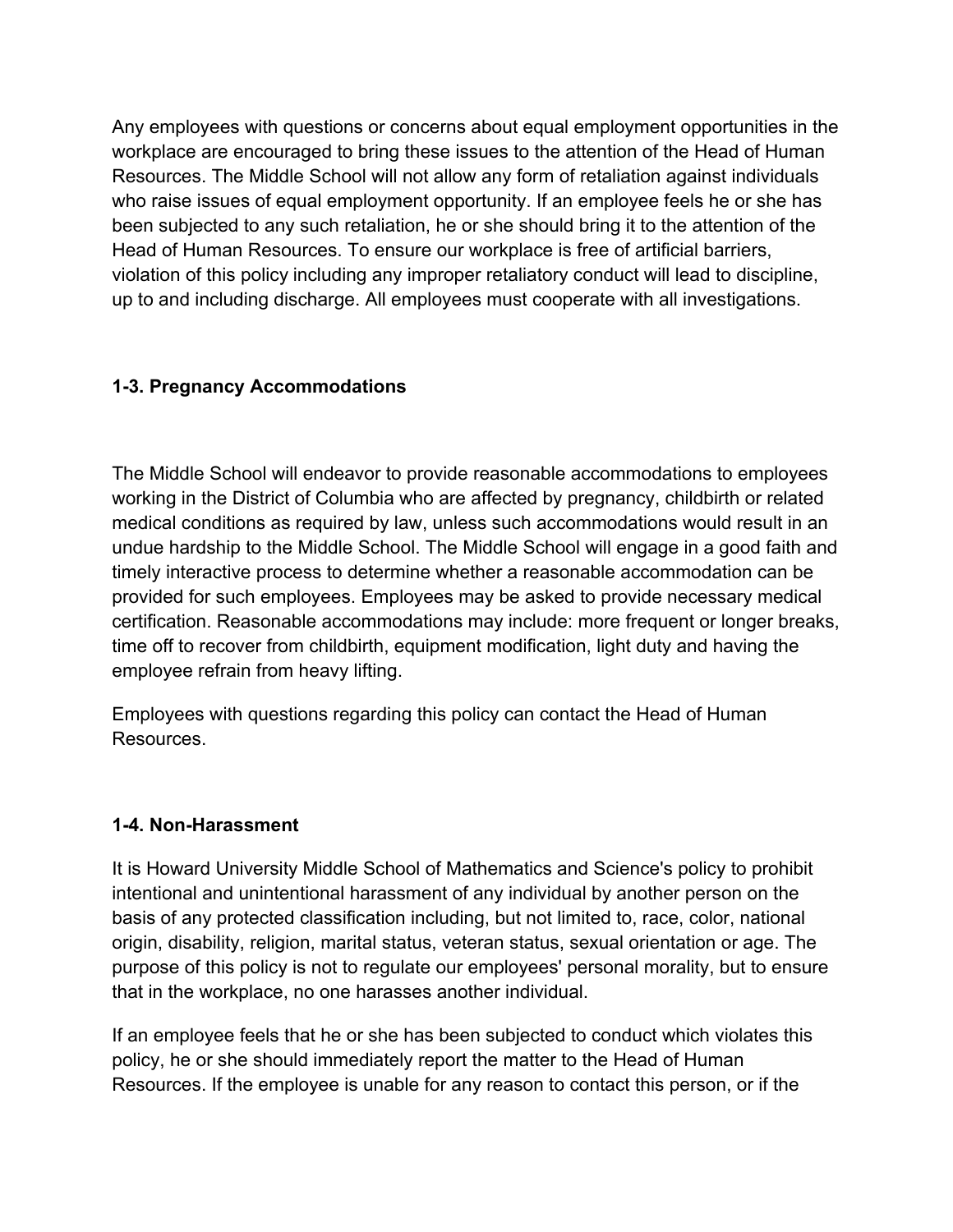employee has not received a satisfactory response within five (5) business days after reporting any incident of what the employee perceives to be harassment, the employee should contact the Executive Director. If the person toward whom the complaint is directed is one of the individuals indicated above, the employee should contact any higher-level manager in his or her reporting hierarchy. Every report of perceived harassment will be fully investigated and corrective action will be taken where appropriate. All complaints will be kept confidential to the extent possible, but confidentiality cannot be guaranteed. In addition, the Middle School will not allow any form of retaliation against individuals who report unwelcome conduct to management or who cooperate in the investigations of such reports in accordance with this policy. If an employee feels he or she has been subjected to any such retaliation, he or she should report it in the same manner in which the employee would report a claim of perceived harassment under this policy. Violation of this policy including any improper retaliatory conduct will result in disciplinary action, up to and including discharge. All employees must cooperate with all investigations.

#### **1-5. Drug-Free and Alcohol-Free Workplace**

To help ensure a safe, healthy and productive work environment for our employees and others, to protect Middle School property, and to ensure efficient operations, the Middle School has adopted a policy of maintaining a workplace free of drugs and alcohol. This policy applies to all employees and other individuals who perform work for the Middle School.

The unlawful or unauthorized use, abuse, solicitation, theft, possession, transfer, purchase, sale or distribution of controlled substances, drug paraphernalia or alcohol by an individual anywhere on Middle School premises, while on Middle School business (whether or not on Middle School premises) or while representing the Middle School, is strictly prohibited. Employees and other individuals who work for the Middle School also are prohibited from reporting to work or working while they are using or under the influence of alcohol or any controlled substances, which may impact an employee's ability to perform his or her job or otherwise pose safety concerns, except when the use is pursuant to a licensed medical practitioner's instructions and the licensed medical practitioner authorized the employee or individual to report to work. However, this does not extend any right to report to work under the influence of medical marijuana or to use medical marijuana as a defense to a positive drug test, to the extent an employee is subject to any drug testing requirement, to the extent permitted by and in accordance with applicable law.

Violation of this policy will result in disciplinary action, up to and including discharge.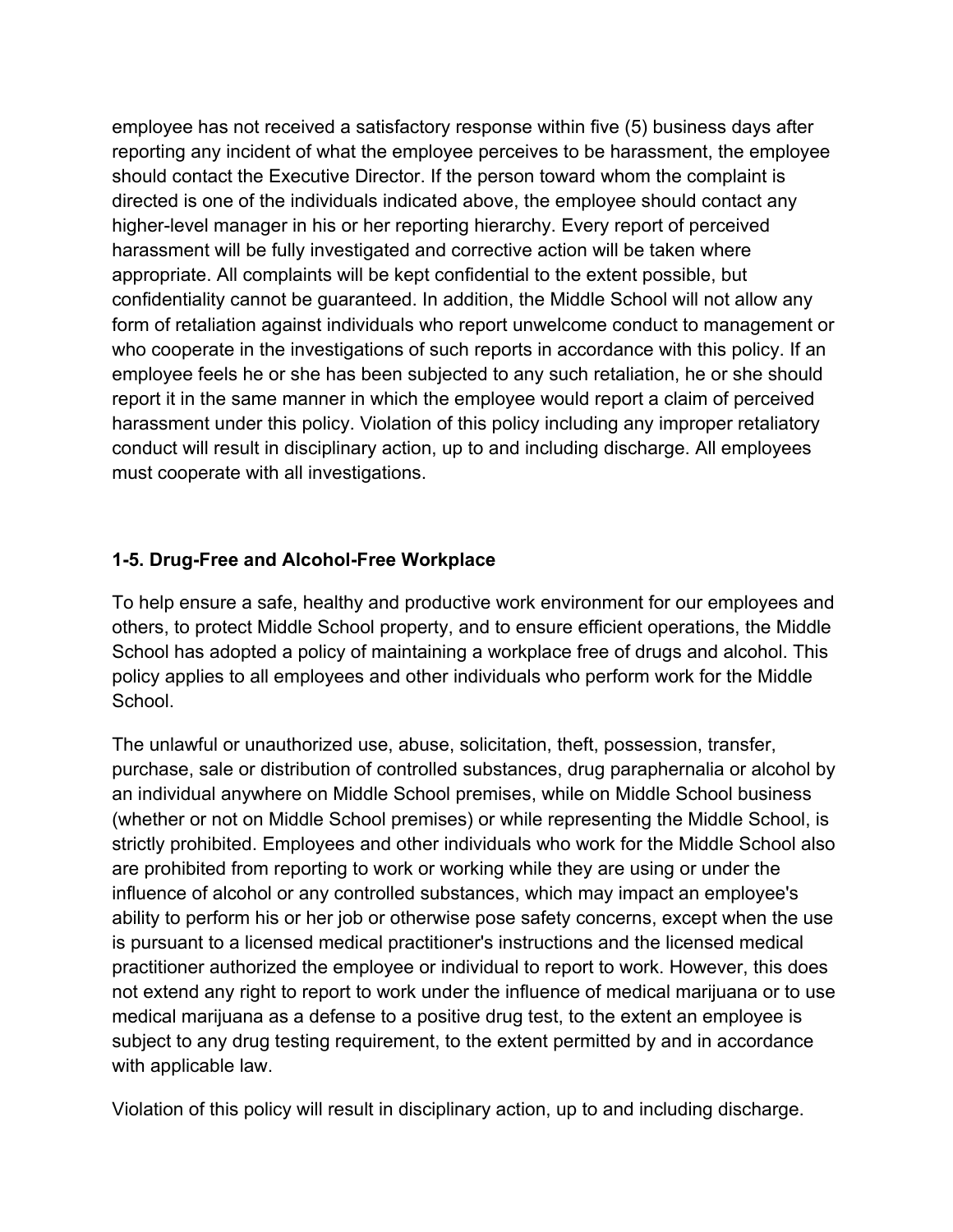The Middle School maintains a policy of non-discrimination and will endeavor to make reasonable accommodations to assist individuals recovering from substance and alcohol dependencies, and those who have a medical history which reflects treatment for substance abuse conditions. However, employees may not request an accommodation to avoid discipline for a policy violation. We encourage employees to seek assistance before their substance abuse or alcohol misuse renders them unable to perform the essential functions of their jobs, or jeopardizes the health and safety of any Middle School employee, including themselves.

Employees must notify the Middle School within five calendar days if they are convicted of a criminal drug violation in the workplace. Within ten (10) days of such notification or other actual notice, the Middle School will advise the contracting agency of such conviction.

All employees are hereby advised that full compliance with the foregoing policy shall be a condition of employment at the Middle School.

Any employee who violates the foregoing drug-free workplace policy described above shall be subject to discipline up to and including immediate discharge.

In the discretion of the Middle School, any employee who violates the drug-free workplace policy may be required, in connection with or in lieu of disciplinary sanctions, to participate to the Middle School's satisfaction in an approved drug assistance or rehabilitation program.

In order to maintain a drug-free workplace, the Middle School has established a drugfree awareness program to educate employees on the dangers of drug abuse in the workplace, our drug-free workplace policy, the availability of any drug-free counseling, rehabilitation and employee assistance programs and the penalties that may be imposed for violations of our drug-free workplace policy. (Such education may include: (1) distribution of our drug-free workplace policy at the employment interview; (2) a discussion of our policy at the new employee orientation session; (3) distribution of a list of approved drug assistance agencies, organizations and clinics; (4) distribution of published educational materials regarding the dangers of drug abuse; (5) reorientation of all involved employees in cases in which a drug-related accident or incident occurs; (6) inclusion of the policy in employee handbooks and any other personnel policy publications; (7) lectures or training by local drug abuse assistance experts; (8) discussion by the Middle School's safety experts on the hazards associated with drug abuse; and (9) video tape presentations on the hazards of drug abuse.)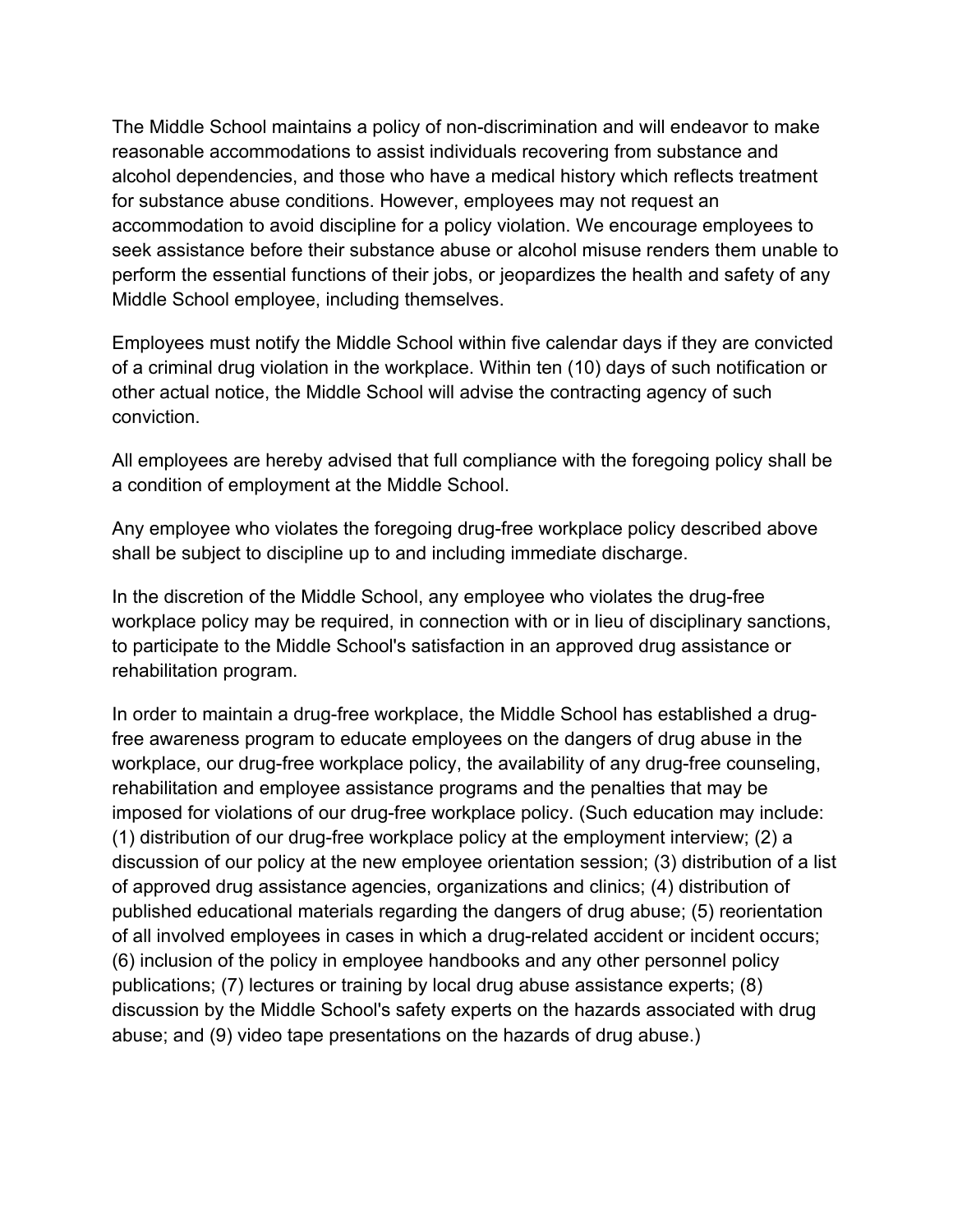#### **1-6. Workplace Violence**

Howard University Middle School of Mathematics and Science is strongly committed to providing a safe workplace. The purpose of this policy is to minimize the risk of personal injury to employees and damage to Middle School and personal property.

We do not expect employees to become experts in psychology or to physically subdue a threatening or violent individual. Indeed, we specifically discourage employees from engaging in any physical confrontation with a violent or potentially violent individual. However, we do expect and encourage employees to exercise reasonable judgment in identifying potentially dangerous situations.

Experts in the mental health profession state that prior to engaging in acts of violence, troubled individuals often exhibit one or more of the following behaviors or signs: overresentment, anger and hostility; extreme agitation; making ominous threats such as bad things will happen to a particular person, or a catastrophic event will occur; sudden and significant decline in work performance; irresponsible, irrational, intimidating, aggressive or otherwise inappropriate behavior; reacting to questions with an antagonistic or overtly negative attitude; discussing weapons and their use, and/or brandishing weapons in the workplace; overreacting or reacting harshly to changes in Middle School policies and procedures; personality conflicts with co-workers; obsession or preoccupation with a coworker or Supervisor; attempts to sabotage the work or equipment of a co-worker; blaming others for mistakes and circumstances; or demonstrating a propensity to behave and react irrationally.

#### Prohibited Conduct

Threats, threatening language or any other acts of aggression or violence made toward or by any Middle School employee WILL NOT BE TOLERATED. For purposes of this policy, a threat includes any verbal or physical harassment or abuse, any attempt at intimidating or instilling fear in others, menacing gestures, flashing of weapons, stalking or any other hostile, aggressive, injurious or destructive action undertaken for the purpose of domination or intimidation.

This Employee Handbook is a compilation of personnel policies, practices and procedures currently in effect at the Howard University Middle School of Mathematics and Science. the Handbook is designed to introduce you to our Middle School, familiarize you with our policies provide general guidelines on work rules, benefits and other issues related to your employment and help answer many of the questions that may arise in connection with your employment. Please remember that this handbook is a guideline. It cannot cover every matter that may arise in the workplace. If you have any questions about any of the policies contained in this handbook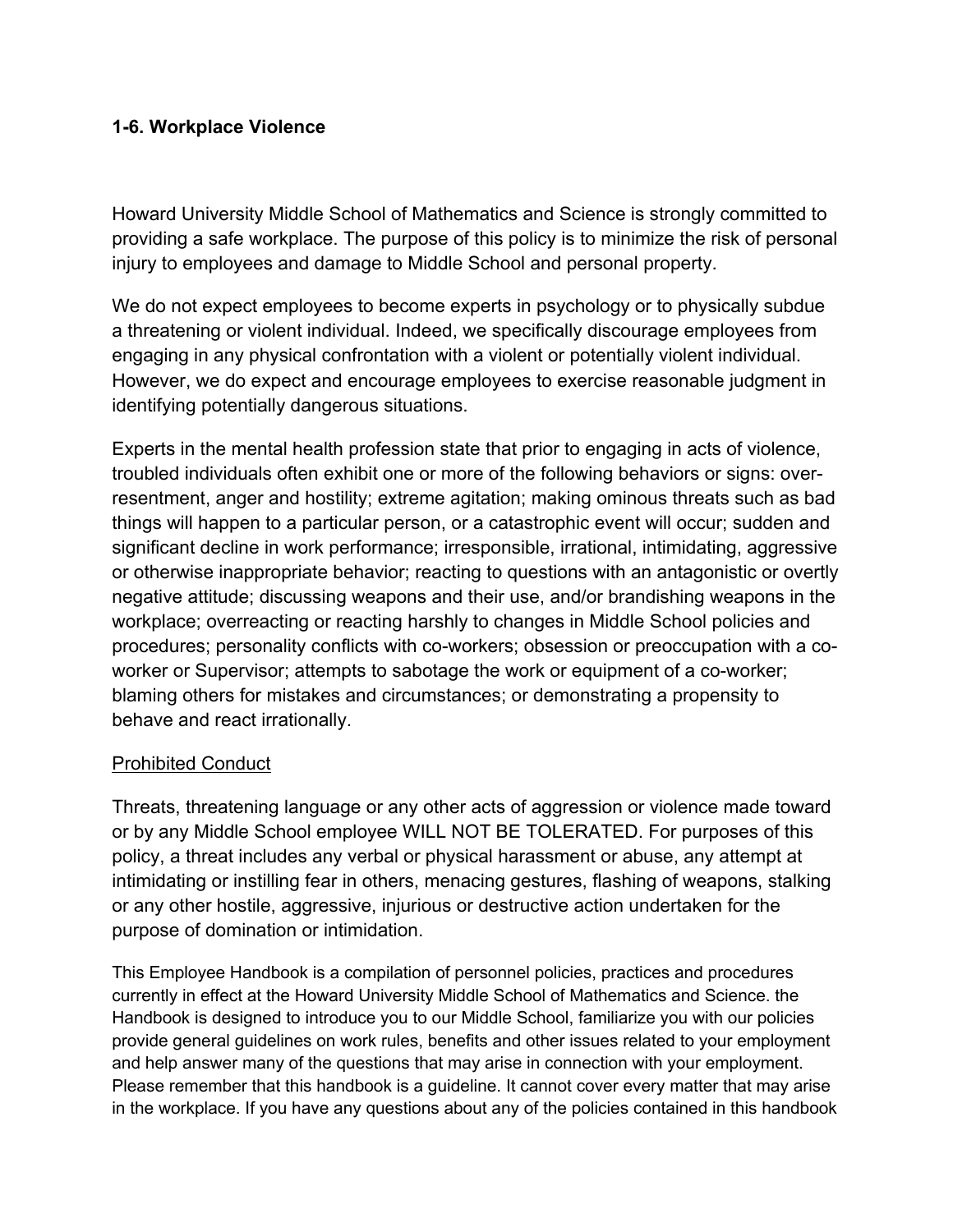or any other matter related to your employment, you are encouraged to contact our Human Resources Director.

#### Procedures for Reporting a Threat

All potentially dangerous situations, including threats by co-workers, should be reported immediately to any member of management with whom the employee feels comfortable. Reports of threats may be maintained confidential to the extent maintaining confidentiality does not impede our ability to investigate and respond to the complaints. All threats will be promptly investigated. All employees must cooperate with all investigations. No employee will be subjected to retaliation, intimidation or disciplinary action as a result of reporting a threat in good faith under this policy.

If the Middle School determines, after an appropriate good faith investigation, that someone has violated this policy, the Middle School will take swift and appropriate corrective action.

If an employee is the recipient of a threat made by an outside party, that employee should follow the steps detailed in this section. It is important for us to be aware of any potential danger in our offices. Indeed, we want to take effective measures to protect everyone from the threat of a violent act by an employee or by anyone else.

## **Section 2 - Policies**

## **2-1. Employee Classifications**

For purposes of this handbook, all employees fall within one of the classifications below.

**Full-Time Employees** - Employees who regularly work at least 40 hours per week who were not hired on a short-term basis.

**Part-Time Employees** - Employees who regularly work fewer than 40 hours per week who were not hired on a short-term basis.

**Hourly Employees (non-exempt)** - Employees who regularly work at least 40 hours per week, who were not hired on a short-term basis, or who are paid on an hourly basis. Hourly employees are eligible for overtime pay (when approved by their supervisor) and do not receive PTO.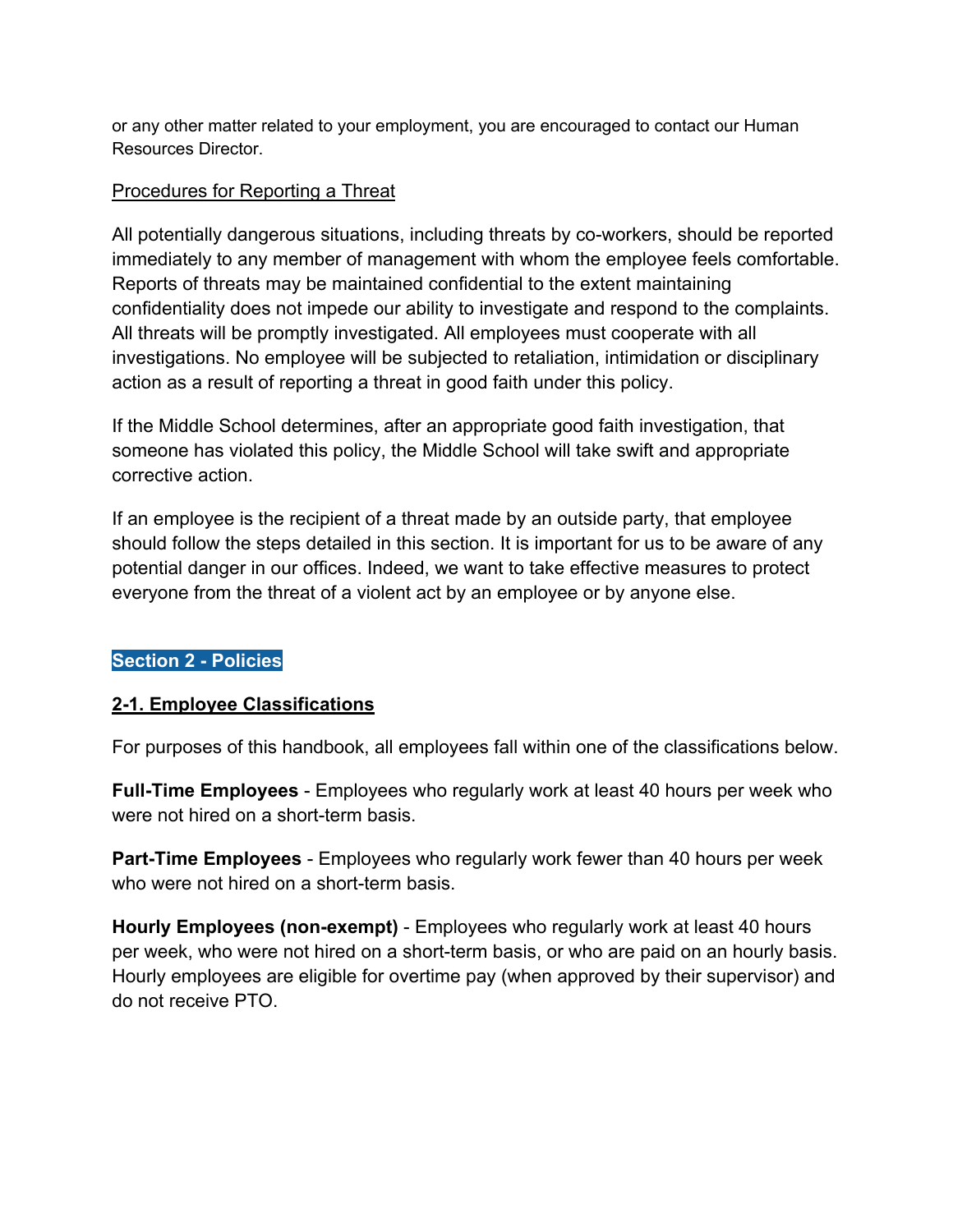**Short-Term Employees** - Employees who were hired for a specific short-term project, or on a short-term freelance, per diem or temporary basis. Short-Term Employees are not eligible for Middle School benefits but are eligible to receive statutory benefits.

In addition to the above classifications, employees are categorized as either "**exempt**" or "**non-exempt**" for purposes of federal and state wage and hour laws. Employees classified as exempt do not receive overtime pay; they generally receive the same weekly salary regardless of hours worked. Such salary may be paid less frequently than weekly. The employee will be informed of these classifications upon hire and informed of any subsequent changes to the classifications.

#### **2-2. Your Employment Records**

In order to obtain their position, employees provided us with personal information, such as address and telephone number. This information is contained in the employee's personnel file.

The employee should keep his or her personnel file up to date by informing the Head of Human Resources of any changes. The employee also should inform the Head of Human Resources of any specialized training or skills he or she may acquire in the future, as well as any changes to any required visas. Unreported changes of address, marital status, etc. can affect withholding tax and benefit coverage. Further, an "out of date" emergency contact or an inability to reach the employee in a crisis could cause a severe health or safety risk or other significant problem.

The employee is required to provide official copies of their transcripts to the Director of Human Resources no later than 3 month after the degree has been awarded.

#### **2-3. Working Hours and Schedule**

Howard University Middle School of Mathematics and Science normally is open for business from 7:30 am to 4:30 pm, Monday through Friday. The employee will be assigned a work schedule and will be expected to begin and end work according to the schedule. To accommodate the needs of our school, at some point we may need to change individual work schedules on either a short-term or long-term basis.

Employees will be provided meal and rest periods as required by law. A Supervisor will provide further details.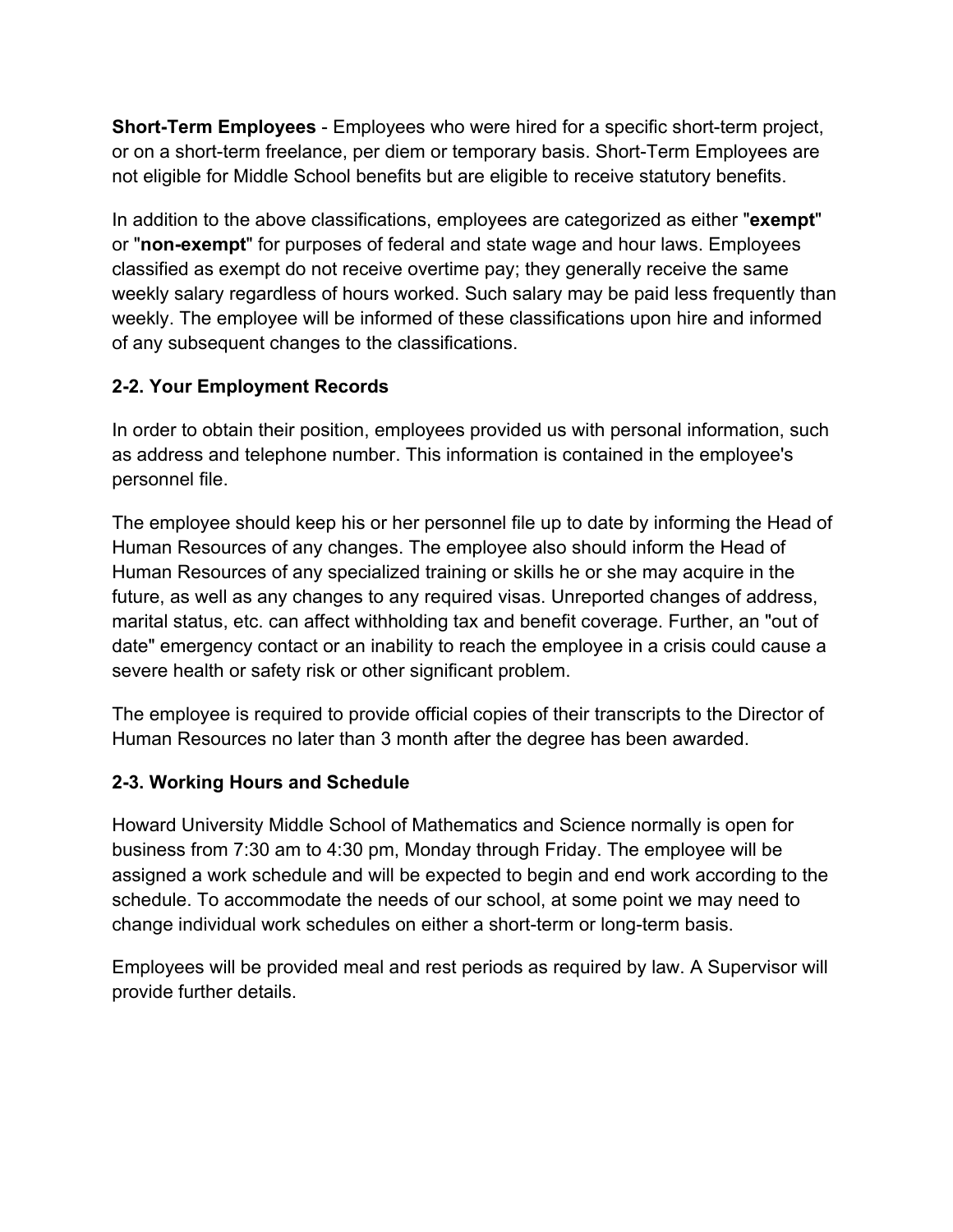## **2-4. Timekeeping Procedures**

Employees must record their actual time worked for payroll and benefits purposes. Hourly (non-exempt) employees must record the time work begins and ends, as well as the beginning and ending time of any departure from work for any non-work-related reason including lunches and breaks, using the time clock system.

## **Altering, falsifying or tampering with time records is prohibited and subjects the employee to discipline, up to and including discharge.**

Exempt employees are required to record their daily work attendance and report full days of absence from work for reasons such as leaves of absence, sick leave or personal business.

Hourly (Non-exempt) employees may not start work until their scheduled starting time.

It is the employee's responsibility to certify the accuracy of all time recorded. Any errors in the time record should be reported immediately to a Supervisor, who will attempt to correct legitimate errors.

#### **2-5. Overtime**

Like most successful companies, we experience periods of extremely high activity. During these busy periods, additional work is required from all of us. Supervisors are responsible for monitoring business activity and requesting overtime work if it is necessary. Efforts will be made to provide employees with adequate advance notice in such situations.

Any non-exempt employee (hourly employee) who works overtime will be compensated at the rate of one and one-half times (1.5) his/her normal hourly wage for all time worked in excess of forty (40) hours each week unless otherwise required by law.

#### Employees may work overtime only with prior management authorization.

## **2-6. Travel Time for Non-Exempt Employees**

## Overnight, Out-of-Town Trips

Non-exempt employees will be compensated for time spent traveling (except for meal periods) during their normal working hours, on days they are scheduled to work and on unscheduled work days (such as weekends). Non-exempt employees also will be paid for any time spent performing job duties during otherwise non- compensable travel time; however, such work should be limited absent advance management authorization.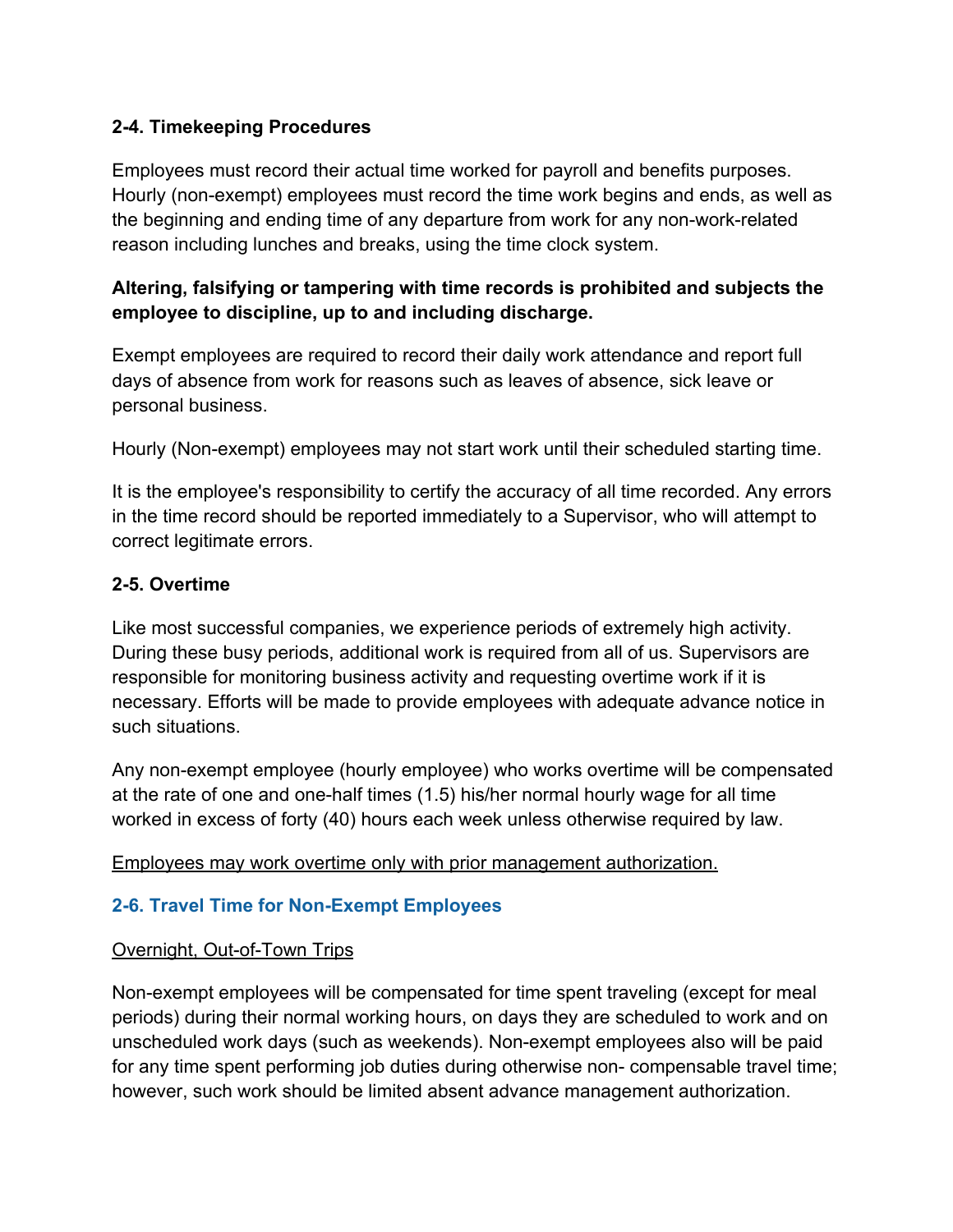## Out-of-Town Trips for One Day

Non-exempt employees who travel out of town for a one-day assignment will be paid for all travel time, except for, among other things: (i) time spent traveling between the employee's home and the local railroad, bus or plane terminal; and (ii) meal periods.

## Local Travel

Non-exempt employees will be compensated for time spent traveling from one job site to another job site during a workday. The trip home, however, is non-compensable when an employee goes directly home from his/her final job site, unless it is much longer than his/her regular commute home from the regular worksite. In such case, the portion of the trip home in excess of the regular commute is compensable.

## Commuting Time

Under the Portal to Portal Act, travel from home to work and from work to home is generally non- compensable. However, if a non-exempt employee regularly reports to a worksite near his/her home, but is required to report to a worksite farther away than the regular worksite, the additional time spent traveling is compensable.

If compensable travel time results in more than 40 hours worked by a non-exempt employee, the employee will be compensated at an overtime rate of one and one-half times the regular rate.

To the extent that applicable state law provides greater benefits, state law applies.

# **2-7. Safe Harbor Policy for Exempt Employees**

It is our policy and practice to accurately compensate employees and to do so in compliance with all applicable state and federal laws. To ensure proper payment and that no improper deductions are made, employees must review pay stubs promptly to identify and report all errors.

Employees classified as exempt salaried employees will receive a salary which is intended to compensate them for all hours they may work for Howard University Middle School of Mathematics and Science. This salary will be established at the time of hire or classification as an exempt employee. While it may be subject to review and modification from time to time, such as during salary review times, the salary will be a predetermined amount that will not be subject to deductions for variations in the quantity or quality of the work performed.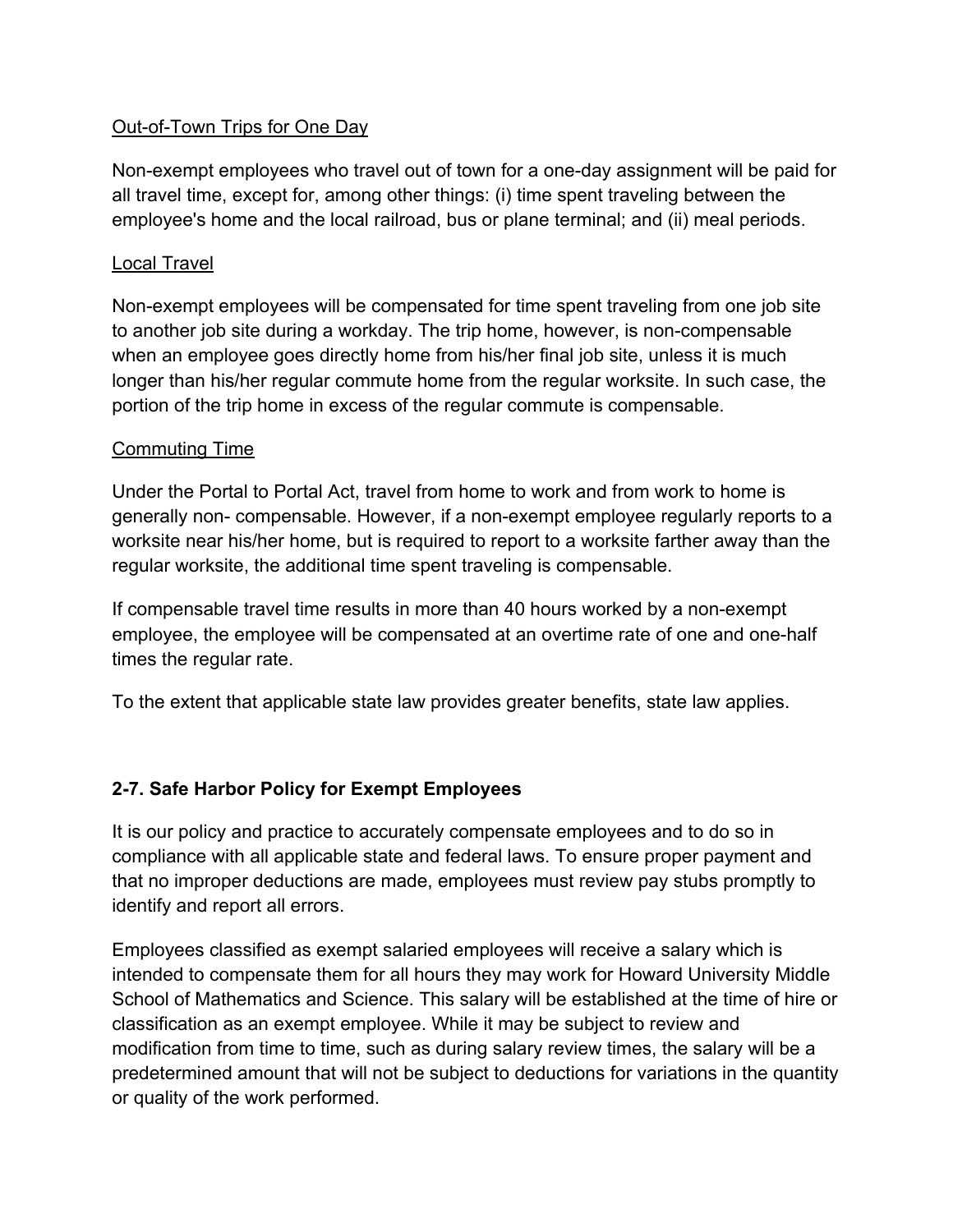Under federal and state law, salary is subject to certain deductions. For example, unless state law requires otherwise, salary can be reduced for the following reasons:

full-day absences for personal reasons;

full-day absences for sickness or disability;

full-day disciplinary suspensions for infractions of our written policies and procedures;

family and Medical Leave absences (either full- or partial-day absences);

to offset amounts received as payment from the court for jury and witness fees or from the military as military pay;

the first or last week of employment in the event the employee works less than a full week; and

any full work week in which the employee does not perform any work.

Salary may also be reduced for certain types of deductions such as a portion of health, dental or life insurance premiums; state, federal or local taxes; social security; or voluntary contributions to a 401(k) or pension plan.

In any work week in which the employee performed any work, salary will not be reduced for any of the following reasons:

partial day absences for personal reasons, sickness or disability;

an absence because the employer has decided to close a facility on a scheduled work day;

absences for jury duty, attendance as a witness, or military leave in any week in which the employee performed any work (subject to any offsets as set forth above); and

any other deductions prohibited by state or federal law.

However, unless state law provides otherwise, deductions may be made to accrued leave for full- or partial-day absences for personal reasons, sickness or disability.

If the employee believes he or she has been subject to any improper deductions, the employee should immediately report the matter to a supervisor. If the supervisor is unavailable or if the employee believes it would be inappropriate to contact that person (or if the employee has not received a prompt and fully acceptable reply), he or she should immediately contact the Head of Human Resources or any other supervisor in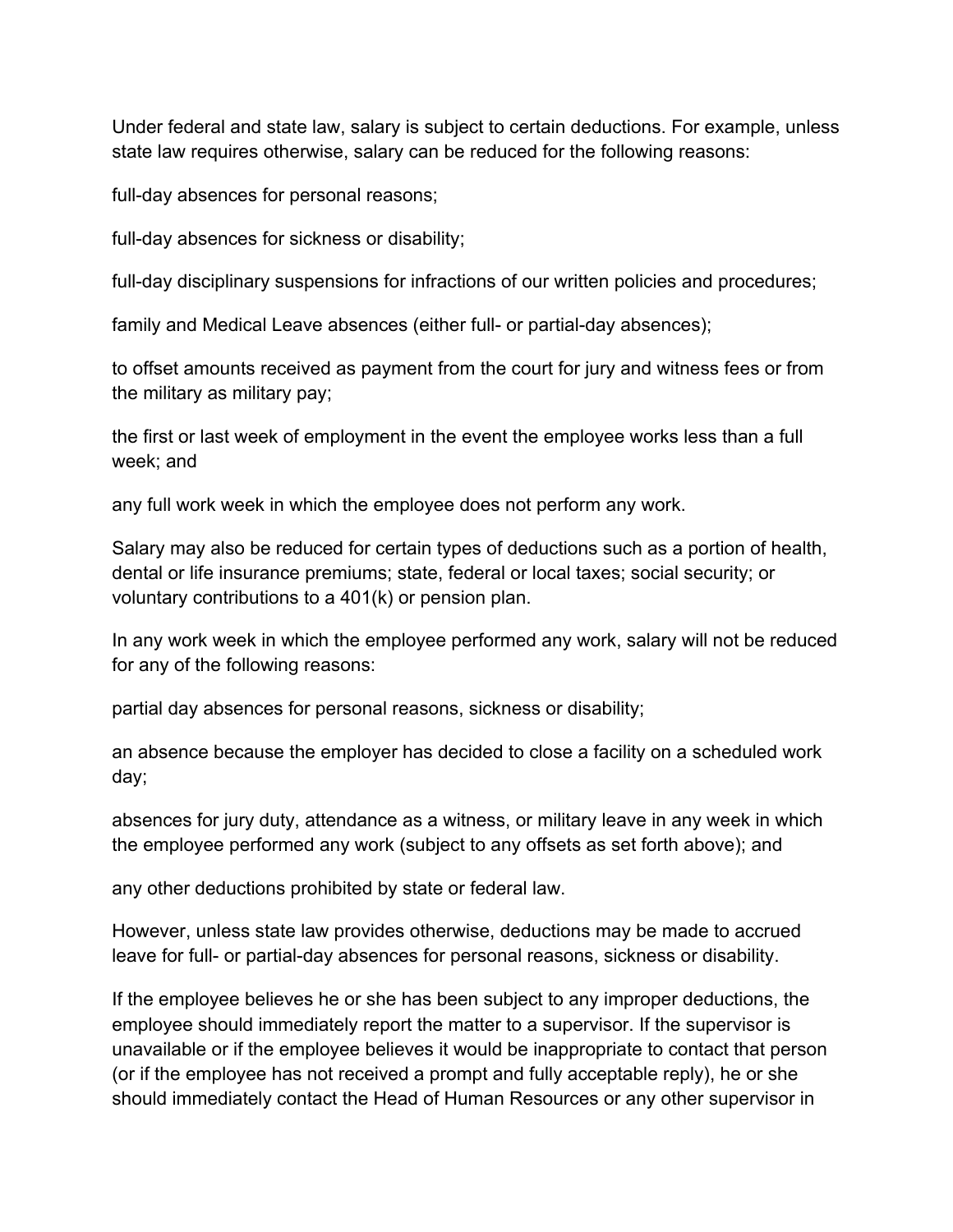Howard University Middle School of Mathematics and Science with whom the employee feels comfortable.

#### **2-8. Your Paycheck**

The employee will be paid semi-monthly for all the time worked during the past pay period.

Payroll stubs itemize deductions made from gross earnings. By law, the Middle School is required to make deductions for Social Security, federal income tax and any other appropriate taxes. These required deductions also may include any court-ordered garnishments. Payroll stubs also will differentiate between regular pay received and overtime pay received.

If there is an error in an employee's pay, the employee should bring the matter to the attention of the Head of Human Resources immediately so the Middle School can resolve the matter quickly and amicably.

Paychecks will be given only to the employee, unless he or she requests that they be mailed, or authorize in writing another person to accept the check.

## **2-9. Direct Deposit**

Howard University Middle School of Mathematics and Science strongly encourages employees to use direct deposit. Authorization forms are available from the Head of Human Resources.

#### **2-10. Salary Advances**

Howard University Middle School of Mathematics and Science does not permit advances on paychecks or against accrued paid time off.

#### **2-11. Performance Review**

Depending on the employee's position and classification, Howard University Middle School of Mathematics and Science endeavors to review performance annually.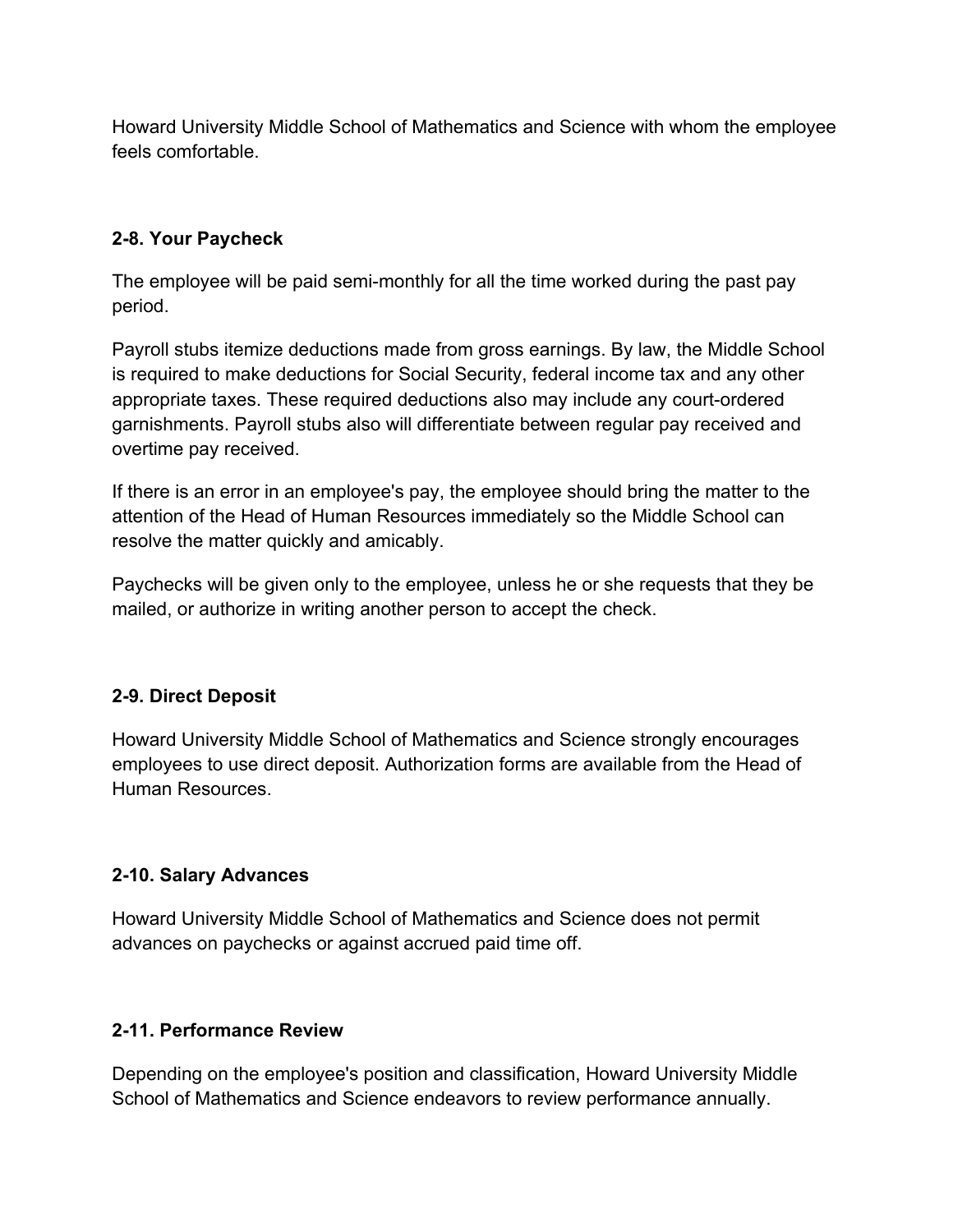However, a positive performance evaluation does not guarantee an increase in salary, a promotion or continued employment. Compensation increases and the terms and conditions of employment, including job assignments, transfers, promotions, and demotions, are determined by and at the discretion of management.

In addition to these formal performance evaluations, the Middle School encourages employees and supervisors to discuss job performance on a frequent and ongoing basis.

# **2-12. Record Retention**

The Middle School acknowledges its responsibility to preserve information relating to litigation, audits and investigations. Failure on the part of employees to follow this policy can result in possible civil and criminal sanctions against the Middle School and its employees and possible disciplinary action against responsible individuals (up to and including discharge of the employee). Each employee has an obligation to contact the CEO to inform him or her of potential or actual litigation, external audit, investigation or similar proceeding involving the Middle School that may have an impact on record retention protocols.

## **2-13. Job Postings**

Howard University Middle School of Mathematics and Science is dedicated to assisting employees in managing their careers and reaching their professional goals through promotion and transfer opportunities. This policy outlines the on-line job posting program which is in place for all employees. To be eligible to apply for an open position, employees must meet several requirements:

- Should be a current, regular, full-time or part-time employee
- Been in your current position for at least six months
- Maintain a performance rating of satisfactory or above
- Should not be on an employee conduct/performance-related probation or warning Must meet the job qualifications listed on the job posting
- Required to provide your manager with notice prior to applying for the position

If the employee finds a position of interest on the job posting website and meets the eligibility requirements, an on-line job posting application must be completed in order to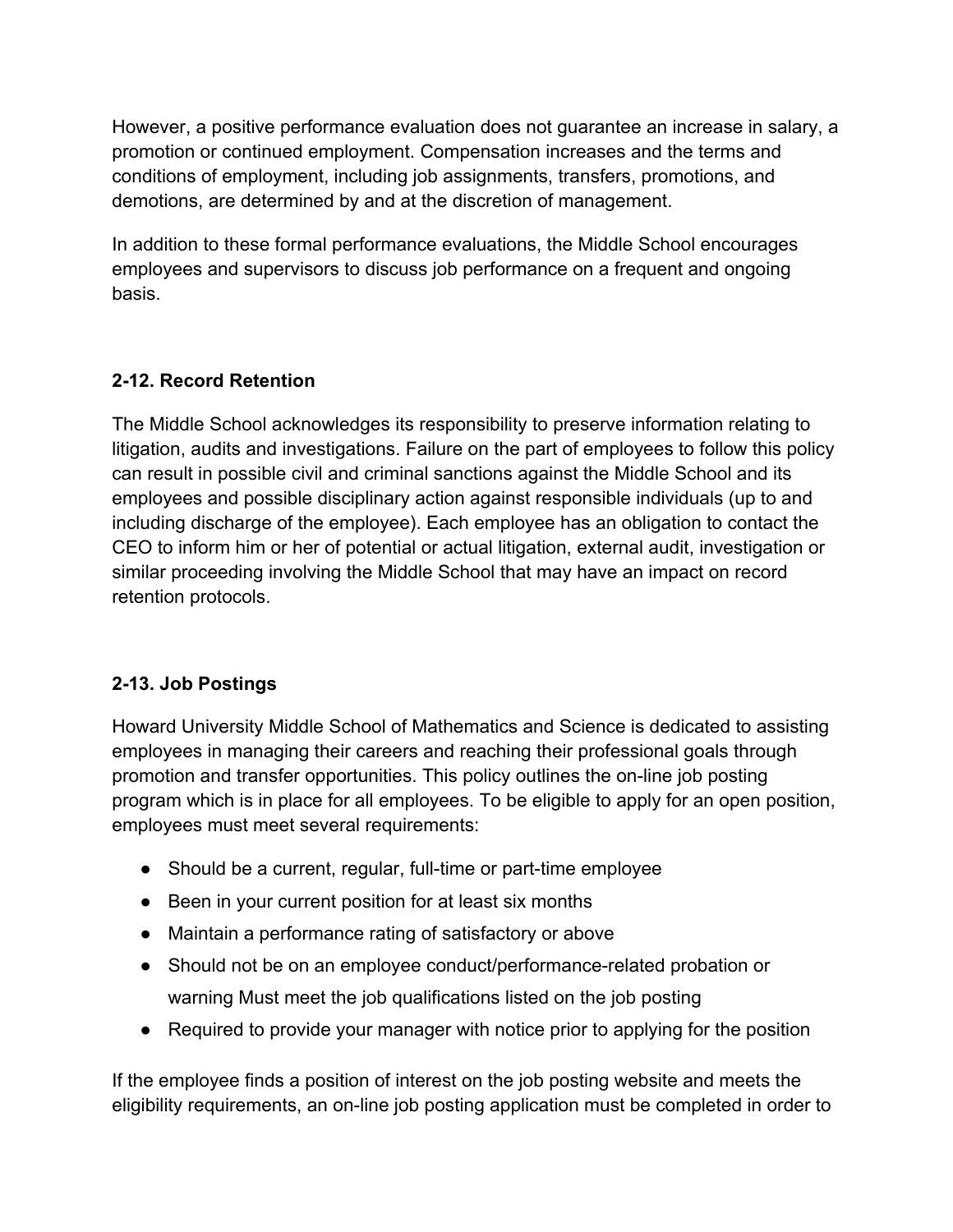be considered for the position. Not all positions are guaranteed to be posted. The Middle School reserves the right to seek applicants solely from outside sources or to post positions internally and externally simultaneously.

For more specific information about the program, please contact the Human Resources Department.

## **2-14. Dress Code**

The Middle School strives to maintain a workplace environment that functions well and is free from unnecessary distractions and annoyances. As part of that effort, the company requires employees to maintain a neat and clean appearance that is appropriate for the workplace setting and for the work being performed. To that end, The Middle School administration and/or Human Resources department may determine and enforce guidelines for workplace-appropriate attire and grooming that may limit natural or artificial scents that could be distracting or annoying to others.

#### Procedures

All Middle School staff members are expected to present a professional, businesslike image to clients, visitors, customers and the public. Acceptable personal appearance, like proper maintenance of work areas, is an ongoing requirement of employment with Middle School.

Supervisors should communicate any department-specific workplace attire and grooming guidelines to staff members during new-hire orientation and evaluation periods. Any questions about the department's guidelines for attire should be discussed with the immediate supervisor.

Any staff member who does not meet the attire or grooming standards set by the Middle School will be subject to corrective action and may be asked to leave the premises to change clothing. Hourly paid staff members will not be compensated for any work time missed because of failure to comply with designated workplace attire and grooming standards.

All staff members must carry or wear the Middle School identification badge at all times while at work.

## *Specific requirements*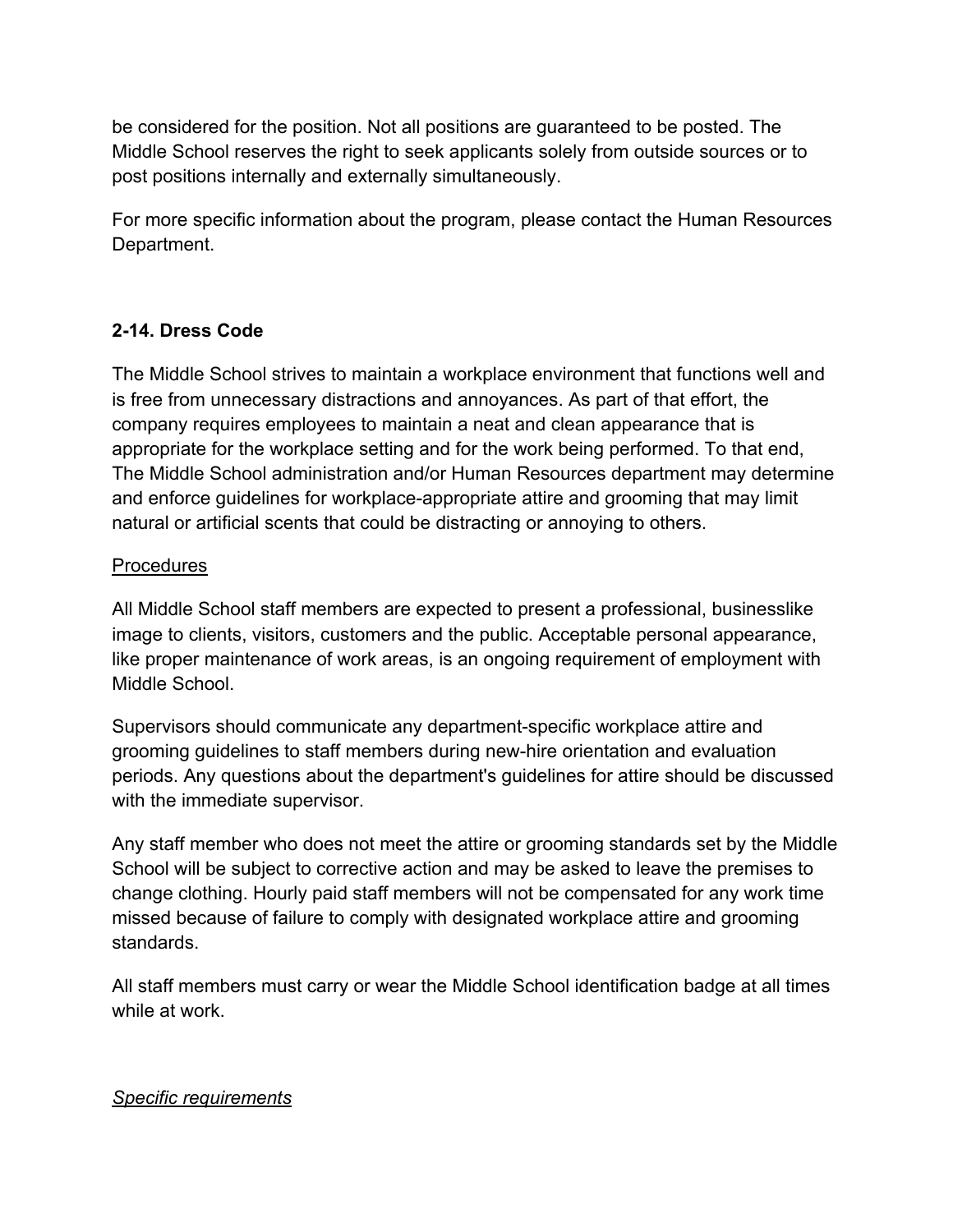Certain staff members may be required to meet special dress, such as wearing athletic clothing or protective clothing, depending on the nature of their job.

At the discretion of the Executive Director, in special circumstances, such as during unusually hot or cold weather or during special occasions, staff members may be permitted to dress in a more casual fashion than is normally required. On these occasions, staff members are still expected to present a neat appearance and are not permitted to wear ripped, frayed or disheveled clothing or athletic wear. Likewise, tight, revealing or otherwise, the workplace-inappropriate dress is not permitted

#### *Reasonable accommodation of religious beliefs*

The Middle School recognizes the importance of individually held religious beliefs to persons within its workforce. The Middle School will reasonably accommodate a staff member's religious beliefs in terms of workplace attire unless the accommodation creates an undue hardship. Accommodation of religious beliefs in terms of attire may be difficult in light of safety issues for staff members. Those requesting a workplace attire accommodation based on religious beliefs should be referred to the human resources department.

#### *Casual or dress-down days*

When notified in advance by the Executive Director, the Middle School will have casual or dress-down days during which employees must use the following guidelines to define appropriate casual attire.

| Appropriate                                                                                                                       | Inappropriate                                                                                        |  |
|-----------------------------------------------------------------------------------------------------------------------------------|------------------------------------------------------------------------------------------------------|--|
| <b>Slacks</b>                                                                                                                     |                                                                                                      |  |
| Khakis or corduroys<br>Jeans (must be clean and free of rips, tears and<br>fraying; may not be excessively tight or<br>revealing) | Sweatpants, leggings,<br>$\bullet$<br>exercise wear Shorts, low-rise<br>or hip-hugger pants or jeans |  |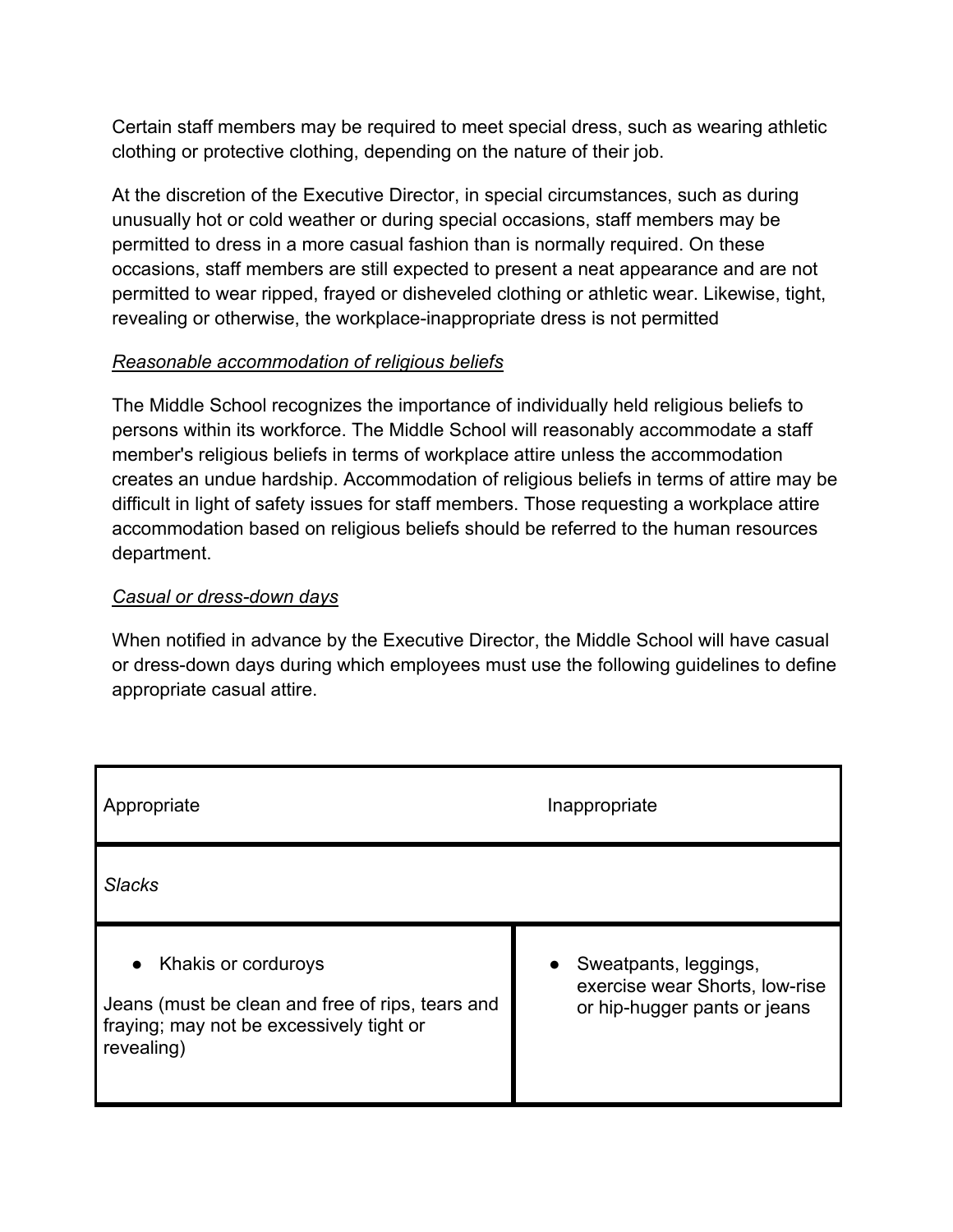| Skorts, capris                                                                                                                                                  |                                                                                                                                                                                                                    |
|-----------------------------------------------------------------------------------------------------------------------------------------------------------------|--------------------------------------------------------------------------------------------------------------------------------------------------------------------------------------------------------------------|
| <b>Shirts</b>                                                                                                                                                   |                                                                                                                                                                                                                    |
| Polo collar knit or golf shirts Oxford shirts<br>Company logo wear Short-sleeved blouses or<br>shirts Turtlenecks<br>Blazers or sport coats Jackets or sweaters | Shirts with offensive writing (other<br>than company logo)<br><b>Sweatshirts</b><br><b>Beachwear</b><br>Sleeveless blouses or shirts Exercise<br>wear<br>Crop tops, clothing showing midriffs,<br>spaghetti straps |
| <b>Shoes</b>                                                                                                                                                    |                                                                                                                                                                                                                    |
| Boating or deck shoes, moccasins<br>Casual, low-heel, open-back shoes (e.g., mules,<br>slingbacks)                                                              | Sandals, thongs, flip-flops, open- toe<br>shoes<br>Athletic shoes, tennis shoes, Croc-<br>like sandals                                                                                                             |

## *Business attire*

The following guidelines apply to business attire:

For men, business attire includes a long-sleeved dress shirt, tie, and tailored sport coat worn with dress trousers (not khakis) and dress shoes.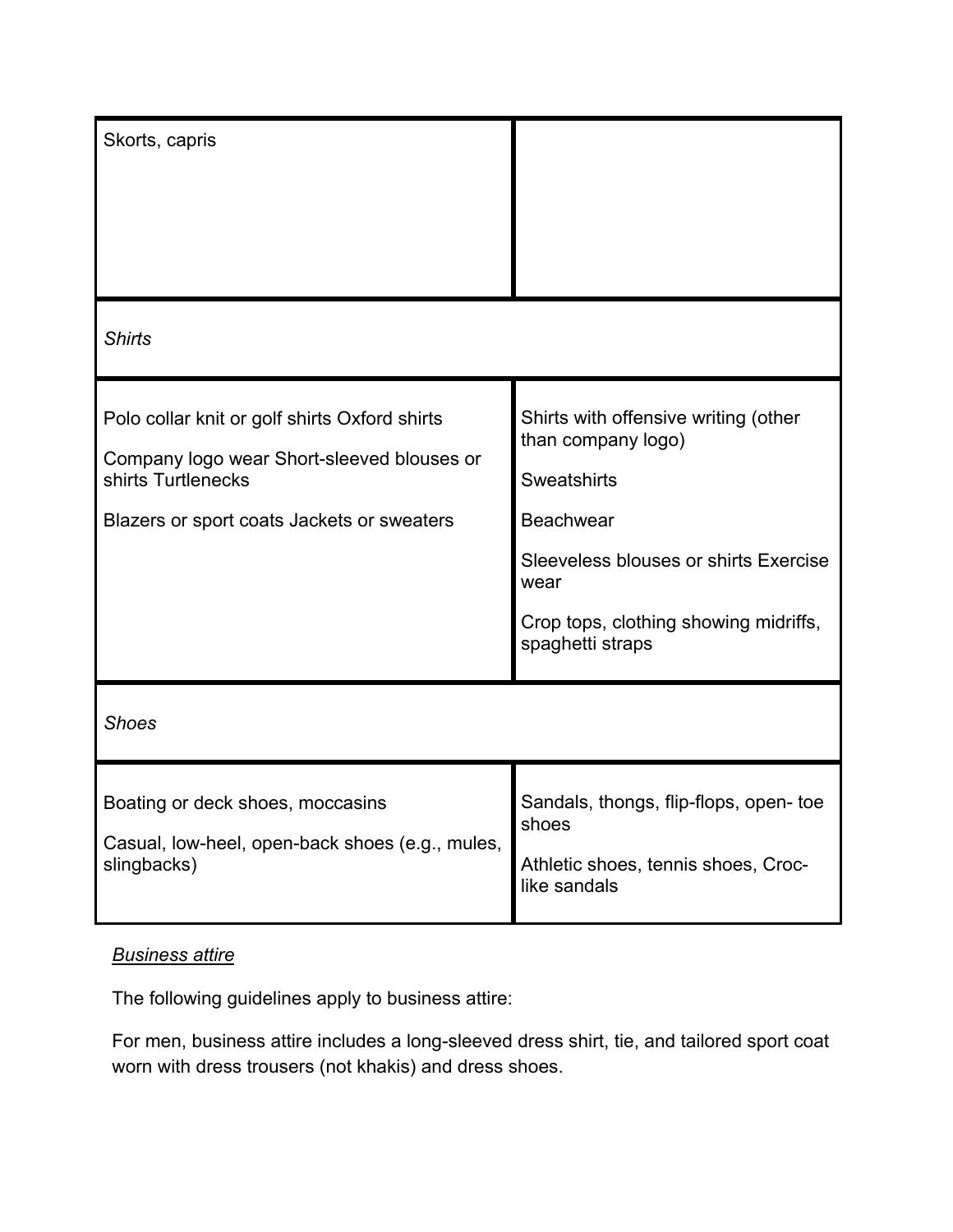For women, business attire includes tailored pantsuits, businesslike dresses, coordinated dressy separates worn with or without a blazer, and conservative, closedtoe shoes.

#### *Addressing workplace attire and hygiene problems*

Violations of the policy can range from inappropriate clothing items to offensive perfumes and body odor. If a staff member comes to work inappropriately dressed, he or she will be required to go home, change into conforming attire or properly groom, and return to work.

If a staff member's poor hygiene or use of too much perfume/cologne is an issue, the supervisor should discuss the problem with the staff member in private and should point out the specific areas to be corrected. If the problem persists, supervisors should follow the normal corrective action process.

#### **2-15. Office Equipment**

Certain equipment is assigned to staff by the Middle School depending on the needs of the job. This equipment is the property of the Middle School and it is expected that you will treat this equipment with care and report any malfunctions immediately to the Technology department for diagnosis, repair and corrective action.

**The employee will be financially responsible** for the cost of repair or replacement of Middle School; equipment as the result of negligence or wrongdoing. Technology equipment includes but is not limited to staff issued laptops and iPads, a classroom set of laptop computers and/or iPads, associated peripherals, copy machines, cell phones.

#### **Section 3 - Benefits**

#### **3-1. Benefits Overview**

In addition to good working conditions and competitive pay, it is Howard University Middle School of Mathematics and Science policy to provide a combination of supplemental benefits to all eligible employees. In keeping with this goal, each benefit program has been carefully devised. These benefits include time-off benefits, such as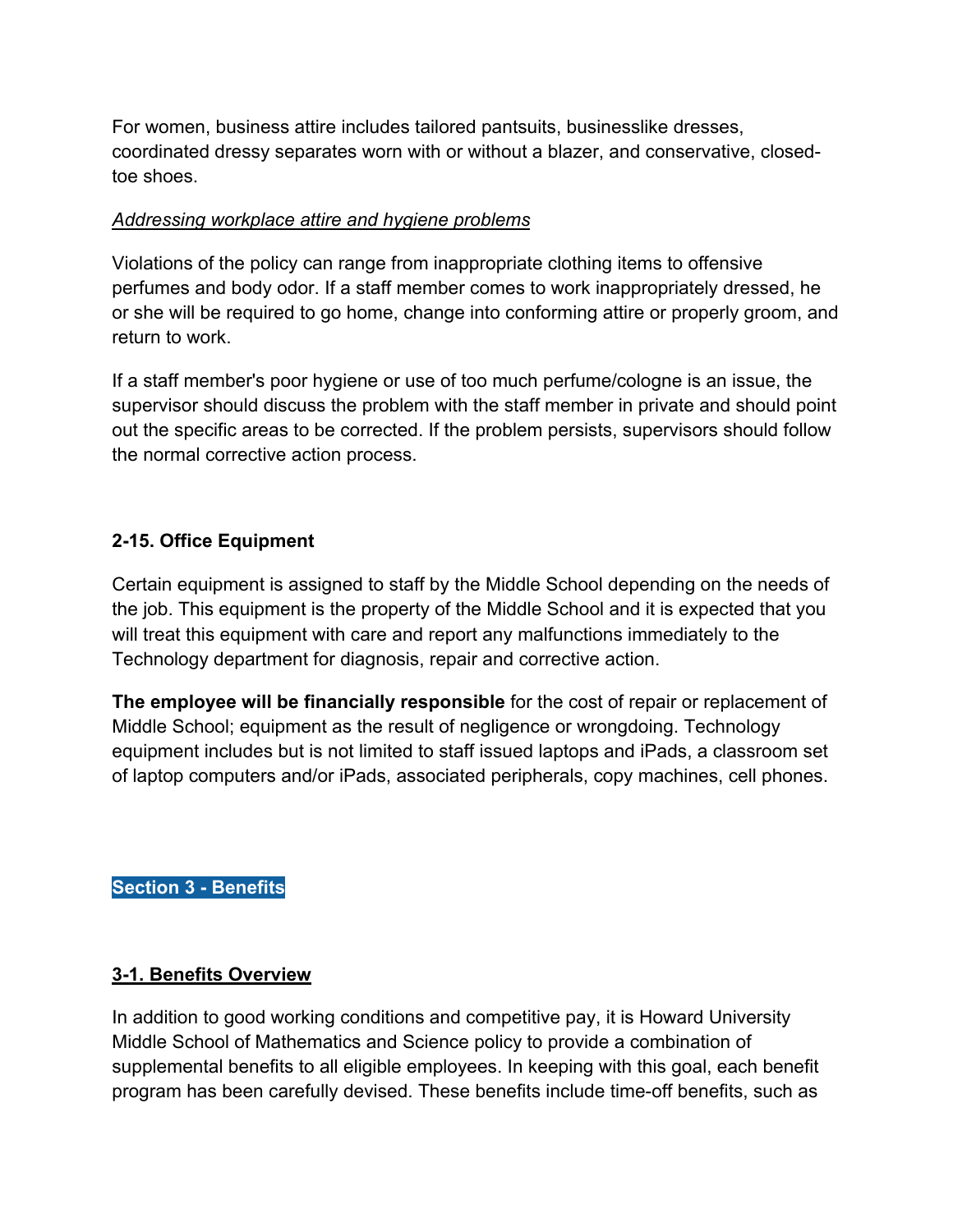vacations and holidays, and insurance and other plan benefits. We are constantly studying and evaluating our benefits programs and policies to better meet present and future requirements. These policies have been developed over the years and continue to be refined to keep up with changing times and needs.

The next few pages contain a brief outline of the benefits programs Howard University Middle School of Mathematics and Science provides employees and their families. Of course, the information presented here is intended to serve only as guidelines.

The descriptions of the insurance and other plan benefits merely highlight certain aspects of the applicable plans for general information only. The details of those plans are spelled out in the official plan documents, which are available for review upon request from the Head of Human Resources. Additionally, the provisions of the plans, including eligibility and benefits provisions, are summarized in the summary plan descriptions ("SPDs") for the plans (which may be revised from time to time). In the determination of benefits and all other matters under each plan, the terms of the official plan documents shall govern over the language of any descriptions of the plans, including the SPDs and this handbook.

Further, Howard University Middle School of Mathematics and Science (including the officers and administrators who are responsible for administering the plans) retains full discretionary authority to interpret the terms of the plans, as well as full discretionary authority with regard to administrative matters arising in connection with the plans and all issues concerning benefit terms, eligibility and entitlement.

While the Middle School intends to maintain these employee benefits, it reserves the absolute right to modify, amend or terminate these benefits at any time and for any reason.

If employees have any questions regarding benefits, they should contact the Head of Human Resources.

#### **3-2. Paid Holidays**

All employees will be paid for the following holidays:

| New Year's Day                 | President's Day              | Juneteenth Day   |
|--------------------------------|------------------------------|------------------|
| Martin Luther King, Jr.<br>Day | <b>Emancipation Day - DC</b> | Independence Day |
|                                | Memorial Day                 | Labor Day        |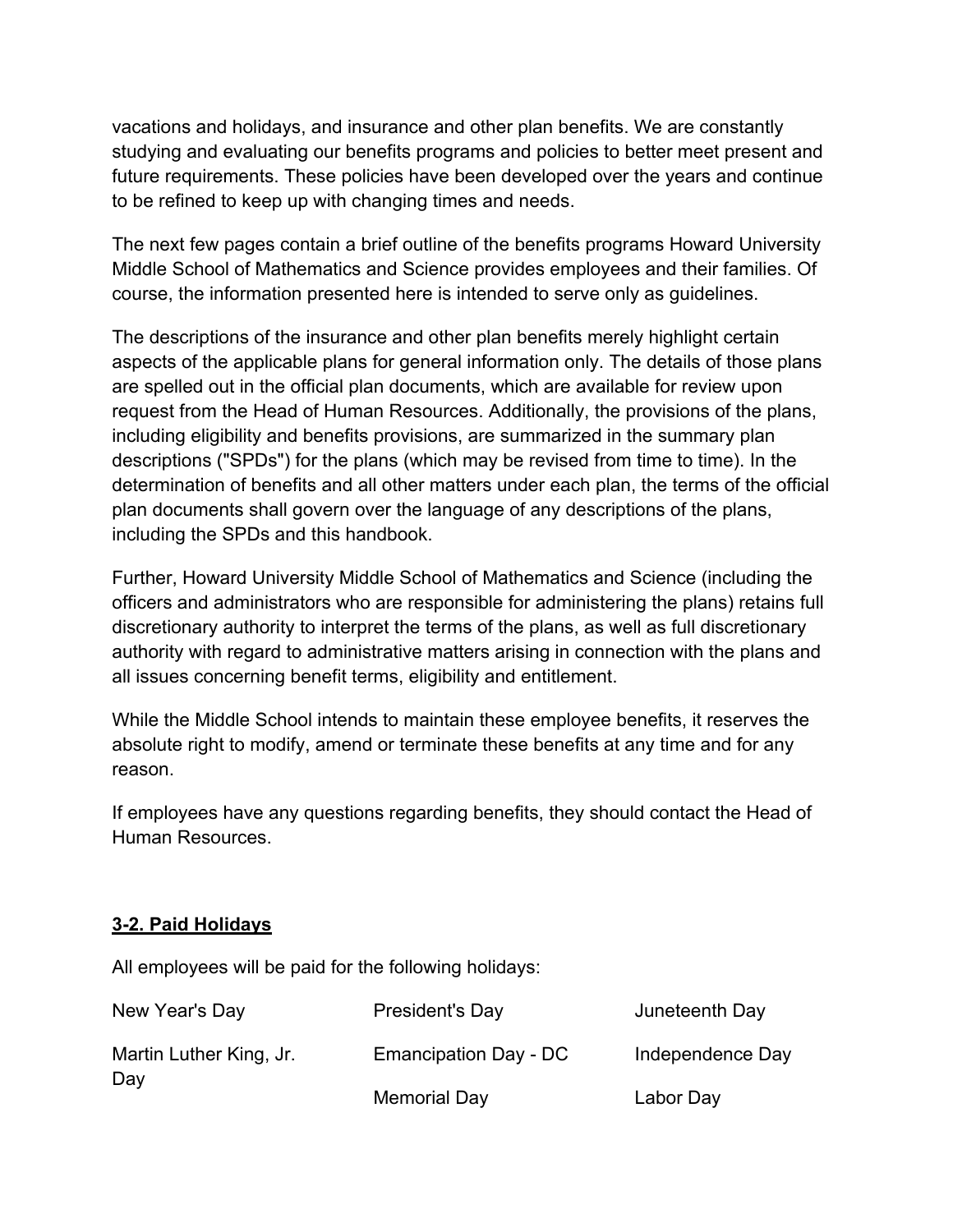| Columbus Day  | <b>Thanksgiving Day</b> | Christmas Day |
|---------------|-------------------------|---------------|
| Veterans' Day | Day after Thanksgiving  |               |

When holidays fall or are celebrated on a regular work day, eligible employees will receive one (1) day's pay at their regular straight-time rate. Eligible employees who are called in to work on a holiday will receive one (1) day's pay at their regular straight-time rate, and an additional payment of straight-time for the actual time they work that day.

If a holiday falls within an eligible employee's approved vacation period, the eligible employee will be paid for the holiday (at the regular straight-time rate) in addition to the vacation day, or the eligible employee will receive an additional vacation day at the option of the Middle School.

If a holiday falls within a jury duty or bereavement leave, the eligible employee will be paid for the holiday (at the regular straight-time rate) in addition to the leave day, or the eligible employee will receive an additional day off at the option of the Middle School.

# **3-3. Paid Time Off**

Time off under this policy includes extended time off, such as for an incidental time due to sickness or to handle personal affairs.

10-Month Full-time employees accrue paid time off at a rate of 1.2 PTO days or 9.6 PTO hours per month of the school year which begins August 1

12-Month Full-time employees accrue paid time off at a rate of 1.5 PTO days or 12 PTO hours per month of the school year beginning July 1.

Hourly employees receive 5 paid sick days beginning July 1 and do not accrue PTO

Paid time off can only be taken during the year received, unless otherwise required by law. Accrued unused paid time off can not be carried over to the following calendar year. Pay is not granted in lieu of taking the actual time off.

Paid Time Off cannot be advanced if it has not been accrued.

If an employee wishes to use three (3) or more full days of paid time off consecutively, the employee must submit a request to his or her manager at least two (2) weeks in advance of the requested time off. A similar notice should be provided for planned time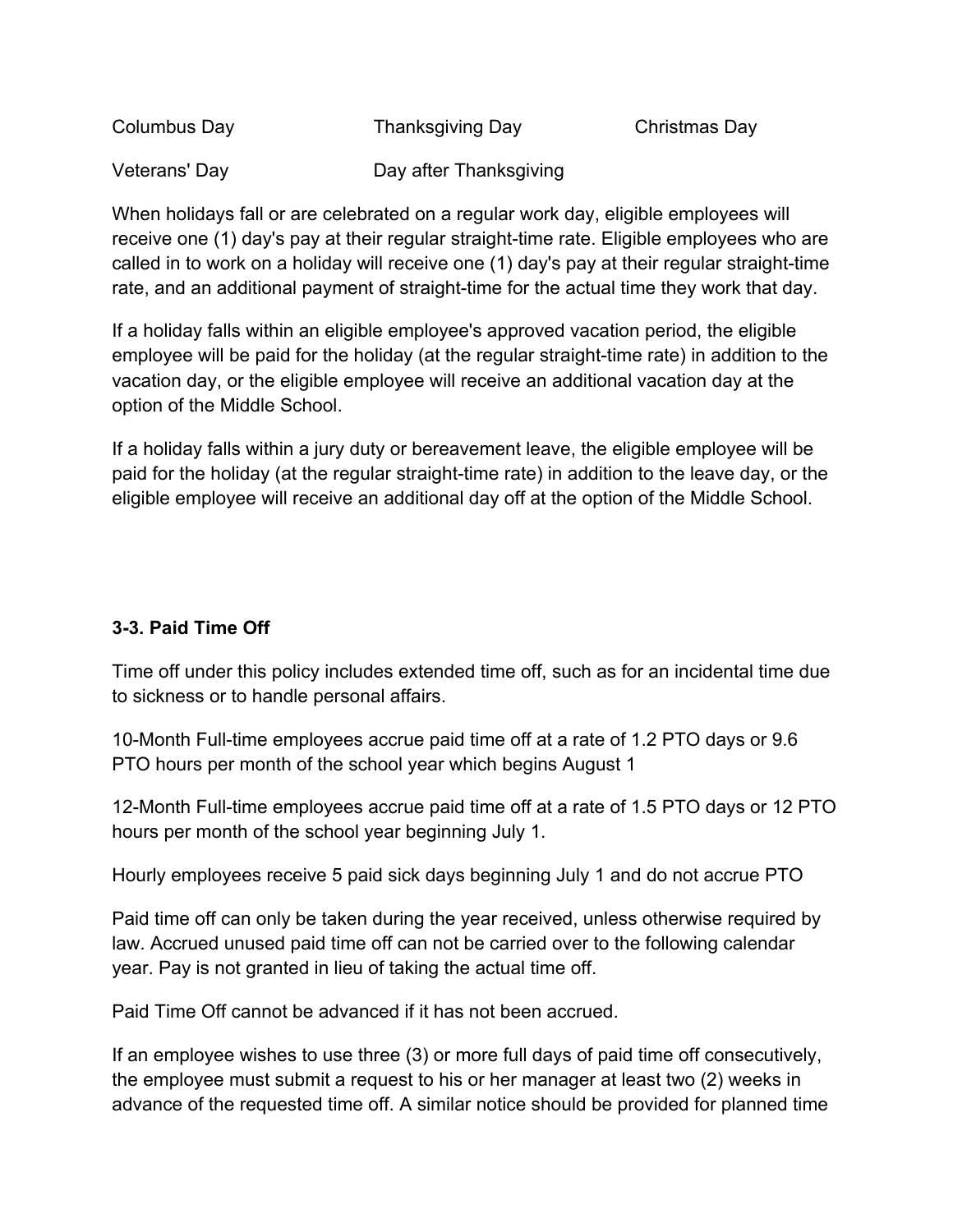off of a shorter duration. Every effort will be made to grant requests, consistent with our operating schedule. However, if too many people request the same period of time off, the Middle School reserves the right to choose who may take time off during that period.

Taking leave before or after a holiday or scheduled school break is strongly discouraged and requires the approval of the Executive Director. Any leave planned or unplanned taken before or after a holiday or break without the approval of the Executive Director, that leave will be unpaid.

If an employee will be out of work due to illness or due to any other emergency for which notice could not be provided, the employee must call in and notify his or her supervisor as early as possible, but at least by the start of the employee's workday. If an employee calls in sick for three (3) or more consecutive days, the employee may be required to provide his or her supervisor with a doctor's note on the day the employee returns to work.

A Leave Request must be completed at least 72 hours prior to the requested date

Leave is not automatically approved; you must wait until you receive the approval in Paychex to verify that your leave has been granted.

Prior to the date of the requested absence, the teacher must have submitted at least 2 days worth of Emergency Lesson Plans. Teachers must provide information regarding lesson plans for the day, as well as instructions and class procedures for the substitute teacher. If a teacher does not wish to utilize the Emergency Lesson Plans, he or she may submit alternate plans for the day (s) of the anticipated absence.

Employees with excessive absenteeism or tardiness cannot perform their jobs effectively. Their absence or lateness disrupts the operation of the office or school. If you fail to notify your supervisor or Executive Director before the start of business or school, your absence will be considered unexcused, will count as unpaid.

#### **3-4. Sick and Safe Leave**

#### *Eligibility*

The Middle School provides paid sick leave to all District of Columbia employees pursuant to the District of Columbia Accrued Sick and Safe Leave Act.

*Accrual*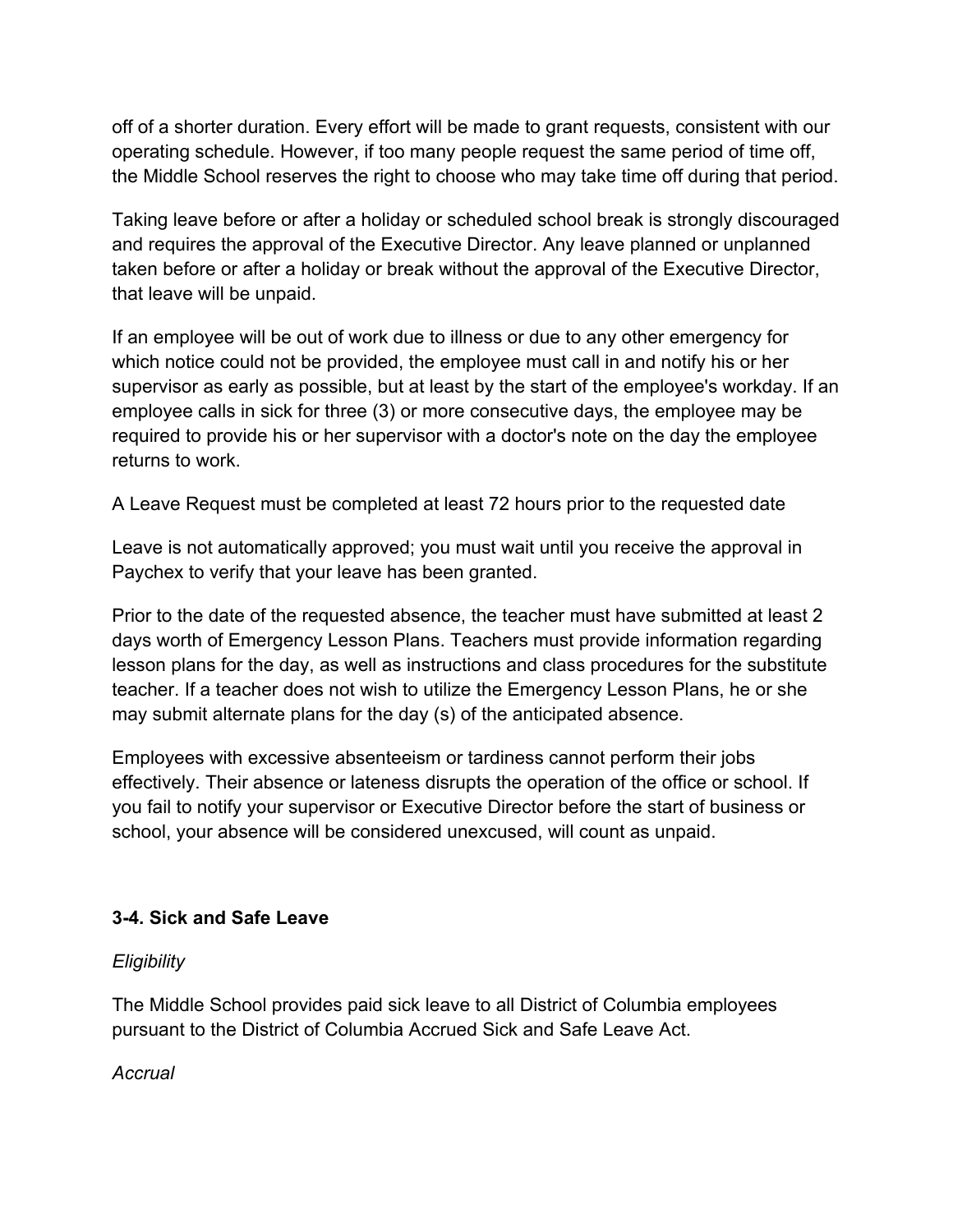Hourly Employees begin to accrue paid sick leave pursuant to this policy from the date of hire. Hourly Employees accrue paid sick leave at a rate of one (1) hour for every 43 hours worked up to a maximum of 5 days per calendar year.

#### *Usage*

Employees may begin using paid sick leave under this policy after the 90th day of employment. An employee may use paid sick leave under this policy for the following reasons:

- 1. an absence resulting from a physical or mental illness, injury, or medical condition of the employee;
- 2. an absence resulting from obtaining professional medical diagnosis or care or preventive medical care for the employee; or
- 3. an absence for the purpose of caring for a family member who has any of the conditions or needs for diagnosis or care described in paragraphs (1) and (2) above.

An employee may also use paid leave for an absence if the employee or the employee's family member is a victim of stalking, domestic violence, or sexual abuse and the absence is directly related to medical, social, or legal services pertaining to the stalking, domestic violence, or sexual abuse for the purposes of:

- 1. seeking medical attention for the employee or the employee's family member to treat or recover from physical or psychological injury or disability caused by stalking, domestic violence, or sexual abuse;
- 2. obtaining services for the employee or the employee's family member from a victim services organization;
- 3. obtaining psychological or other counseling services for the employee or the employee's family member;
- 4. the temporary or permanent relocation of the employee or the employee's family member;
- 5. taking legal action, including preparing for or participating in any criminal or civil proceeding related to
	- or resulting from stalking, domestic violence, or sexual abuse; or
- 6. taking other actions that could be reasonably determined to enhance the physical, psychological, or economic health or safety of the employee or the employee's family member or the safety of those who work or associate with the employee.

#### *Notice & Documentation*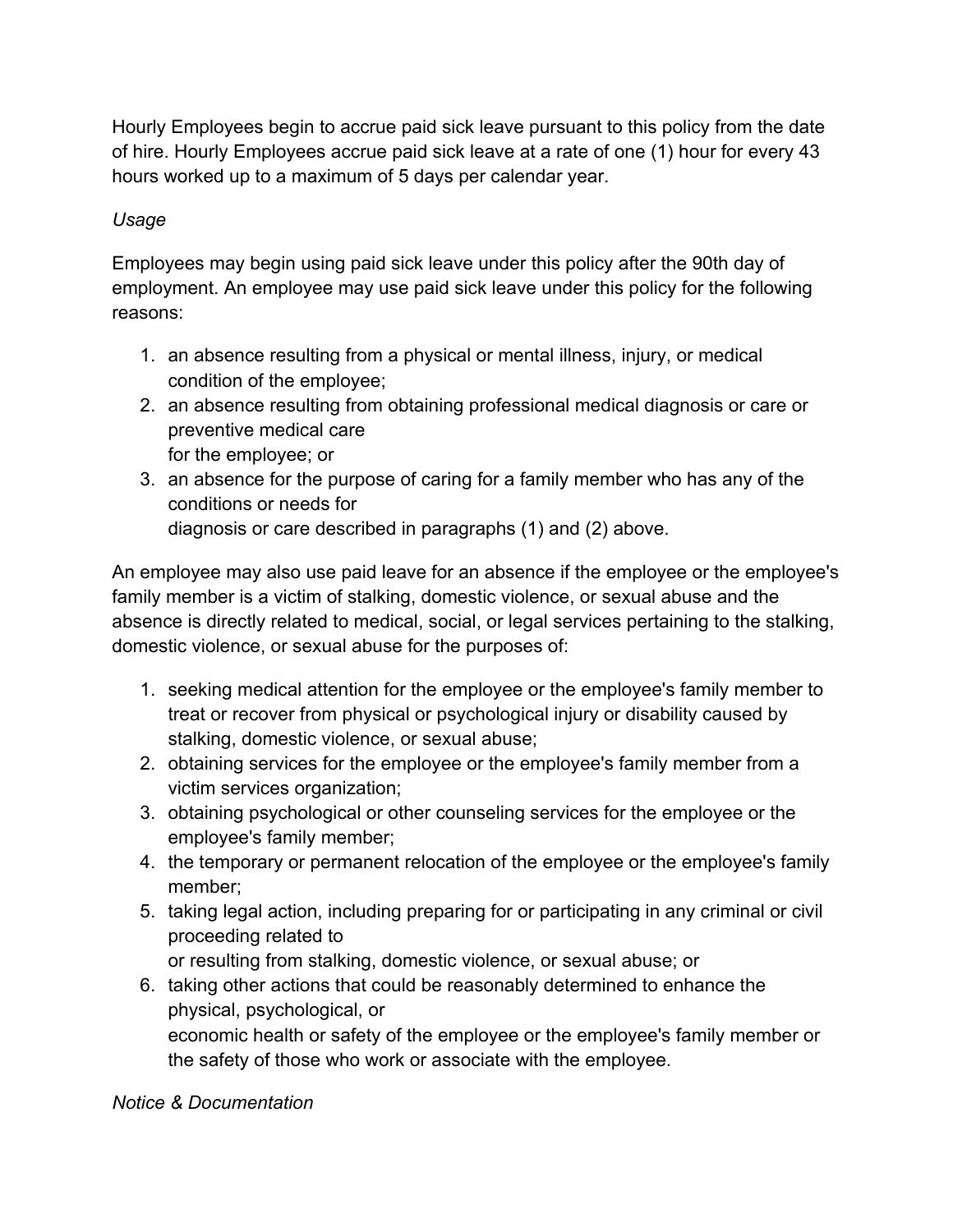If possible, employees must provide at least 10 days prior notice of the planned use of paid sick leave under this policy. Where 10 days prior notice is not possible, the employee must provide notice as soon as possible, ideally in writing. In the case of an emergency, employees must notify the Middle School of need to use paid sick leave prior to the start of their next shift or within 24 hours of the onset of the emergency, whichever is sooner. Employees are required to make a reasonable effort to schedule paid sick leave in a manner that does not unduly disrupt the Middle School's operations. If paid sick leave is requested in a non-emergency situation, the employee must consult with the Company regarding the date and time of the paid leave to be taken.

Employees are required to provide reasonable certification of the reason for leave within one business day of return to work where the requested leave under this policy is for three or more consecutive days. A reasonable certification may include:

- 1. a signed document from a health care provider affirming the illness of the employee or the employee's family member;
- 2. a police report indicating that the employee or the employee's family member was the victim of stalking, domestic violence, or sexual abuse;
- 3. a court order indicating that the employee or employee's family member was the victim of stalking, domestic violence, or sexual abuse;
- 4. a signed written statement from a victim and witness advocate affirming that the employee or employee's family member is involved in legal action or proceedings related to stalking, domestic violence, or sexual abuse. The signed statement shall include only the name of the employee or employee's family member who is a victim and the date on which services were sought; or
- 5. a signed written statement from a victim and witness advocate, or domestic violence counselor affirming the employee or employee's family member sought services to enhance the physical, psychological, economic health or safety of the employee or employee's family member.

## *Payment*

Paid sick leave under this policy will be calculated based on the employee's base pay rate at the time of absence. It does not include overtime or any special forms of compensation such as incentives, commissions, or bonuses.

## *Payout*

Accrued but unused paid sick leave under this policy will not be paid at separation.

## *Enforcement & Retaliation*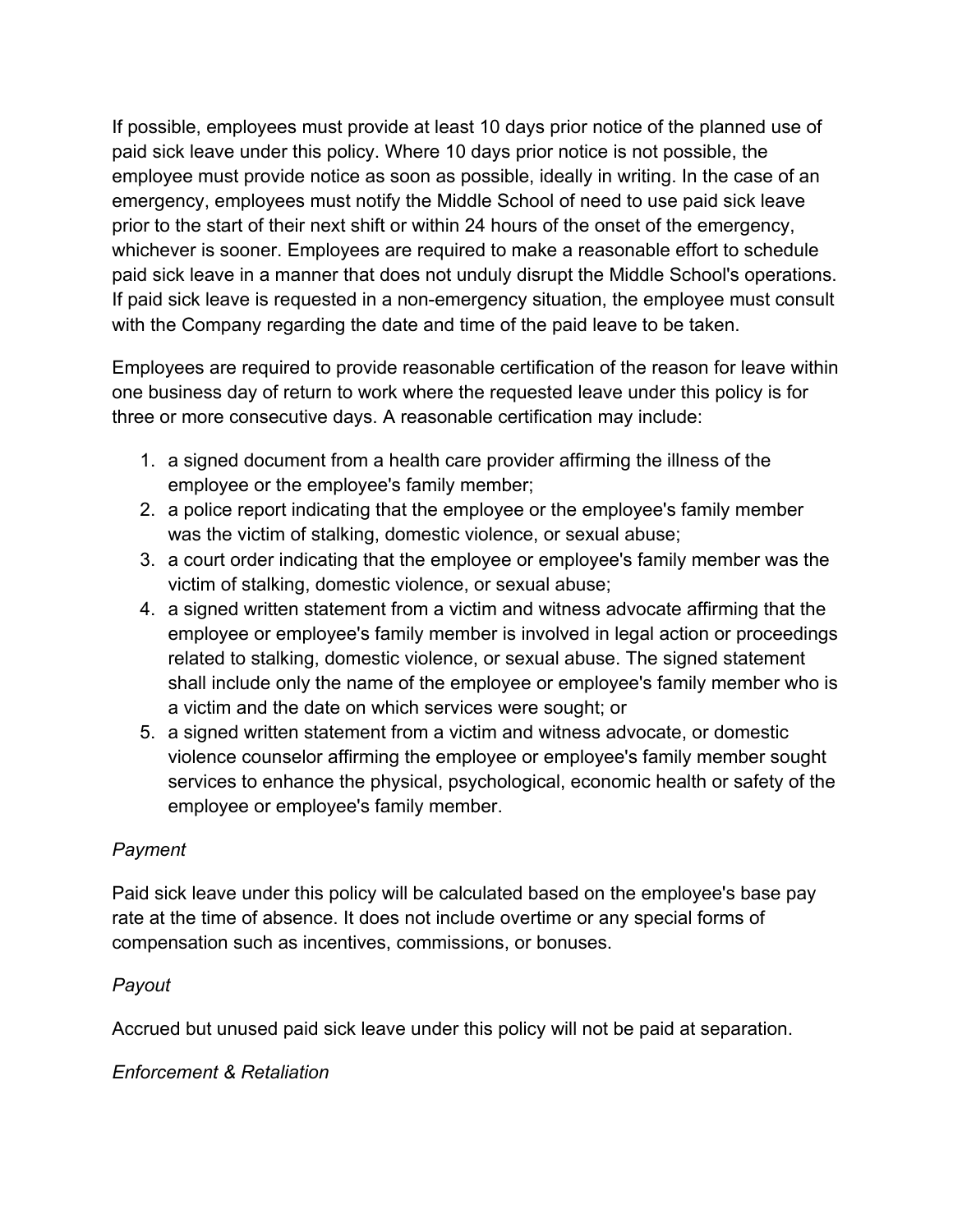The Middle School prohibits retaliation against any employees who assert their rights to receive paid sick leave under this policy. The Office of Wage-Hour of the D. C. Department of Employment Services can investigate possible violations. To request full text of the Act, to obtain a copy of the rules associated with this Act, or to file a complaint, contact the Office of Wage-Hour at (202) 671-1880, 4058 Minnesota Avenue, N.E., 4th Floor, Washington, D.C. 20019, or visit www.does.dc.gov. Employees with questions regarding this policy can contact the Head of Human Resources.

#### **3-5. Paid Maternity Benefits**

Paid maternity benefits can be claimed by full-time employees who have worked at the Middle School for at least 12 consecutive months, following the birth of a child. Generally, six consecutive weeks of paid maternity benefits will be granted to eligible employees. This benefit is calculated (based on the following chart) including any shortterm disability benefits.

If the employee has:

Less than one year of continuous full-time service: Payment per week is \$500.

One to two years of continuous full-time service: Payment per week is \$750.

Over two years of continuous full-time service: Payment per week is \$1000.

This is solely a monetary benefit and not a leave of absence. Employees who will be out of work must also request a formal leave of absence. See the "Leaves of Absence" section of this handbook for more information.

## **3-6. Lactation Breaks**

The Middle School will provide a reasonable amount of break time to accommodate an employee desiring to express breast milk for the employee's infant child, in accordance with and to the extent required by applicable law. The break time, if possible, must run concurrently with rest and meal periods already provided to the employee. If the break time cannot run concurrently with rest and meal periods already provided to the employee, the break time will be unpaid, subject to applicable law.

The Middle School will make reasonable efforts to provide employees with the use of a room or location other than a toilet stall for the employee to express milk in private. This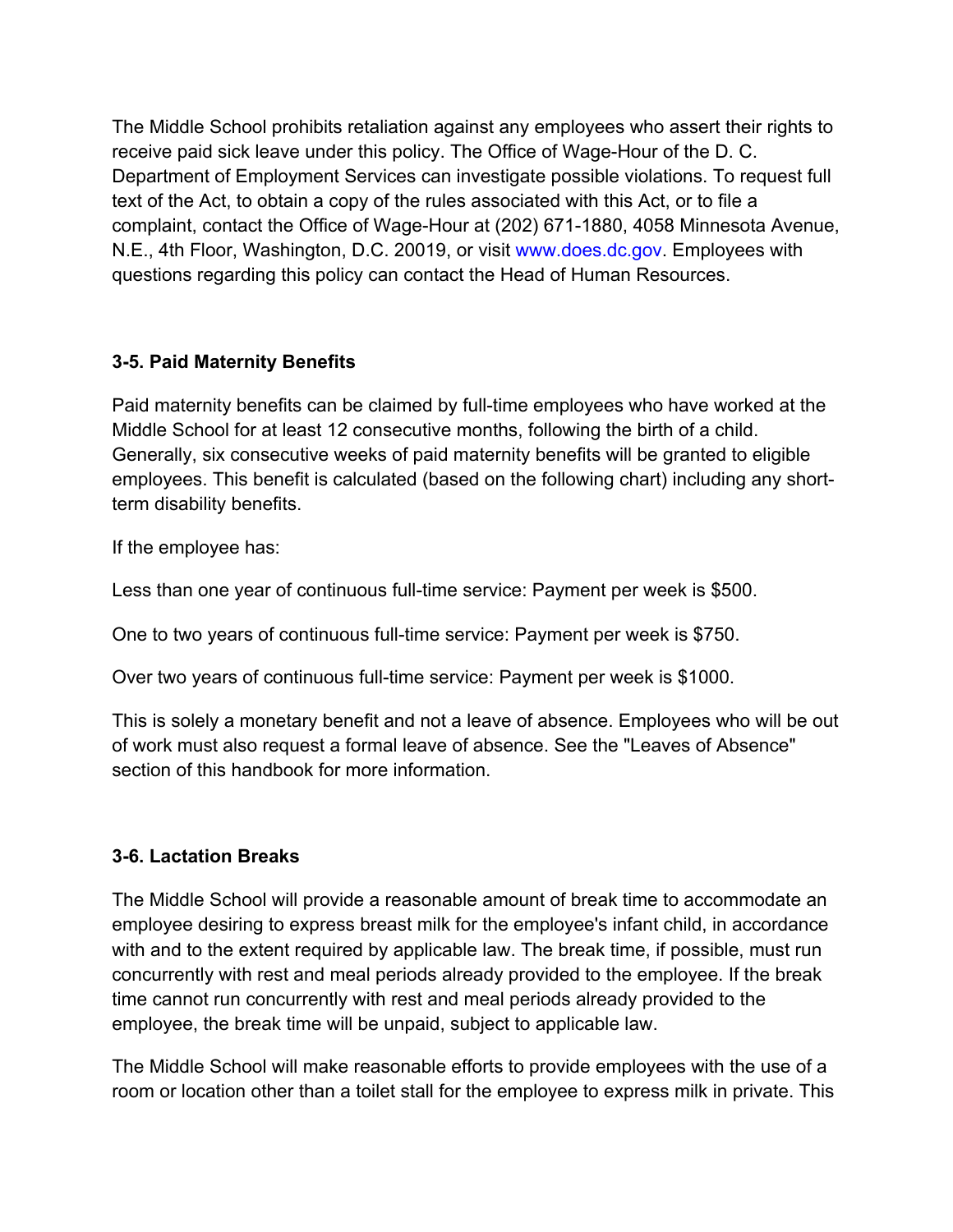location may be the employee's private office, if applicable. The Middle School may not be able to provide additional break time if doing so would seriously disrupt the Middle School's operations, subject to applicable law. Please consult the Human Resources Department if you have questions regarding this policy.

Employees should advise management if they need break time and an area for this purpose. Employees will not be discriminated against or retaliated against for exercising their rights under this policy.

## **3-7. Workers' Compensation**

On-the-job injuries are covered by our Workers' Compensation Insurance Policy, which is provided at no cost. If employees are injured on the job, no matter how slightly, they should report the incident immediately to their Supervisor. Failure to follow Middle School procedures may affect the ability of the employee to receive Workers Compensation benefits.

This is solely a monetary benefit and not a leave of absence entitlement. Employees who need to miss work due to a workplace injury must also request a formal leave of absence. See the Leave of Absence sections of this handbook for more information.

# **3-8. Jury Duty Leave**

Howard University Middle School of Mathematics and Science realizes that it is the obligation of all U.S. citizens to serve on a jury when summoned to do so. All employees will be allowed time off to perform such civic service as required by law. Employees are expected, however, to provide proper notice of a request to perform jury duty and verification of their service, including fees received for jury duty service.

Employees also are expected to keep management informed of the expected length of jury duty service and to report to work for the major portion of the day if excused by the court. If the required absence presents a serious conflict for management, employees may be asked to try to postpone jury duty.

The Middle School will pay full-time employees their regular wages, less the fee received for jury service, for up to five days of jury service. Exempt employees will be paid their full salary less jury duty fees for any week in which they performed work for the Middle School and missed work due to jury service.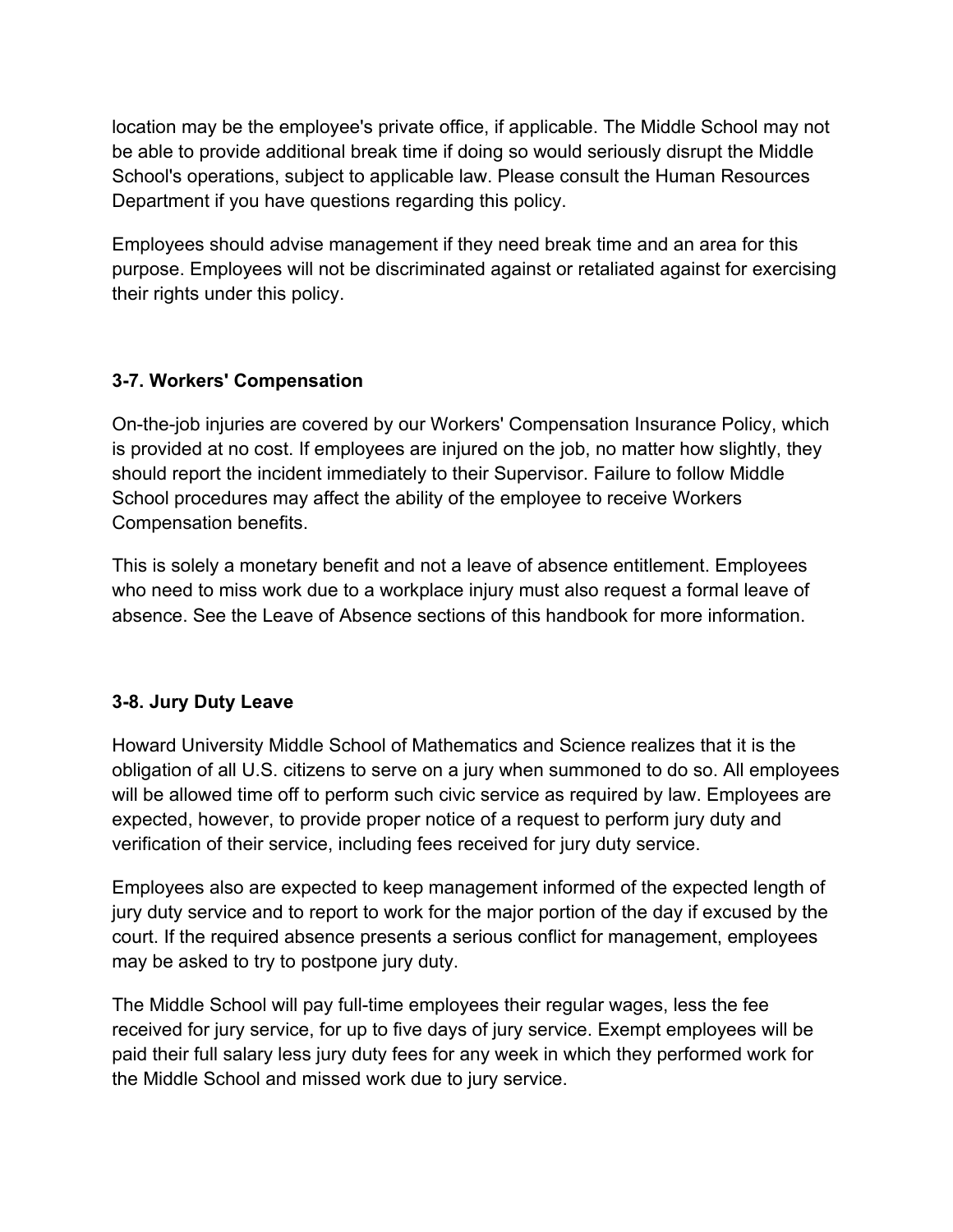An employee will not be considered a full-time employed juror on any day of jury service in which that employee:

Would not have accrued regular wages to be paid by the Middle School if the employee were not serving as a juror on that day; or

Would not have worked more than half of a shift that extends into another day if the employee was not serving as a juror on that day.

Employers with 10 or fewer employees are not required to pay a juror-employee his or her usual compensation.

#### **3-9. Bereavement Leave**

We know the death of a family member is a time when employees wish to be with their families. For the purposes of this policy, a close relative includes a spouse, domestic partner, child, parent, sibling or any other relation required by applicable law. Employees may take available PTO on regularly scheduled, consecutive workdays following the day of death. Employees must inform their Supervisors prior to commencing bereavement leave. In administering this policy, the Middle School may require verification of death.

#### **3-10. Voting Leave**

In the event an employee does not have sufficient time outside of working hours to vote in a statewide election, if required by state law, the employee may take off enough working time to vote. Such time will be paid if required by state law. This time should be taken at the beginning or end of the regular work schedule. Where possible, your Supervisor should be notified at least two days prior to the voting day.

#### **3-11. Insurance Programs**

Full-time employees may participate in the Middle School's insurance programs. Under these plans, eligible employees will receive comprehensive health and other insurance coverage for themselves and their families, as well as other benefits.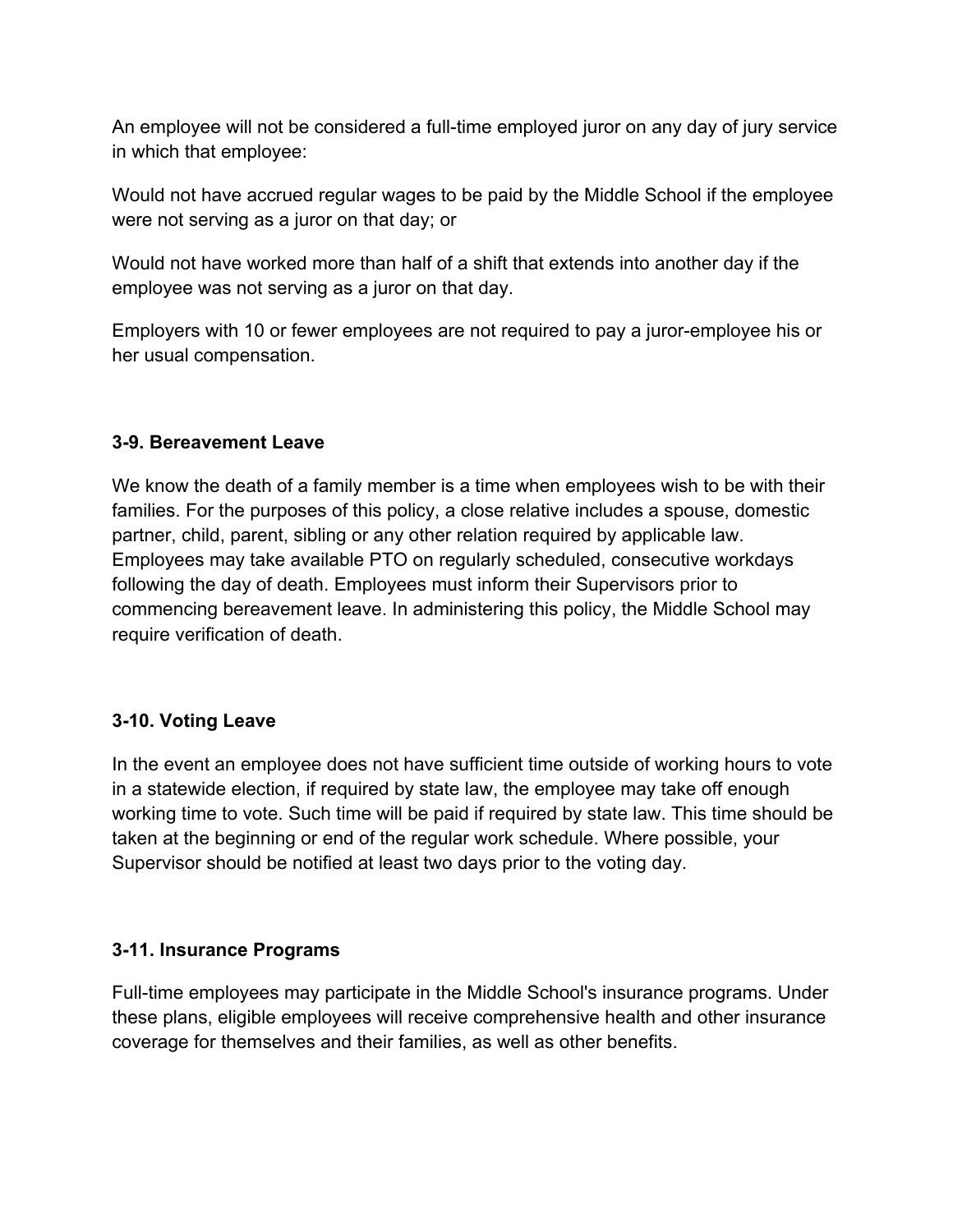Upon becoming eligible to participate in these plans, you will receive summary plan descriptions (SPDs) describing the benefits in greater detail. Please refer to the SPDs for detailed plan information. Of course, feel free to speak to Human Resources if you have any further questions.

## **3-12. Long-Term Disability Benefits**

Full-time employees are eligible to participate in the Long-Term Disability plan, subject to all terms and conditions of the agreement between the Middle School and the insurance carrier.

This is solely a monetary benefit and not a leave of absence. Employees who will be out of work must also request a formal leave of absence. See the Leave of Absence sections of this handbook for more information.

## **3-13. Salary Continuation**

Howard University Middle School of Mathematics and Science provides enhanced monetary short-term disability benefits to full-time employees. These enhanced monetary benefits are inclusive of any monetary workers' compensation or statutory short-term disability benefits.

This is not a leave of absence provision. Employees who will be out of work must request a leave of absence. See the Leave of Absence sections of this handbook for more information. Employees will be required to submit medical certification as requested by Howard University Middle School of Mathematics and Science. Required medical certification under this policy may differ from the medical certification required for any leave of absence requested.

## **3-14. Employee Assistance Program**

Howard University Middle School of Mathematics and Science provides an employee assistance program for employees. This program offers qualified counselors to help you cope with personal problems you may be facing. Further details can be obtained through Human Resources.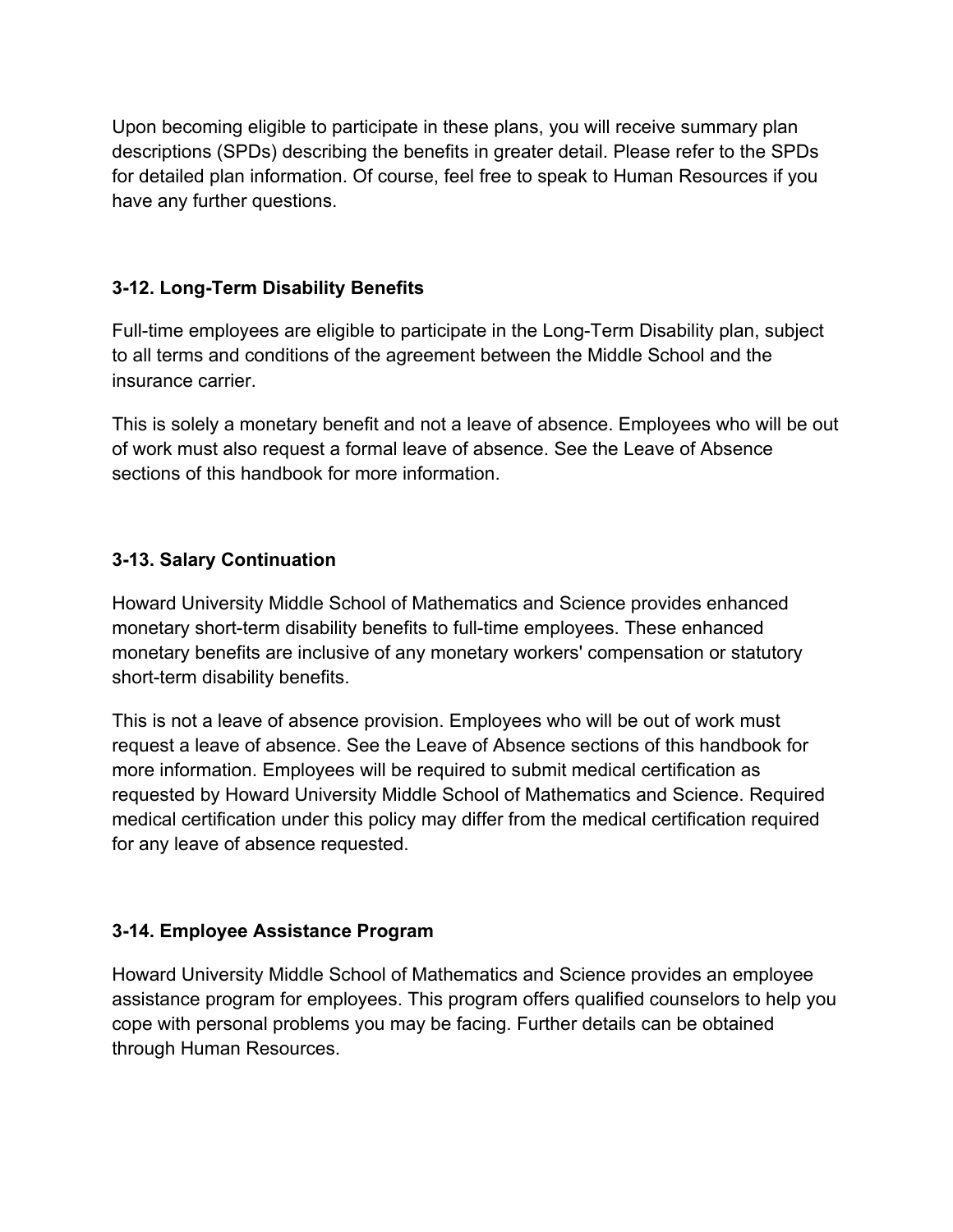## **3-15. Transportation Reimbursement Program**

The Middle School provides a Transportation Reimbursement Program which allows all employees to pay for eligible transportation expenses with pre-tax income. Employees may participate on the first of the month after one month of employment. The program works similarly to a Flexible Benefits Program, in which employees elect to have a portion of pre-tax income transferred to an account for future reimbursement for transportation expenses. The amount of contributions is subject to IRS limits which generally change every year. Upon becoming eligible to participate in this plan, employees will receive a Summary Plan Document (SPD) describing the benefit in greater detail. Employees should refer to the SPD for detailed plan information. Of course, employees also should feel free to speak to the Human Resources Department if they have any further questions.

## **3-16. Employee Referral Awards**

The Middle School encourages all employees to refer qualified job applicants for available job openings. Other than managers in the line of authority and all Human Resources personnel, all employees are eligible to receive employee referral awards. When making referrals, instruct the applicant to list the employee's name on their employment application as the referral source. If the referral is hired and completes 6 months of service and the employee is still an employee of the Middle School, the employee is eligible to receive a monetary award. The reward is currently a gross amount of \$500 for regular part-time hires and \$500 for regular full-time hires.

## **3-17. Retirement Plan**

Eligible employees are able to participate in the Middle School's retirement plan. Plan participants may make pre-tax contributions to a retirement account.

Upon becoming eligible to participate in this plan, the employee will receive an SPD describing the plan in greater detail. Please refer to the SPD for detailed plan information. Of course, feel free to speak to the Head of Human Resources if there are any further questions.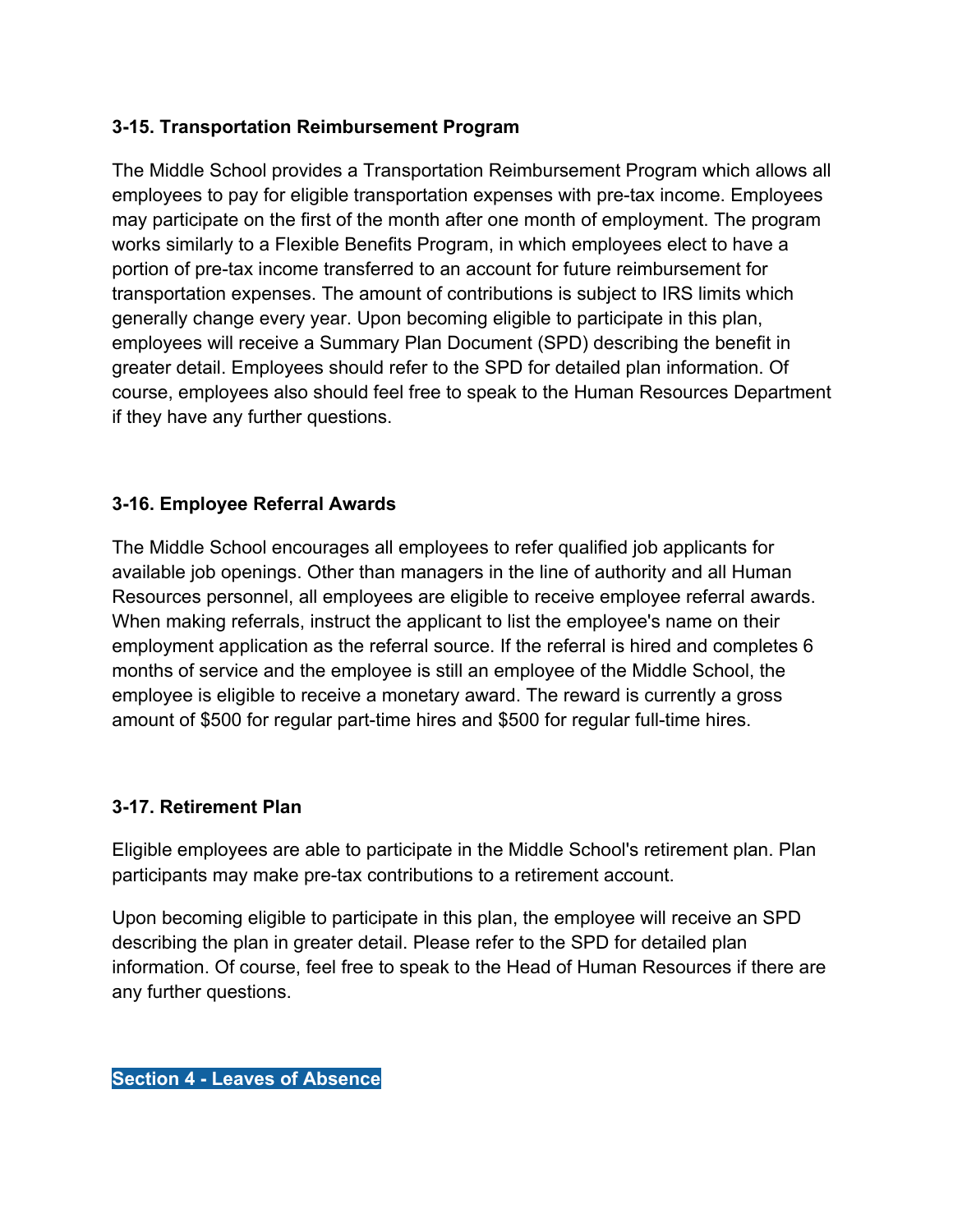#### **4-1. Personal Leave**

If employees are ineligible for any other Middle School leave of absence, Howard University Middle School of Mathematics and Science, under certain circumstances, may grant a personal leave of absence without pay. A written request for a personal leave should be presented to management at least two (2) weeks before the anticipated start of the leave.

If the leave is requested for medical reasons and employees are not eligible for leave under the federal Family and Medical Leave Act (FMLA) or any state leave law, the medical certification also must be submitted. The request will be considered on the basis of staffing requirements and the reasons for the requested leave, as well as performance and attendance records.

Normally, a leave of absence will be granted for a period of up to eight (8) weeks. However a personal leave may be extended if, prior to the end of leave, employees submit a written request for an extension to management and the request is granted. During the leave, employees will not earn vacation, personal days or sick days. We will continue health insurance coverage during the leave if employees submit their share of the monthly premium payments to the Middle School in a timely manner, subject to the terms of the plan documents.

When the employee anticipates returning to work, he or she should notify the management of the expected return date. This notification should be made at least one week before the end of the leave.

Upon completion of the personal leave of absence, the Middle School will attempt to return employees to their original job or a similar position, subject to prevailing business considerations. Reinstatement, however, is not guaranteed.

Failure to advise management of availability to return to work, failure to return to work when notified or a continued absence from work beyond the time approved by the Middle School will be considered a voluntary resignation of employment.

Personal leave runs concurrently with any Middle School-provided Short-Term Disability Leave of Absence.

#### **4-2. Military Leave**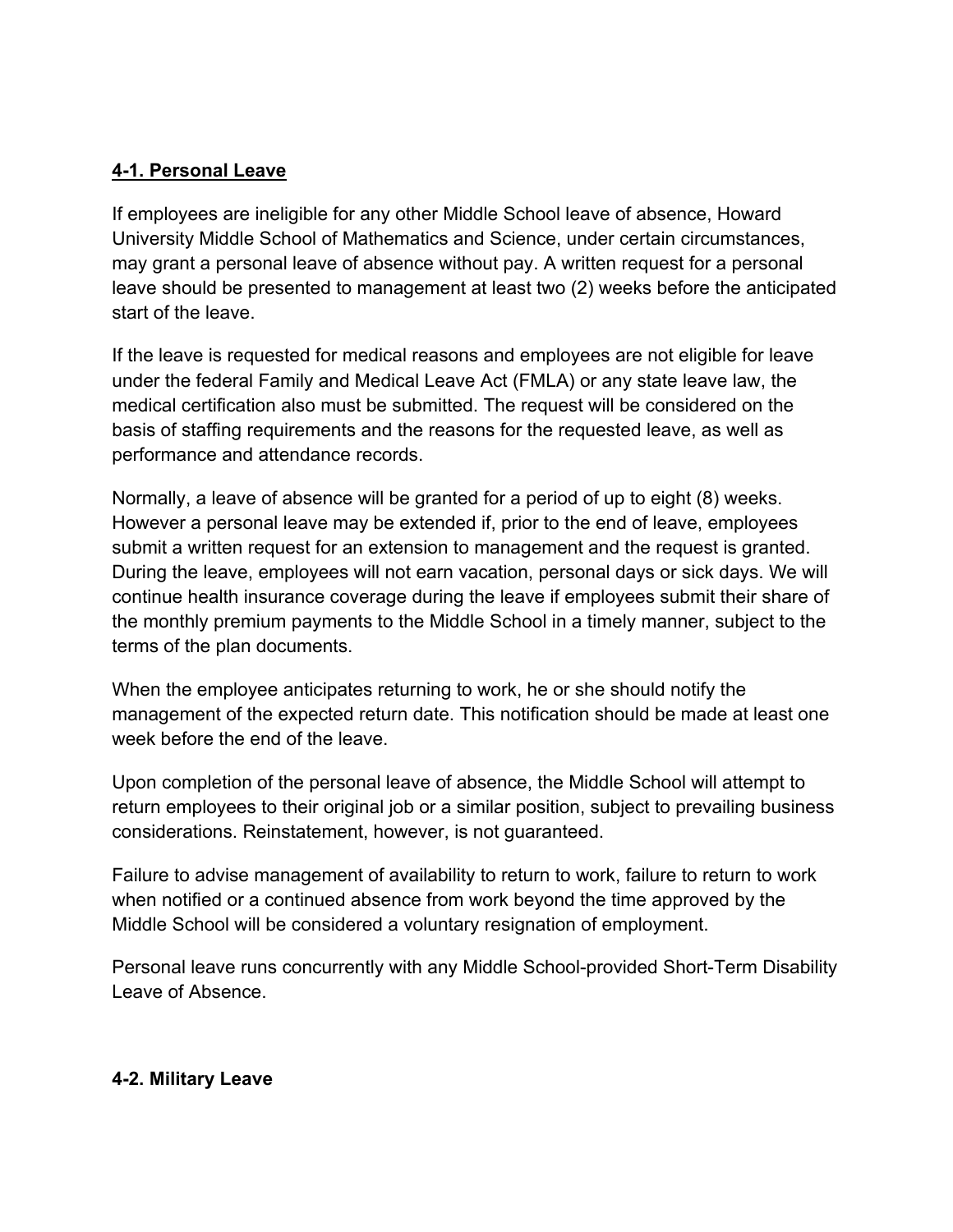If employees are called into active military service or enlist in the uniformed services, they will be eligible to receive an unpaid military leave of absence. To be eligible for military leave, employees must provide management with advance notice of service obligations unless they are prevented from providing such notice by military necessity or it is otherwise impossible or unreasonable to provide such notice. Provided the absence does not exceed applicable statutory limitations, employees will retain reemployment rights and accrue seniority and benefits in accordance with applicable federal and state laws. Employees should ask management for further information about eligibility for Military Leave.

If employees are required to attend yearly Reserves or National Guard duty, they can apply for an unpaid temporary military leave of absence not to exceed the number of days allowed by law (including travel). They should give management as much advance notice of their need for military leave as possible so that we can maintain proper coverage while employees are away.

## **4-3. Family and Medical Leave**

Employees may be entitled to a leave of absence under the Family and Medical Leave Act ("FMLA") and/or the D.C. Family and Medical Leave Act ("DCFMLA"). This policy provides employees with information concerning FMLA/DCFMLA entitlements and obligations employees may have during such leaves. Whenever permitted by law, the Middle School will run FMLA leave concurrently with DC FMLA and any other leave provided under state or local law. If employees have any questions concerning FMLA/DCFMLA leave, they should contact the Head of Human Resources.

## *I. Eligibility*

FMLA leave is available to "FMLA eligible employees." To be an "FMLA eligible employee," an employee must: 1) have been employed by the Middle School for at least 12 months (which need not be consecutive); 2) have been employed by the Middle School for at least 1,250 hours of service during the 12-month period immediately preceding the commencement of the leave; and 3) be employed at a worksite where 50 or more employees are located within 75 miles of the worksite.

Special hours of service eligibility requirements apply to airline flight crew employees.

DCFMLA leave is available to "DCFMLA eligible employees." To be a "DCFMLA eligible employee," an employee must: 1) have been employed by the Company for at least 1 year without a break in service except for regular holiday, sick or personal leave; 2)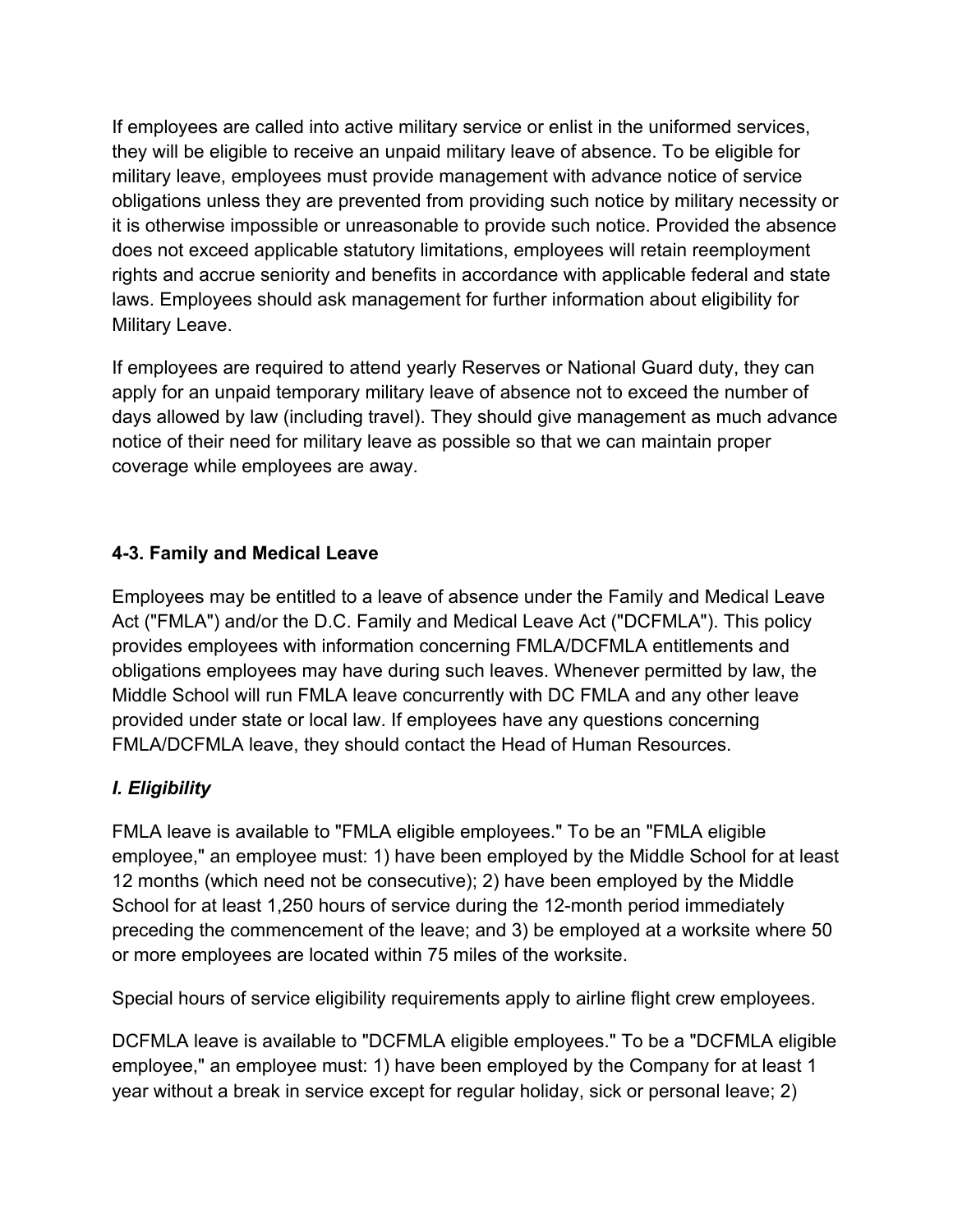have worked at least 1,000 hours during the 12 month period preceding the leave; and 3) be employed by an employer with 20 or more employees in D.C.

#### *II. Entitlements*

As described below, the FMLA and/or DCFMLA provides eligible employees with a right to leave, health insurance benefits and, with some limited exceptions, job restoration.

#### *A. Basic FMLA and DCFMLA Leave Entitlement*

The FMLA provides eligible employees up to 12 workweeks of unpaid leave for certain family and medical reasons during a 12-month period. The DCFMLA provides eligible employees up to 16 workweeks of unpaid leave for certain family reasons during a 24 month period. In addition, the DCFMLA provides eligible employees up to 16 workweeks of unpaid leave in a 24 month period for an employee's own serious health condition that makes the employee unable to perform the functions of his/her position. The 12 or 24-month period is determined based on the school year. The total leave shall not exceed 12 weeks in any 12 month period (FMLA) or 32 weeks in any 24 month period (DCFMLA) except for leave to care for an injured service member which shall not exceed 26 weeks of leave during a single 12 month period as described in more detail below. Where both laws apply, the leave provided by each will run concurrently. It is the Middle School's policy to provide the greater leave benefit provided under the FMLA or DCFMLA and to run leave concurrently under the FMLA and DCFMLA whenever possible.

Leave may be taken for any one, or for a combination, of the following reasons:

- To care for the employee's child after birth, or placement for adoption or foster care;
- To care for the employee's spouse (or domestic partner or person with whom the employee shares or has shared, within the last year, a mutual residence and with whom the employee maintains a committed relationship - DCFMLA only), son, daughter (child can be over the age of 18 and can be a child who lives with an employee and for whom the employee permanently assumes and discharges parental responsibility - DCFMLA only), parent (or parent-in-law- DCFMLA only) or a person to whom the employee is related by blood or legal custody (DCFMLA only), who has a **serious health condition**; For the employee's own serious health condition (including any period of incapacity due to pregnancy, prenatal medical care or childbirth) that makes the employee unable to perform one or more of the essential functions of the employee's job; and/or
- Because of any **qualifying exigency** arising out of the fact that an employee's spouse, son, daughter or parent is a military member on covered active duty or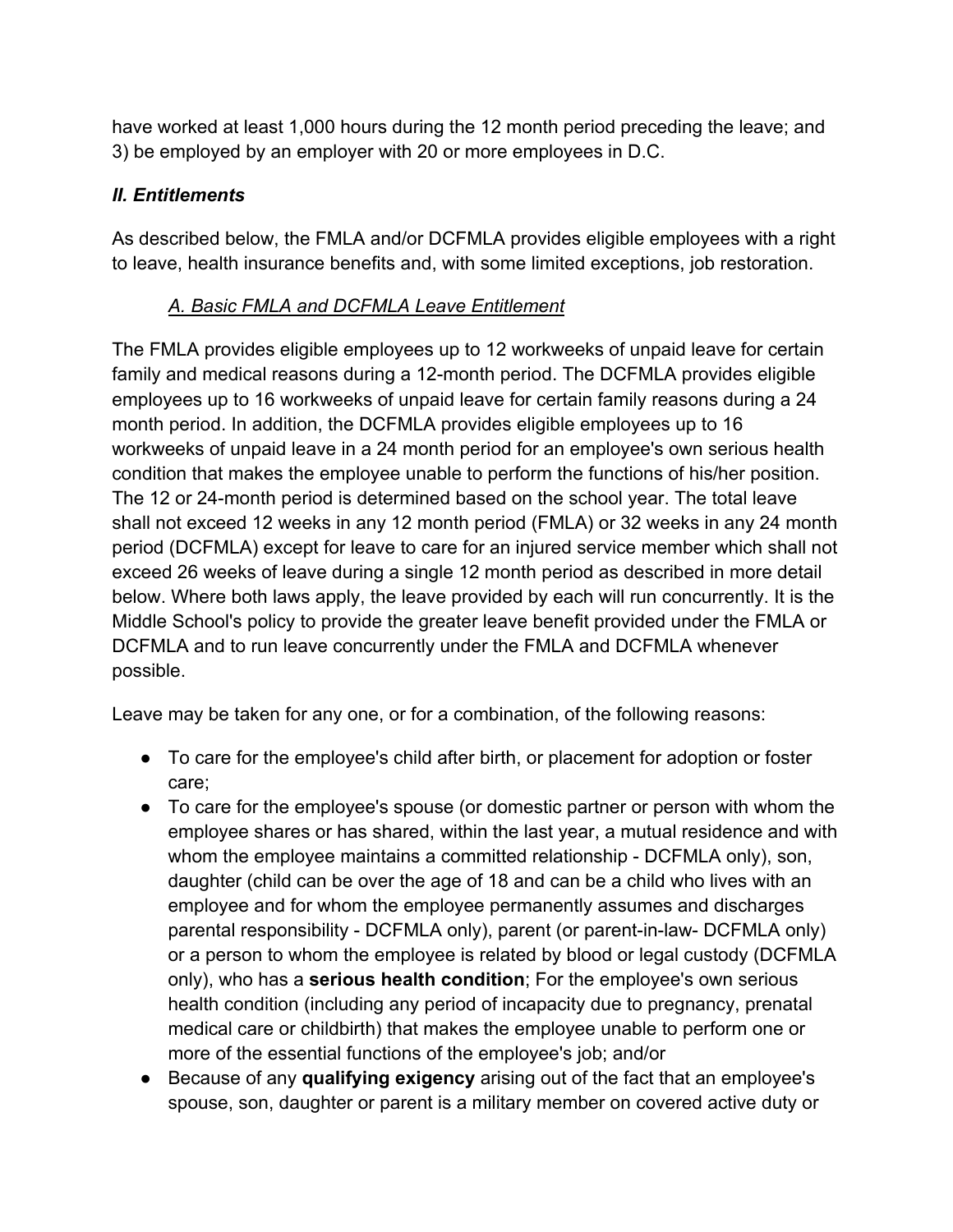called to covered active duty status (or has been notified of an impending call or order to covered active duty) in the Reserve component of the Armed Forces for deployment to a foreign country in support of contingency operation or Regular Armed Forces for deployment to a foreign country. (FMLA only).

A **serious health condition** is an illness, injury, impairment or physical or mental condition that involves either an overnight stay in a medical care facility, or continuing treatment by a health care provider for a condition that either prevents the employee from performing the functions of the employee's job, or prevents the qualified family member from participating in school or other daily activities. Subject to certain conditions, the continuing treatment requirement may be met by a period of incapacity of more than 3 consecutive calendar days combined with at least two visits to a health care provider or one visit and a regimen of continuing treatment, or incapacity due to pregnancy, or incapacity due to a chronic condition. Other conditions may meet the definition of continuing treatment.

**Qualifying exigencies** may include attending certain military events, arranging for alternative childcare, addressing certain financial and legal arrangements, attending certain counseling sessions, caring for the parents of the military member on covered active duty and attending post-deployment reintegration briefings.

# *B. Additional Military Family Leave Entitlement (Injured Servicemember Leave)(FMLA Only)*

In addition to the basic FMLA leave entitlement discussed above, an eligible employee who is the spouse, son, daughter, parent or next of kin of a **covered servicemember** is entitled to take up to 26 weeks of leave during a single 12-month period to care for the servicemember with a serious injury or illness. Leave to care for a servicemember shall only be available during a single-12 month period and, when combined with other FMLA-qualifying leave, may not exceed 26 weeks during the single 12-month period. The single 12-month period begins on the first day an eligible employee takes leave to care for the injured servicemember.

A **"covered servicemember"** is a current member of the Armed Forces, including a member of the National Guard or Reserves, who is undergoing medical treatment, recuperation or therapy, is otherwise in outpatient status, or is on the temporary retired list, for a serious injury or illness. These individuals are referred to in this policy as "current members of the Armed Forces." Covered servicemembers also include a veteran who is discharged or released from military service under conditions other than dishonorable at any time during the five year period preceding the date the eligible employee takes FMLA leave to care for the covered veteran, and who is undergoing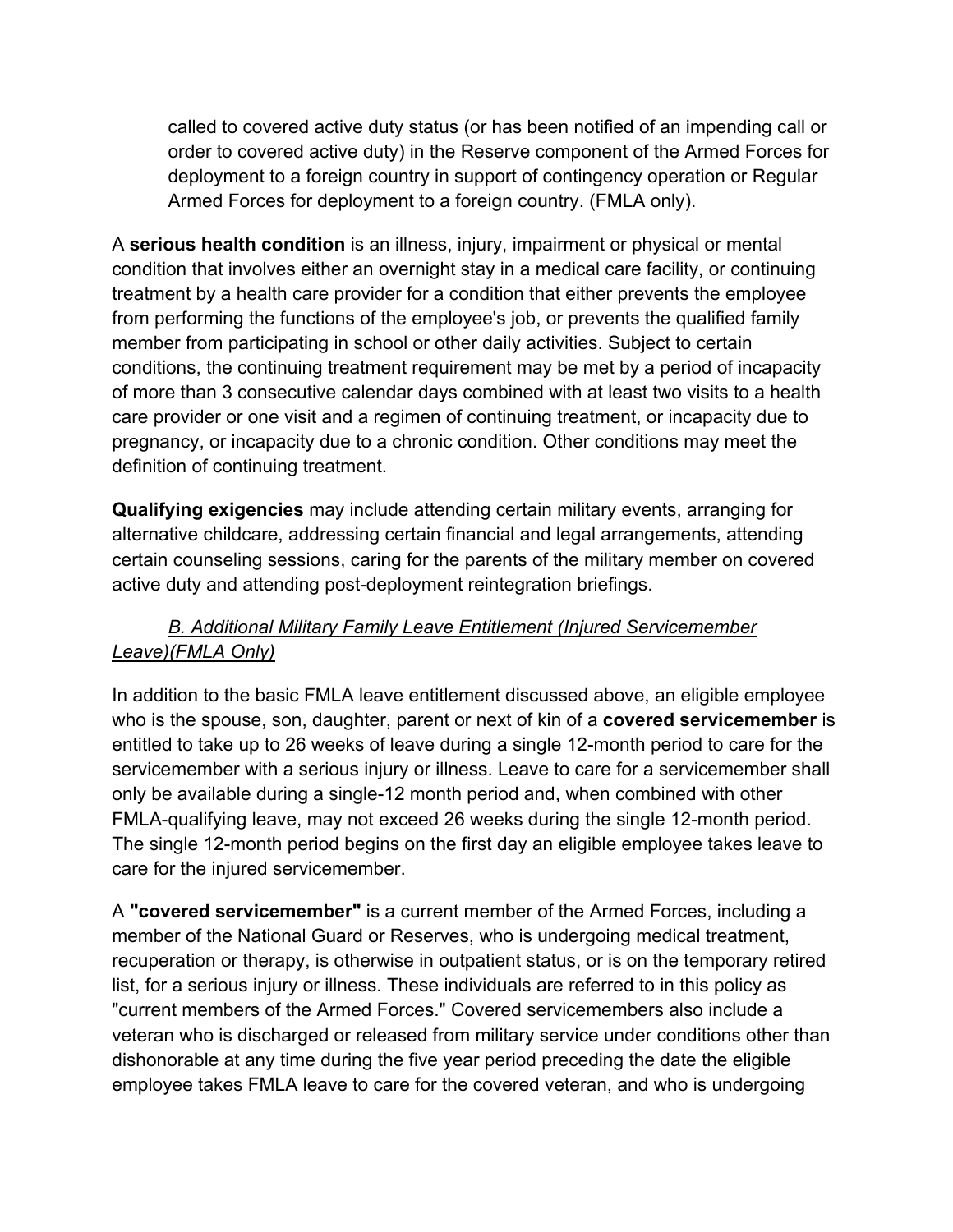medical treatment, recuperation or therapy for a serious injury or illness. These individuals are referred to in this policy as "covered veterans".

The FMLA definitions of a "serious injury or illness" for current Armed Forces members and covered veterans are distinct from the FMLA definition of "serious health condition" applicable to FMLA leave to care for a covered family member.

## *C. Intermittent Leave and Reduced Leave Schedules*

FMLA and/or DCFMLA leave usually will be taken for a period of consecutive days, weeks or months. However, employees also are entitled to take FMLA and/or DCFMLA leave intermittently or on a reduced leave schedule when medically necessary due to a serious health condition of the employee or covered family member or the serious injury or illness of a covered servicemember (FMLA only). Leave due to qualifying exigencies may also be taken on an intermittent or reduced schedule basis. Unless agreed to by the Middle School, employees may not take family leave that only qualifies under the DCFMLA for a period of more than 24 months.

## *D. No Work While on Leave*

The taking of another job while on FMLA/DCFMLA leave or any other authorized leave of absence is grounds for immediate discharge, to the extent permitted by applicable law.

# *E. Protection of Group Health Insurance Benefits*

During FMLA and/or DCFMLA leave, eligible employees are entitled to receive group health plan coverage on the same terms and conditions as if they had continued to work.

# *F. Restoration of Employment and Benefits*

At the end of FMLA leave, subject to some exceptions including situations where job restoration of "key employees" will cause the Middle School substantial and grievous economic injury, employees generally have a right to return to the same or equivalent positions with equivalent pay, benefits and other employment terms. The Middle School will notify employees if they qualify as "key employees," if it intends to deny reinstatement, and their rights in such instances. As with FMLA leave, at the end of DCFMLA leave, subject to some exceptions, employees generally have the right to return to the same or equivalent position with equivalent pay, benefits and other terms. Under the DCFMLA, key employees may be denied job restoration if the employee is among the five highest paid employees of an employer of fewer than 50 persons or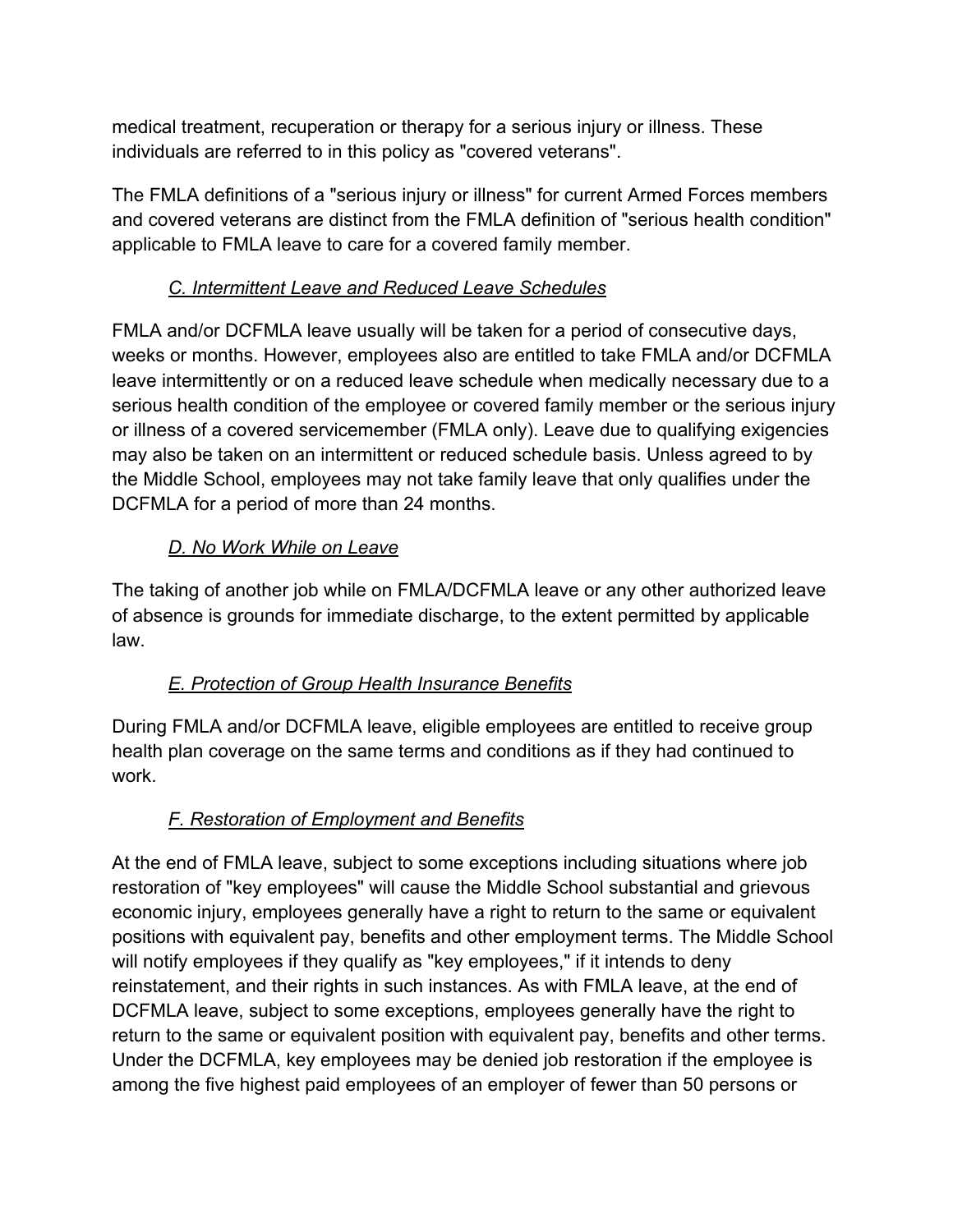among the highest 10% of employees of an employer with 50 or more employees and the following conditions are met: (1) denial of restoration is necessary to prevent substantial economic injury to the Middle School's operations and the injury is not directly related to the leave that the employee took; and (2) the Middle School notifies the employee of the intent to deny restoration of employment and the basis for the decision at the time the Middle School determines denial of restoration of employment is necessary. Use of FMLA/DCFMLA leave will not result in the loss of any employment benefit that accrued prior to the start of an eligible employee's FMLA/DCFMLA leave.

# *G. Notice of Eligibility for, and Designation of, FMLA and DCFMLA Leave*

Employees requesting FMLA leave are entitled to receive written notice from the Middle School telling them whether they are eligible for FMLA leave and, if not eligible, the reasons why they are not eligible. When eligible for FMLA leave, employees are entitled to receive written notice of: 1) their rights and responsibilities in connection with such leave; 2) the Middle School's designation of leave as FMLA-qualifying or non- qualifying, and if not FMLA-qualifying, the reasons why; and 3) the amount of leave, if known, that will be counted against the employee's leave entitlement.

The Middle School may retroactively designate leave as FMLA/DCFMLA leave with appropriate written notice to employees provided the Middle School's failure to designate leave as FMLA/DCFMLA -qualifying at an earlier date did not cause harm or injury to the employee. In all cases where leaves qualify for FMLA/DCFMLA protection, the Middle School and employee can mutually agree that leave be retroactively designated as FMLA/DCFMLA leave.

# *III. Employee FMLA and DCFMLA Leave Obligations*

# *A. Provide Notice of the Need for Leave*

Employees who wish to take FMLA and/or DCFMLA leave must timely notify the Middle School of their need for FMLA and/or DCFMLA leave. The following describes the content and timing of such employee notices.

# **1. Content of Employee Notice**

To trigger FMLA and/or DCFMLA leave protections, employees must inform the Head of Human Resources of the need for FMLA/DCFMLA-qualifying leave and the anticipated timing and duration of the leave, if known. Employees may do this by either requesting FMLA and/or DCFMLA leave specifically, or explaining the reasons for leave so as to allow the Middle School to determine that the leave is FMLA/DCFMLA- qualifying. For example, employees might explain that: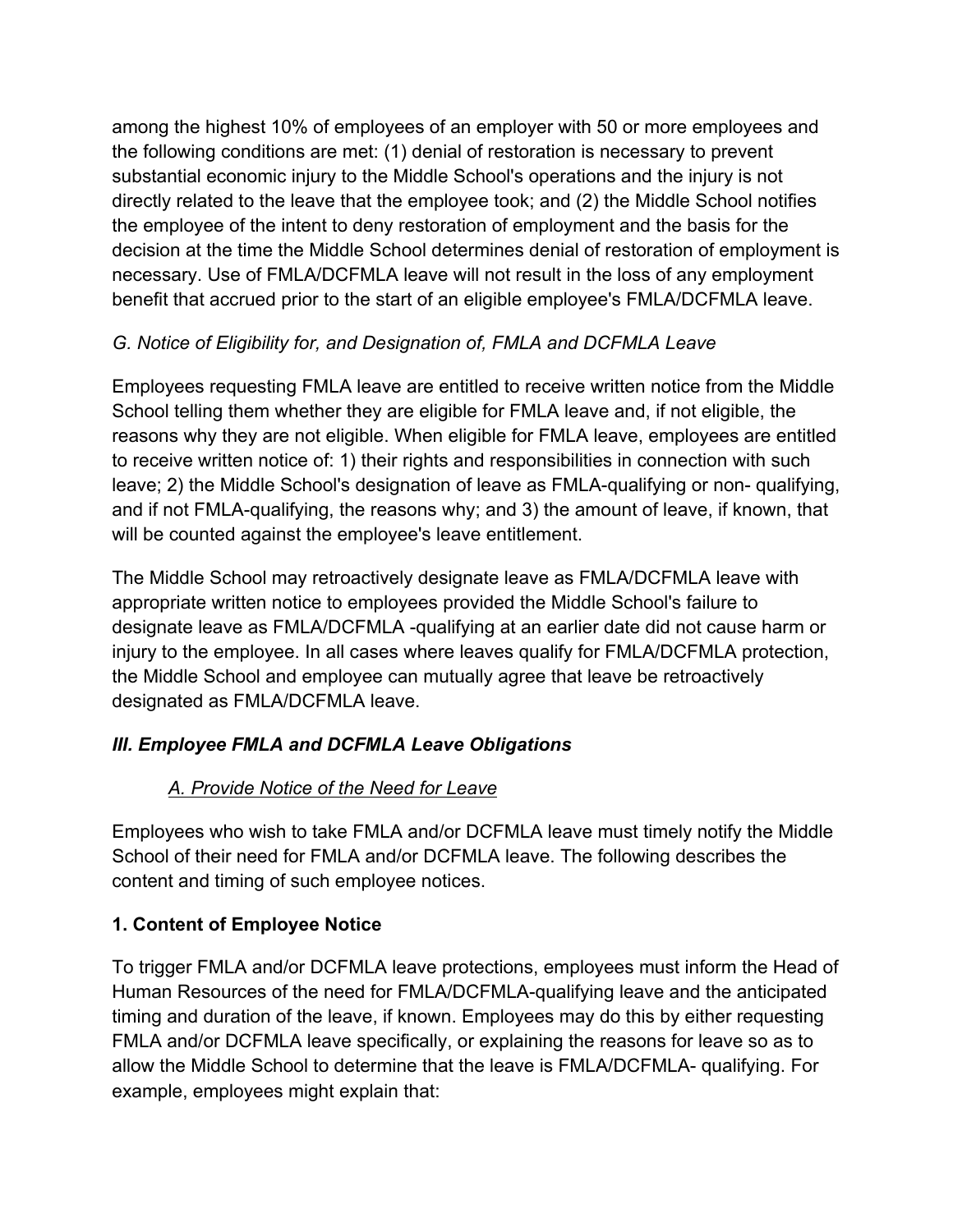- a medical condition renders them unable to perform the functions of their job;
- they are pregnant or have been hospitalized overnight;
- they or a covered family member (including domestic partner and parent-in-law under DCFMLA) are under the continuing care of a health care provider;
- the leave is due to a qualifying exigency cause by a military member being on covered active duty or called to covered active duty status to a foreign country (FMLA only); or
- if the leave is for a family member, that the condition renders the family member unable to perform daily activities or that the family member is a covered servicemember with a serious injury or illness (FMLA only).

Calling in "sick," without providing the reasons for the needed leave, will not be considered sufficient notice for FMLA leave under this policy. Employees must respond to the Middle School's questions to determine if absences are potentially FMLAqualifying.

If employees fail to explain the reasons for FMLA and/or DCFMLA leave, the leave may be denied. When employees seek leave due to FMLA/DCFMLA-qualifying reasons for which the Middle School has previously provided FMLA/DCFMLA-protected leave, they must specifically reference the qualifying reason for the leave or the need for FMLA and/or DCFMLA leave.

# **2. Timing of Employee Notice**

Employees must provide 30 days' advance notice of the need to take FMLA and/or DCFMLA leave when the need is foreseeable. When 30 days' notice is not possible, or the approximate timing of the need for leave is not foreseeable, employees must provide the Middle School notice of the need for leave as soon as practicable under the facts and circumstances of the particular case. Employees who fail to give 30 days' notice for foreseeable leave without a reasonable excuse for the delay, or otherwise fail to satisfy FMLA notice obligations, may have FMLA and/or DCFMLA leave delayed or denied.

# *B. Cooperate in the Scheduling of Planned Medical Treatment (Including Accepting Transfers to Alternative Positions) and Intermittent Leave or Reduced Leave Schedules*

When planning medical treatment, employees must consult with the Middle School and make a reasonable effort to schedule treatment so as not to unduly disrupt the Middle School's operations, subject to the approval of an employee's health care provider. Employees must consult with the Middle School prior to the scheduling of treatment to work out a treatment schedule that best suits the needs of both the Middle School and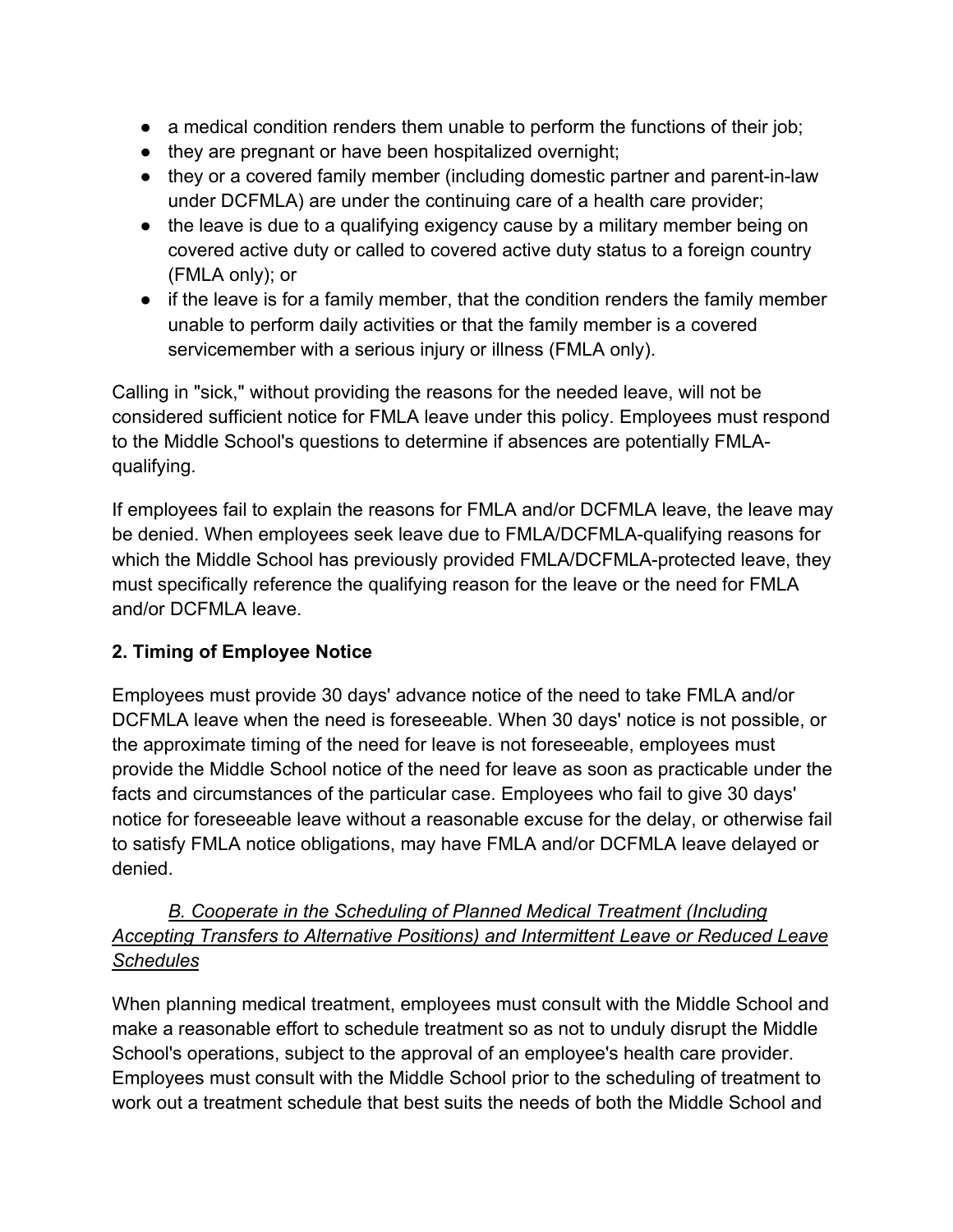the employees, subject to the approval of an employee's health care provider. If employees providing notice of the need to take FMLA/DCFMLA leave on an intermittent basis for planned medical treatment neglect to fulfill this obligation, the Middle School may require employees to attempt to make such arrangements, subject to the approval of the employee's health care provider.

When employees take intermittent or reduced work schedule leave for foreseeable planned medical treatment for the employee or a family member, including during a period of recovery from a serious health condition or to care for a covered servicemember, the Middle School may temporarily transfer employees, during the period that the intermittent or reduced leave schedules are required, to alternative positions with equivalent pay and benefits for which the employees are qualified and which better accommodate recurring periods of leave.

When employees seek intermittent leave or a reduced leave schedule for reasons unrelated to the planning of medical treatment, upon request, employees must advise the Middle School of the reason why such leave is medically necessary. In such instances, the Middle School and employee shall attempt to work out a leave schedule that meets the employee's needs without unduly disrupting the Middle School's operations, subject to the approval of the employee's health care provider.

# *C. Submit Medical Certifications Supporting Need for FMLA/DCFMLA Leave (Unrelated to Requests for Military Family Leave)*

Depending on the nature of FMLA/DCFMLA leave sought, employees may be required to submit medical certifications supporting their need for FMLA-qualifying leave. As described below, there generally are three types of FMLA medical certifications: an **initial certification**, a **recertification** and a **return to work/fitness for duty certification.**

It is the employee's responsibility to provide the Middle School with timely, complete and sufficient medical certifications. Whenever the Middle School requests employees to provide FMLA/DCFMLA medical certifications, employees must provide the requested certifications within 15 calendar days after the Middle School's request, unless it is not practicable to do so despite an employee's diligent, good faith efforts. The Middle School will inform employees if submitted medical certifications are incomplete or insufficient and provide employees at least seven calendar days to cure deficiencies. The Middle School will deny FMLA leave to employees who fail to timely cure deficiencies or otherwise fail to timely submit requested medical certifications, to the extent permitted by applicable law.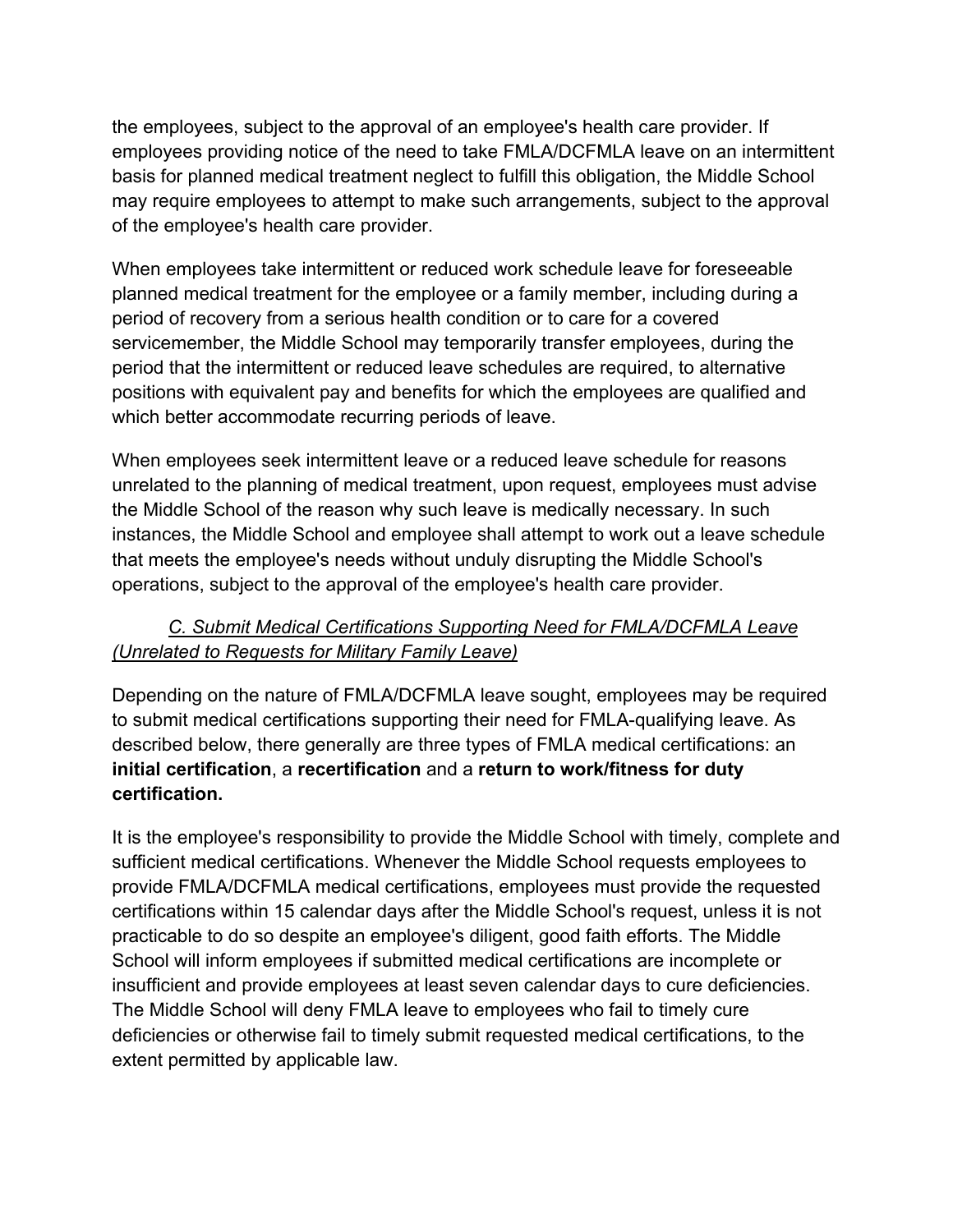With the employee's permission, the Middle School (through individuals other than an employee's direct supervisor) may contact the employee's health care provider to authenticate or clarify completed and sufficient medical certifications. If employees choose not to provide the Middle School with authorization allowing it to clarify or authenticate certifications with health care providers, the Middle School may deny FMLA leave if certifications are unclear, to the extent permitted by applicable law.

Whenever the Middle School deems it appropriate to do so, it may waive its right to receive timely, complete and/or sufficient FMLA/DCFMLA medical certifications.

## **1. Initial Medical Certifications**

Employees requesting leave because of their own, or a covered relation's, serious health condition, or to care for a covered servicemember, must supply medical certification supporting the need for such leave from their health care provider or, if applicable, the health care provider of their covered family or service member. If employees provide at least 30 days' notice of medical leave, they should submit the medical certification before leave begins. A new initial medical certification will be required on an annual basis for serious medical conditions lasting beyond a single leave year.

If the Middle School has reason to doubt initial medical certifications, it may require employees to obtain a second opinion at the Middle School's expense. If the opinions of the initial and second health care providers differ, the Middle School may, at its expense, require employees to obtain a third, final and binding certification from a health care provider designated or approved jointly by the Middle School and the employee.

## **2. Medical Recertifications**

Depending on the circumstances and duration of FMLA/DCFMLA leave, the Middle School may require employees to provide recertification of medical conditions giving rise to the need for leave. The Middle School will notify employees if recertification is required and will give employees at least 15 calendar days to provide medical recertification.

# **3. Return to Work/Fitness for Duty Medical Certifications**

Unless notified that providing such certifications is not necessary, employees returning to work from FMLA/DCFMLA leaves that were taken because of their own serious health conditions that made them unable to perform their jobs must provide the Middle School medical certification confirming they are able to return to work and the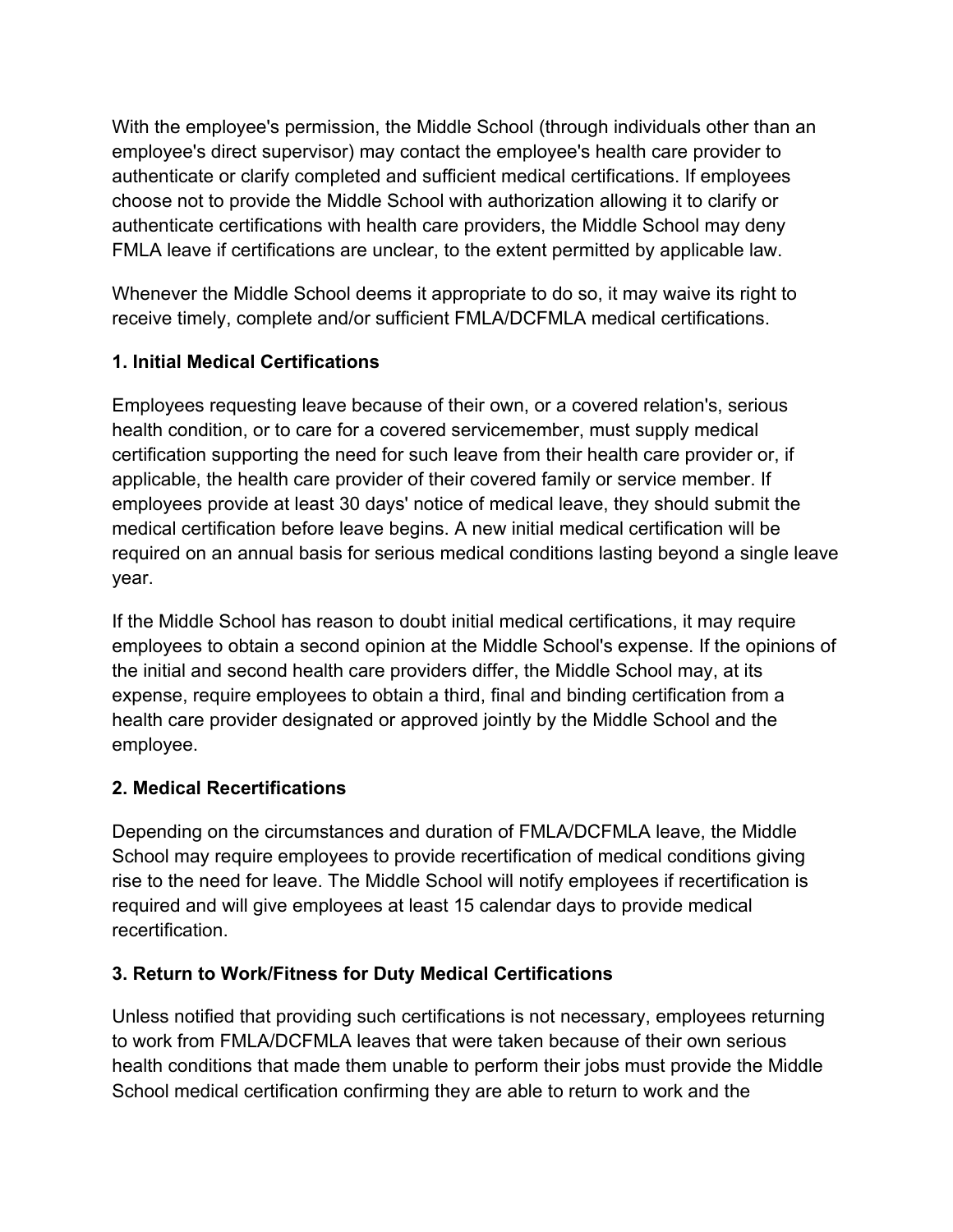employees' ability to perform the essential functions of the employees' position, with or without reasonable accommodation. The Middle School may delay and/or deny job restoration until employees provide return to work/fitness for duty certifications.

## *D. Submit Certifications Supporting Need for Military Family Leave*

Upon request, the first time employees seek leave due to qualifying exigencies arising out of the covered active duty or call to covered active duty status of a military member, the Middle School may require employees to provide: 1) a copy of the military member's active duty orders or other documentation issued by the military indicating the military member is on covered active duty or call to covered active duty status and the dates of the military member's covered active duty service; and 2) a certification from the employee setting forth information concerning the nature of the qualifying exigency for which leave is requested. Employees shall provide a copy of new active duty orders or other documentation issued by the military for leaves arising out of qualifying exigencies arising out of a different covered active duty or call to covered active duty status of the same or a different covered military member.

When leave is taken to care for a covered servicemember with a serious injury or illness, the Middle School may require employees to obtain certifications completed by an authorized health care provider of the covered servicemember. In addition, and in accordance with the FMLA regulations, the Middle School may request that the certification submitted by employees set forth additional information provided by the employee and/or the covered servicemember confirming entitlement to such leave.

# *E. Substitute Paid Leave for Unpaid FMLA and DCFMLA Leave*

Employees may use any accrued paid time while taking unpaid FMLA leave. Employees may elect to use accrued paid time while taking unpaid DCFMLA leave.

The substitution of paid time for unpaid FMLA and/or DCFMLA leave time does not extend the length of FMLA/DCFMLA leave and the paid time will run concurrently with an employee's FMLA/DCFMLA entitlement.

Leaves of absence taken in connection with a disability leave plan or workers' compensation injury/illness shall run concurrently with any FMLA and/or DCFMLA leave entitlement.

Upon written request, the Middle School will allow employees to use accrued paid time to supplement any paid disability benefits.

# *F. Pay Employee's Share of Health Insurance Premiums*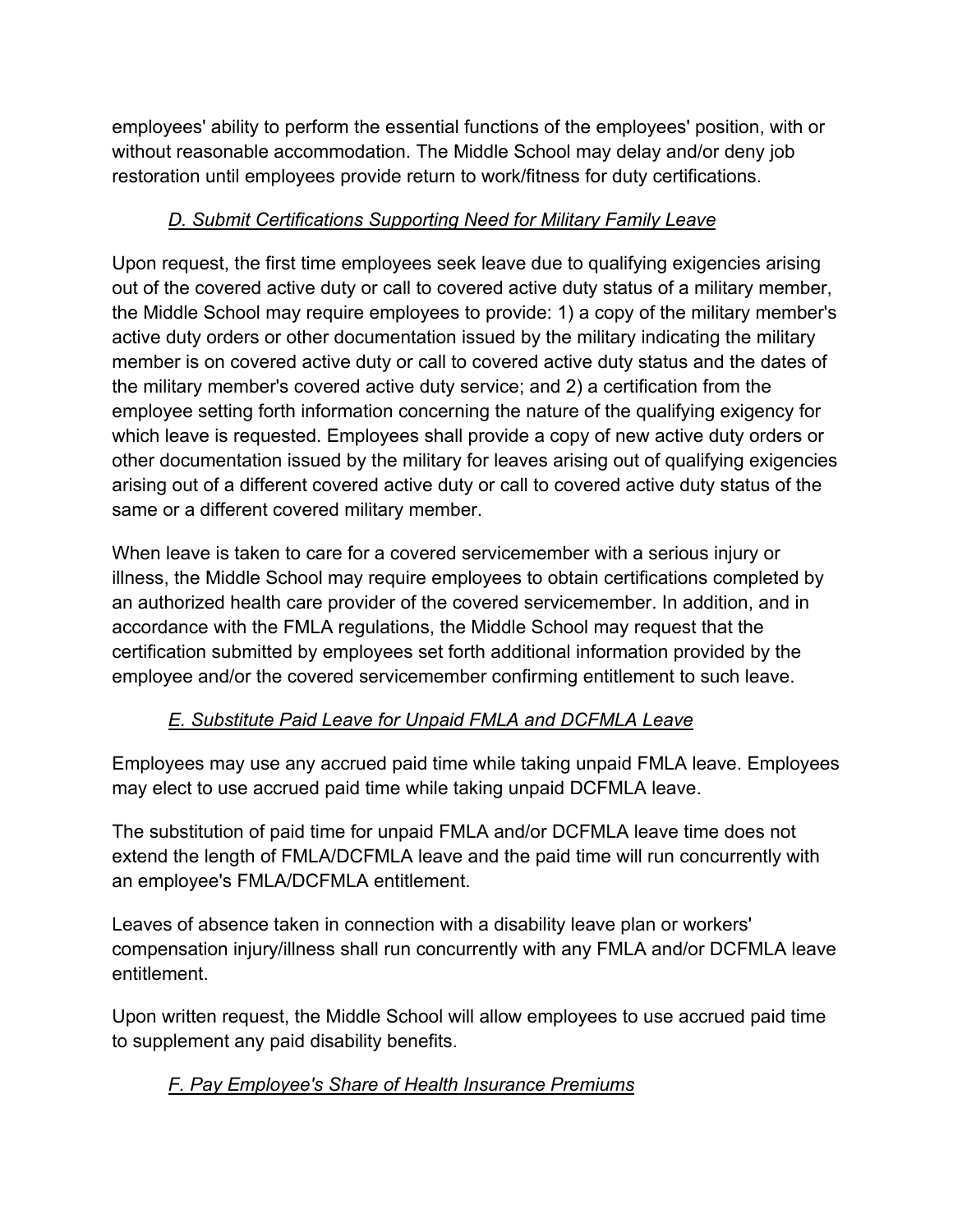During FMLA/DCFMLA leave, employees are entitled to continued group health plan coverage under the same conditions as if they had continued to work. Unless the Middle School notifies employees of other arrangements, whenever employees are receiving pay from the Middle School during FMLA/DCFMLA leave, the Middle School will deduct the employee portion of the group health plan premium from the employee's paycheck in the same manner as if the employee was actively working.

If FMLA/DCFMLA leave is unpaid, employees must pay their portion of the group health premium using a ''pay-as-you-go'' method.

The Middle School's obligation to maintain health care coverage ceases if an employee's premium payment is more than 30 days late. If an employee's payment is more than 15 days late, the Middle School will send a letter notifying the employee that coverage will be dropped on a specified date unless the co-payment is received before that date. If employees do not return to work within 30 calendar days at the end of the leave period (unless employees cannot return to work because of a serious health condition or other circumstances beyond their control), they will be required to reimburse the Middle School for the cost of the premiums the Middle School paid for maintaining coverage during their unpaid FMLA/DCFMLA leave.

## **IV. Coordination of FMLA/ DCFMLA Leave with Other Leave Policies**

The FMLA and DCFMLA do not affect any federal, state or local law prohibiting discrimination, or supersede any State or local law that provides greater family or medical leave rights. However, whenever permissible by law, the Middle School will run FMLA and/or DCFMLA leave concurrently with any other leave provided under state or local law. For additional information concerning leave entitlements and obligations that might arise when FMLA/DCFMLA leave is either not available or exhausted, please consult the Middle School's other leave policies in this handbook or contact the Head of Human Resources.

## **V. Questions and/or Complaints about FMLA and DCFMLA Leave**

If employees have questions regarding this FMLA/DCFMLA policy, they should contact the Head of Human Resources. The Middle School is committed to complying with the FMLA and DCFMLA and, whenever necessary, shall interpret and apply this policy in a manner consistent with the FMLA and DCFMLA.

The FMLA makes it unlawful for employers to: 1) interfere with, restrain or deny the exercise of any right provided under FMLA; or 2) discharge or discriminate against any person for opposing any practice made unlawful by FMLA or involvement in any proceeding under or relating to FMLA. If employees believe their FMLA rights have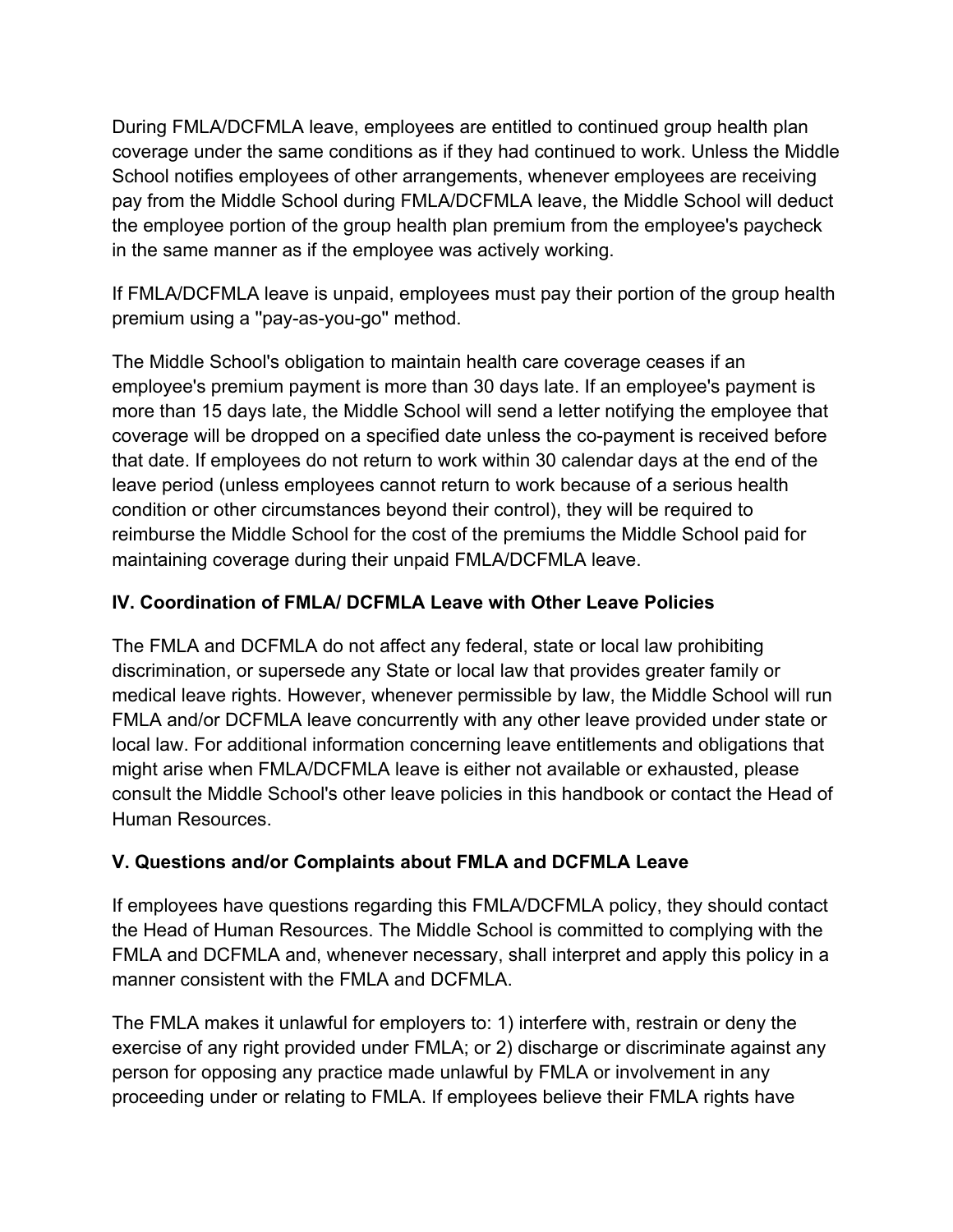been violated, they should contact the Head of Human Resources immediately. The Middle School will investigate any FMLA complaints and take prompt and appropriate remedial action to address and/or remedy any FMLA violation. Employees also may file FMLA complaints with the United States Department of Labor or may bring private lawsuits alleging FMLA violations.

## **4-4. Paid Family and Medical Leave Benefits**

Employees may be eligible for paid leave benefits for covered events pursuant to the District of Columbia Universal Paid Leave Amendment Act (UPLA). The UPLA is a paid leave benefit administered by the Office of Paid Family Leave (OPFL) at the District of Columbia Department of Employment Services. Benefits are funded through an employer payroll tax, not deducted from employees' pay. The District of Columbia (the "District") is solely responsible for determining eligibility for paid leave benefits under the UPLA.

## **Eligibility**

To be eligible for paid leave benefits, employees must have been a covered employee during some or all of the 52 calendar weeks immediately preceding the qualifying event for which paid leave is being taken. A covered employee is someone who either spends more than 50 percent of their work time for Howard University Middle School of Mathematics and Science working in the District; or whose employment for Howard University Middle School of Mathematics and Science is based in the District, who regularly spends a substantial amount of the work time in the District, and who does not spend more than 50 percent of their work time for Howard University Middle School of Mathematics and Science in another jurisdiction.

## **Covered Events**

Paid leave benefits are available for the following covered events:

- family leave to care for a family member with a serious health condition;
- medical leave for the employee's own serious health condition; and
- parental leave to bond with the employee's child after the child's birth, placement of a child for adoption or foster care, or placement of a child with the employee who will legally assume and discharge parental responsibility.

Parental leave benefits must be used within 52 calendar weeks of the qualifying parental leave event.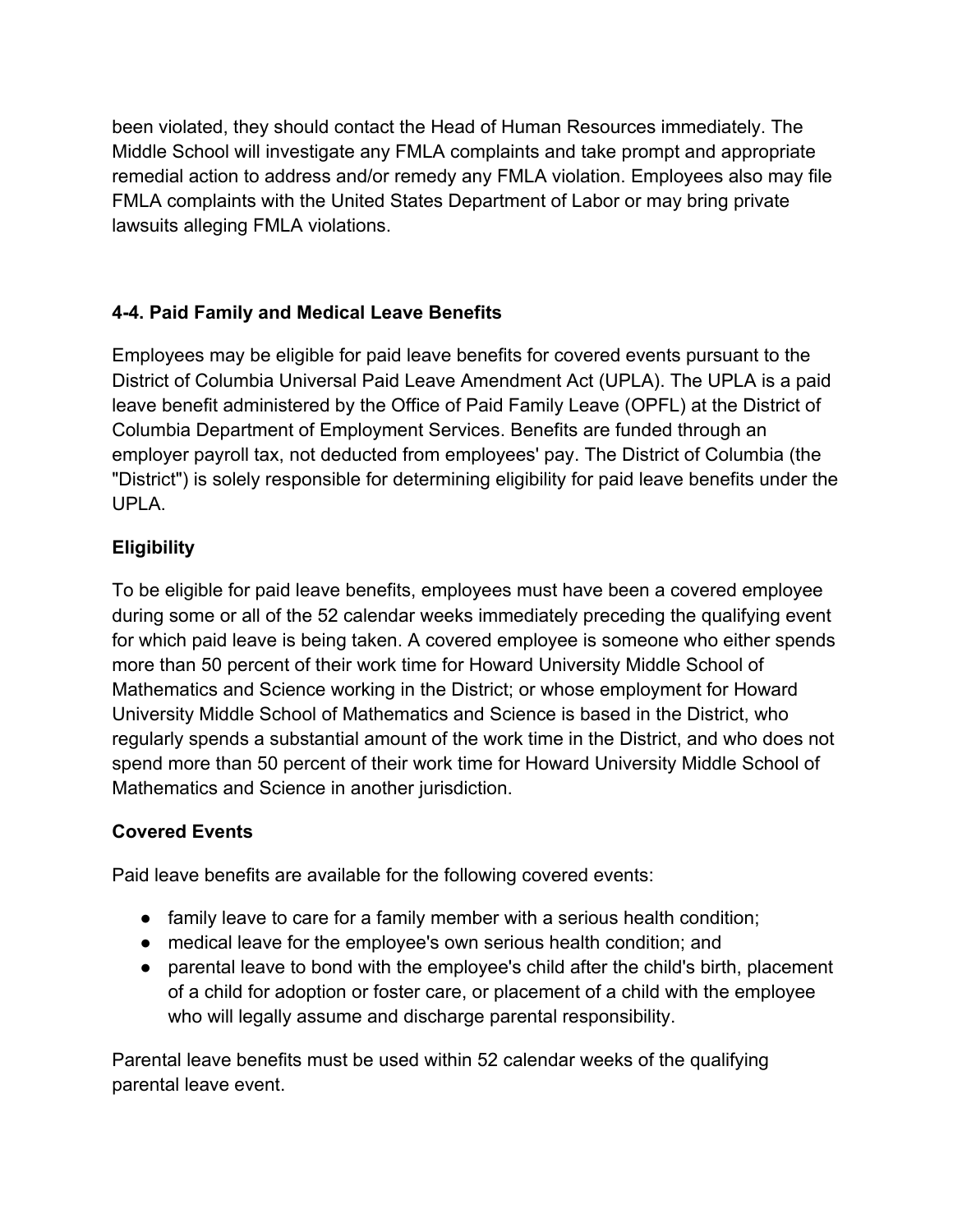## **Family Member Definitions**

For purposes of paid leave benefits, a family member includes the employee's:

- biological, adopted or foster child, a stepchild, a legal ward, a child of a domestic partner, or a person to whom the employee stands in loco parentis;
- biological, foster or adoptive parent, a parent-in-law, a stepparent, a legal guardian, or other person who stood in loco parentis to when the employee was a child;
- a person to whom the employee is related by domestic partnership or marriage;
- grandparent, which means the biological, foster, adoptive or stepparent of the employee's biological, foster, adoptive or stepparent; or
- a sibling, which means the biological, half-, step-, adopted-, or foster-sibling or sibling-in-law of the employee.

## **Benefit Amounts**

The amount of paid leave benefits that may be payable varies depending on the covered event:

- family leave benefit is up to six (6) workweeks within a 52-calendar-week period;
- medical leave benefit is up to two (2) workweeks within a 52-calendar-week period;
- parental leave benefit is up to eight (8) workweeks within a 52-calendar-week period.

Additionally, the aggregate maximum amount of paid leave benefits that may be received within a 52- calendar-week period is eight (8) workweeks. The amount of benefits will be calculated by the District and will depend in part on the employee's average weekly wage as reported by the Middle School to the Department of Employment Services, subject to a maximum weekly benefit amount.

Employees may elect to receive paid leave benefits either intermittently or continuously in increments of no less than one (1) day.

Employees are subject to a seven (7) calendar day waiting period from the first day of a qualifying event, but will only be subject to one (1) waiting period of seven (7) calendar days during and for which no benefits are payable within a 52-calendar-week period.

Employees who have experienced an event that may qualify for paid leave benefits may contact the Head of Human Resources for information about the District's paid leave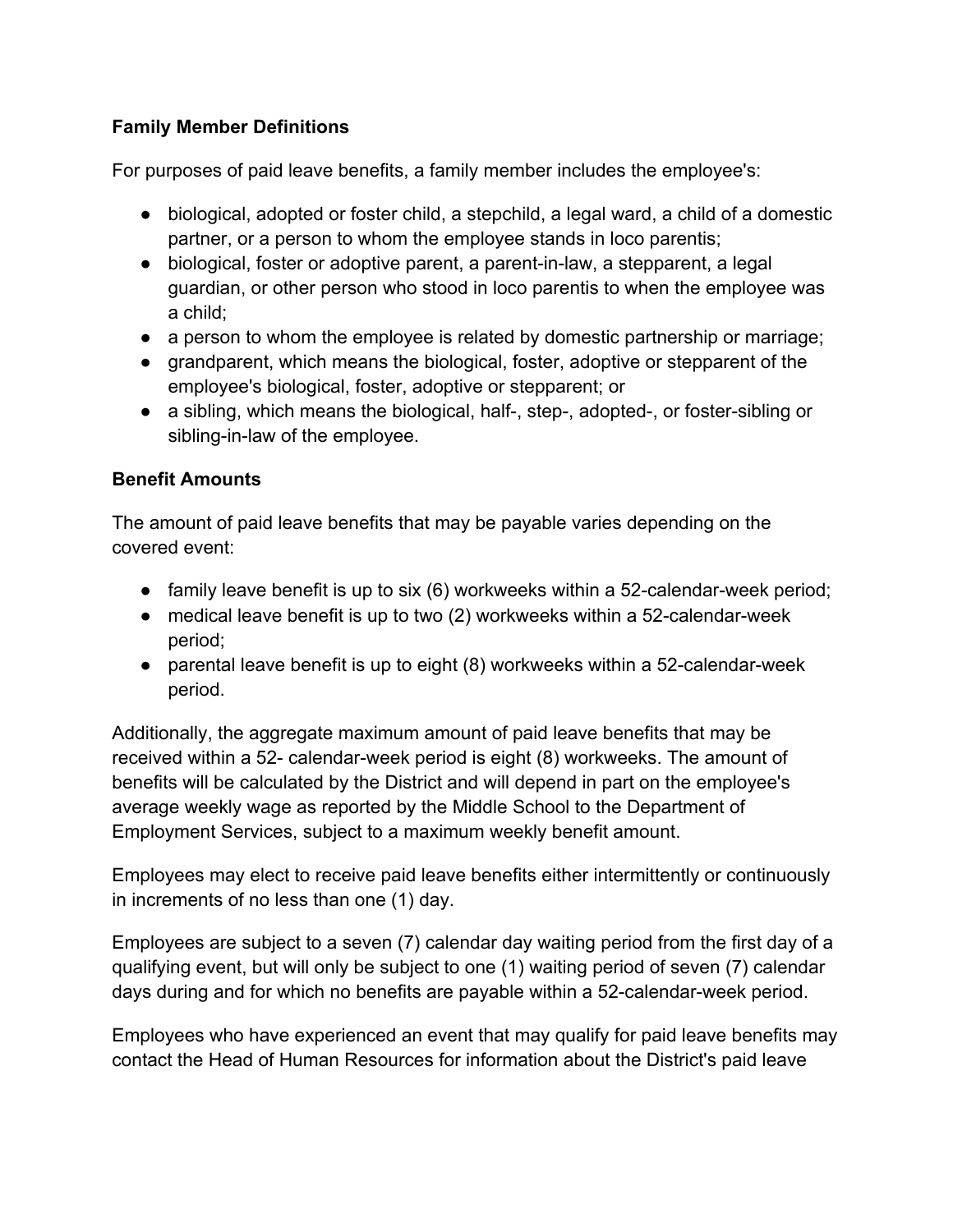benefits program and how to apply for benefits. Employees also can learn more about applying for benefits with the OPFL: dcpaidfamilyleave.dc.gov

Employees must, to the extent practicable, provide written notice of their need to use paid leave benefits to the Head of Human Resources before taking leave. If the need is foreseeable, written notice must be given at least 10 business days in advance. If the need is not foreseeable, notice must be provided in writing, or orally in exigent circumstances, before the start of the work shift for which the individual intends to first take time off for a covered event. In the case of an emergency that prevents the employee from providing notice before the start of the work shift, the eligible employee, or another individual, must notify the Middle School in writing, or orally in exigent circumstances, within 48 hours after the emergency occurs. The eligible employee, or someone on their behalf, must supplement oral notice with written notice as soon as practicable.

The written or oral notice should include:

- the type of covered event;
- the expected duration of the time off work for the covered event;
- the expected start and end dates of the time off work for the covered event; and
- whether the paid leave benefits sought will initially be used continuously or intermittently.

The UPLA does not provide job protection to employees when they take time off work and receive paid leave benefits unless they qualify for such reinstatement under federal or D.C. family and medical leave laws. Any time off for events that qualify for paid leave benefits will run concurrently with other leaves of absence, such as Family and Medical Leave and D.C. Family and Medical Leave, if applicable. Please see the Family and Medical Leave and D.C. Family and Medical Leave policies for eligibility requirements.

The Middle School prohibits retaliation against employees for requesting or using paid leave benefits or otherwise exercising or attempting to exercise any right provided in this policy or the UPLA.

Employees with questions regarding these benefits can contact the Head of Human Resources.

## **4-5. Parental Leave**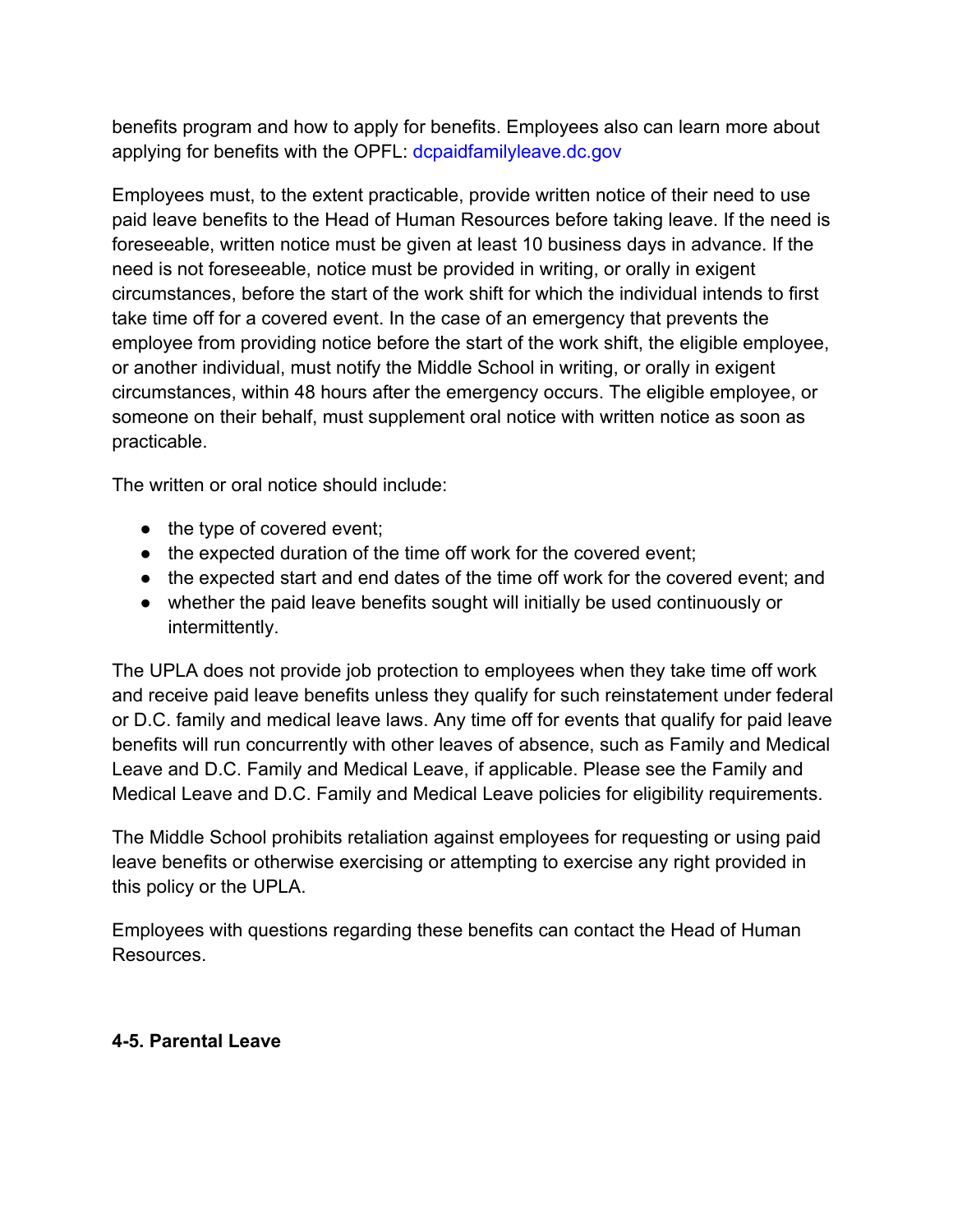Howard University Middle School of Mathematics and Science will grant employees who are parents, guardians, aunts, uncles, grandparents or step-parents of school-age children up to twenty-four (24) hours of unpaid leave during any 12-month period to attend or participate in a school-related event in which the employee's child is a participant or a subject. When possible, ten (10) days' advance notice is required. Employees may use accrued paid time off for this purpose. Leave may be denied if it would unduly disrupt the Middle School's business.

#### **Section 5 - General Standards of Conduct**

## **5-1. Workplace Conduct**

Howard University Middle School of Mathematics and Science endeavors to maintain a positive work environment. Each employee plays a role in fostering this environment. Accordingly, we all must abide by certain rules of conduct, based on honesty, common sense, and fair play.

Because everyone may not have the same idea about proper workplace conduct, it is helpful to adopt and enforce rules all can follow. Unacceptable conduct may subject the offender to disciplinary action, up to and including discharge, in the Middle School's sole discretion. The following are examples of some, but not all, conduct which can be considered unacceptable:

- 1. Obtaining employment on the basis of false or misleading information.
- 2. Stealing, removing, or defacing Howard University Middle School of Mathematics and Science
	- property or a co-worker's property, and/or disclosure of confidential information.
- 3. Completing another employee's time records.
- 4. Violation of safety rules and policies.
- 5. Violation of Howard University Middle School of Mathematics and Science's Drug and Alcohol-Free
	- Workplace Policy.
- 6. Fighting, threatening, or disrupting the work of others or other violations of Howard University Middle
- School of Mathematics and Science's Workplace Violence Policy.
- 7. Failure to follow the lawful instructions of a supervisor.
- 8. Failure to perform assigned job duties.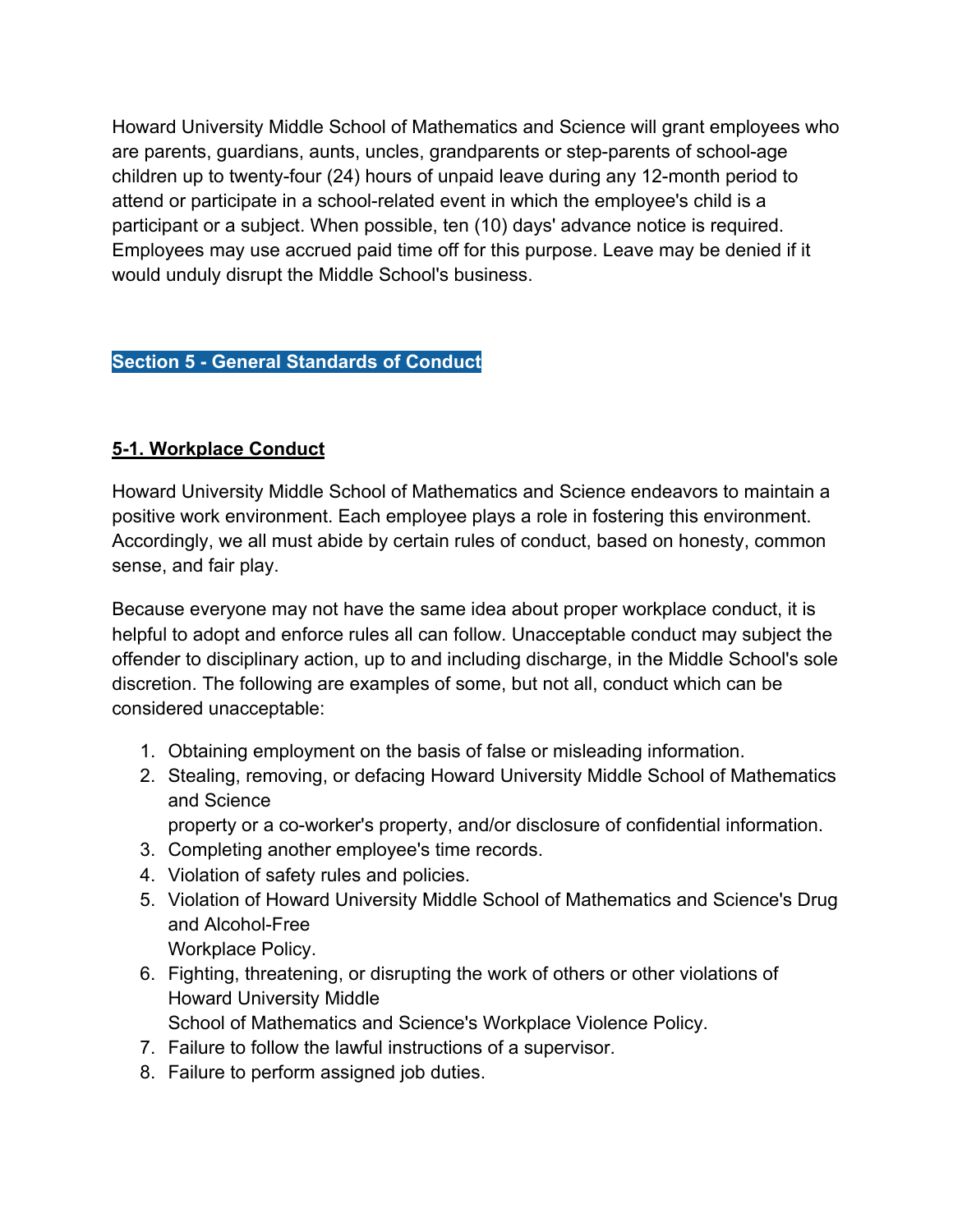9. Violation of the Punctuality and Attendance Policy, including but not limited to irregular attendance,

habitual lateness, or unexcused absences.

- 10.Gambling on Middle School property.
- 11.Willful or careless destruction or damage to Middle School assets or to the equipment or possessions of another employee.
- 12.Wasting work materials.
- 13.Performing work of a personal nature during working time.
- 14.Violation of the Solicitation and Distribution Policy.
- 15.Violation of Howard University Middle School of Mathematics and Science's Harassment or Equal

Employment Opportunity Policies.

- 16.Violation of the Communication and Computer Systems Policy.
- 17.Unsatisfactory job performance.
- 18.Any other violation of Company policy.
- 19.Conversations with or about colleagues that create a hostile work environment
- 20.Behavior, communication (verbal and/or electronic) with students that can be considered threatening or inappropriate, including but not limited to using profanity
- 21.Unsolicited behaviors with colleagues, parents of students that create an uncomfortable work

environment (Also see Sexual harassment Policy)

22.Requesting leave before or after a scheduled holiday (Refer to Calendar Blackout Dates)

Obviously, not every type of misconduct can be listed. Note that all employees are employed at-will, and Howard University Middle School of Mathematics and Science reserves the right to impose whatever discipline it chooses, or none at all, in a particular instance. The Middle School will deal with each situation individually and nothing in this handbook should be construed as a promise of specific treatment in a given situation. However, Howard University Middle School of Mathematics and Science will endeavor to utilize progressive discipline but reserves the right in its sole discretion to terminate the employee at any time for any reason.

The observance of these rules will help to ensure that our school remains a safe and desirable place to work.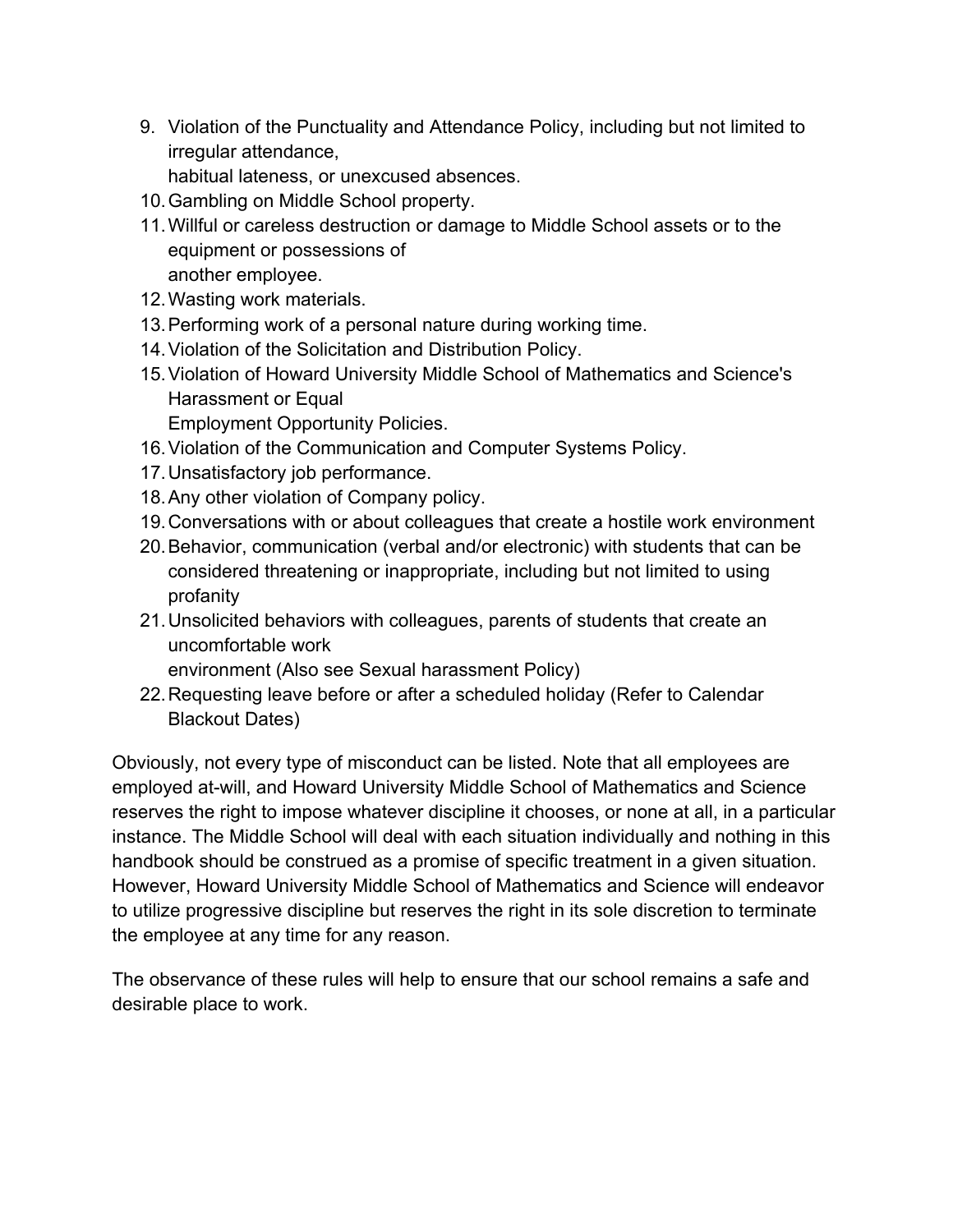## **5-2. Punctuality and Attendance**

Employees are hired to perform important functions at Howard University Middle School of Mathematics and Science. As with any group effort, operating effectively takes cooperation and commitment from everyone. Therefore, attendance and punctuality are very important. Unnecessary absences and lateness are expensive, disruptive and place an unfair burden on fellow employees and Supervisors. We expect excellent attendance from all employees. Excessive absenteeism or tardiness will result in disciplinary action up to and including discharge.

We do recognize, however, there are times when absences and tardiness cannot be avoided. In such cases, employees are expected to notify Supervisors as early as possible, but no later than the start of the workday. Asking another employee, friend or relative to give this notice is improper and constitutes grounds for disciplinary action. Employees should call, stating the nature of the illness and its expected duration, for every day of absenteeism.

Unreported absences of three (3) consecutive workdays generally will be considered a voluntary resignation of employment with the Middle School.

Employees are required to report to work on time each day. Each employee must sign in using the Paychex Time Clock no later than 7:30 a.m. daily. Employees who sign in after 7:30 or who sign out prior to 4:30 will have that time deducted from their accrued PTO. ALL staff members are expected to be on their duty post every morning by 7:45 a.m.

# **5-3. Use of Communications and Computer Systems**

Howard University Middle School of Mathematics and Science's communication and computer systems are intended primarily for business purposes; however limited personal usage is permitted if it does not hinder performance of job duties or violate any other Middle School policy. This includes the voice mail, e-mail and Internet systems. Users have no legitimate expectation of privacy in regard to their use of the Howard University Middle School of Mathematics and Science systems.

Howard University Middle School of Mathematics and Science may access the voice mail and e-mail systems and obtain the communications within the systems, including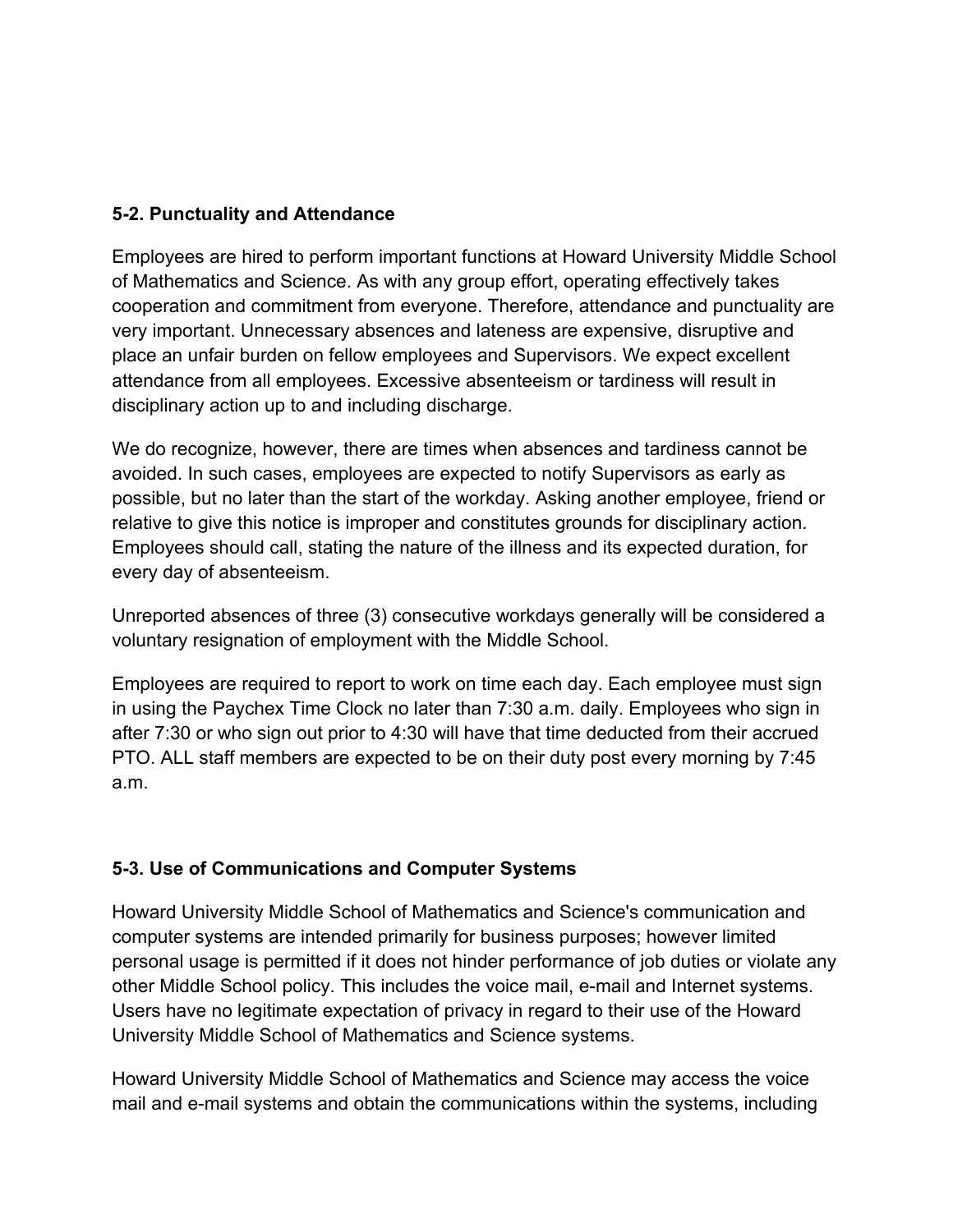past voice mail and e-mail messages, without notice to users of the system, in the ordinary course of business when the Middle School deems it appropriate to do so. The reasons for which the Middle School may obtain such access include, but are not limited to: maintaining the system; preventing or investigating allegations of system abuse or misuse; assuring compliance with software copyright laws; complying with legal and regulatory requests for information; and ensuring that Middle School operations continue appropriately during an employee's absence.

Further, Howard University Middle School of Mathematics and Science may review Internet usage to ensure that such use with Middle School property, or communications sent via the Internet with Middle School property, are appropriate. The reasons for which the Middle School may review employees' use of the Internet with Middle School property include, but are not limited to: maintaining the system; preventing or investigating allegations of system abuse or misuse; assuring compliance with software copyright laws; complying with legal and regulatory requests for information; and ensuring that Middle School operations continue appropriately during an employee's absence.

The Middle School may store electronic communications for a period of time after the communication is created. From time to time, copies of communications may be deleted.

The Middle School's policies prohibiting harassment, in their entirety, apply to the use of Middle School's communication and computer systems. No one may use any communication or computer system in a manner that may be construed by others as harassing or offensive based on race, national origin, sex, sexual orientation, age, disability, religious beliefs or any other characteristic protected by federal, state or local law.

Further, since the Middle School's communication and computer systems are intended for business use, all employees, upon request, must inform management of any private access codes or passwords.

Unauthorized duplication of copyrighted computer software violates the law and is strictly prohibited.

No employee may access, or attempt to obtain access to, another employee's computer systems without appropriate authorization.

Violators of this policy may be subject to disciplinary action, up to and including discharge.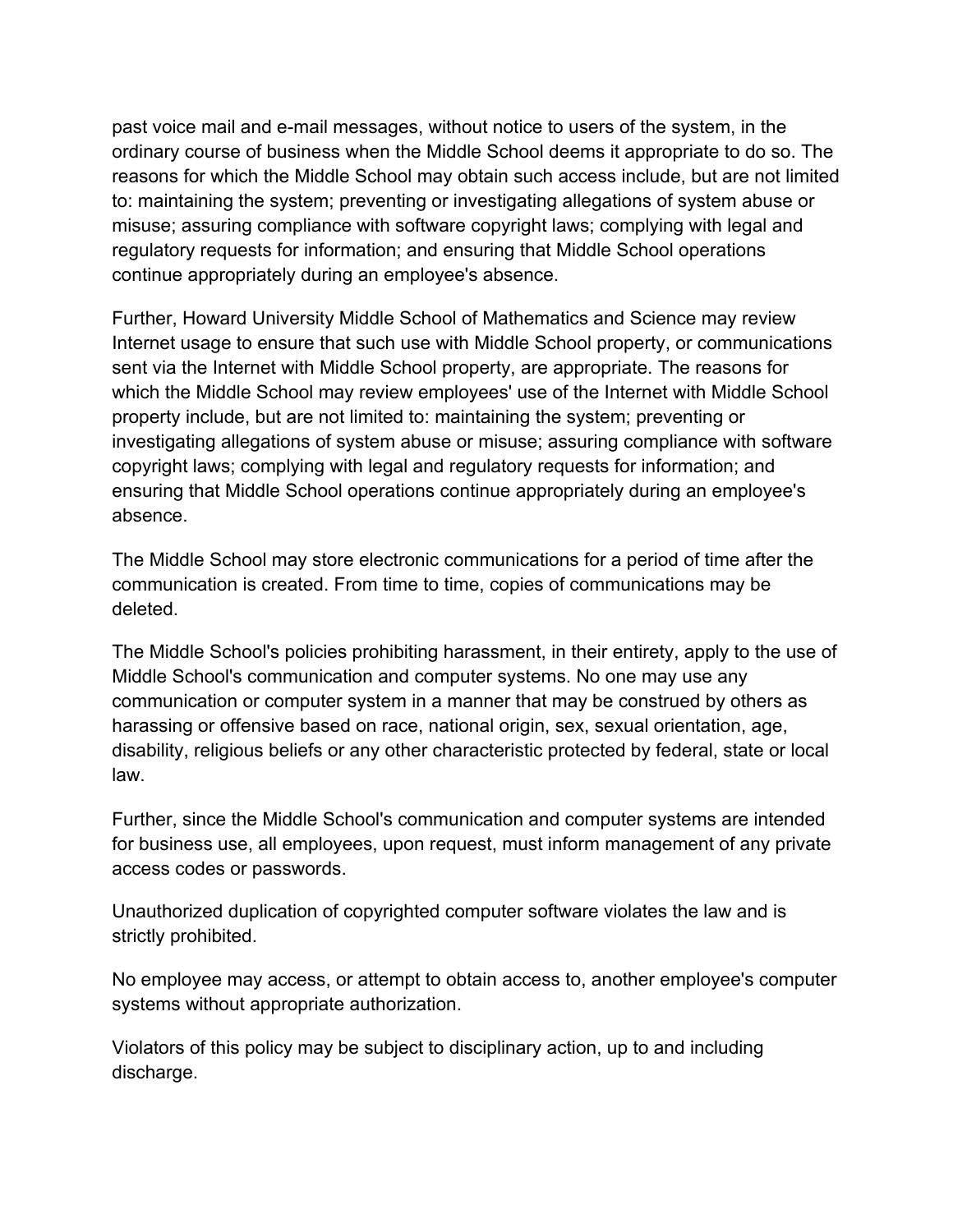#### **5-4. Use of Social Media**

Howard University Middle School of Mathematics and Science respects the right of any employee to maintain a blog or web page or to participate in a social networking, Twitter, or similar site, including but not limited to Facebook, Instagram, LinkedIn. However, to protect Middle School interests and ensure employees focus on their job duties, employees must adhere to the following rules:

Employees may not post on a blog or web page or participate on a social networking platform, such as Twitter or similar sites, during work time or at any time with Middle School equipment or property.

Employees may not create electronic posts on personal social networking pages, websites, or blogs that include photos of students or the school.

Employees are to refrain from allowing students or parents to follow their personal pages and are strongly encouraged to make all their social media pages private.

All rules regarding confidential and proprietary business information apply in full to blogs, web pages, and social networking platforms, such as Twitter, Facebook, LinkedIn, Instagram, or similar sites. Any information that cannot be disclosed through a conversation, a note, or an e-mail also cannot be disclosed in a blog, web page, or social networking site.

Whether an employee is posting something on his or her own blog, web page, social networking, Twitter or a similar site or on someone else's, if the employee mentions the Middle School and also expresses either a political opinion or an opinion regarding the Middle School's actions that could pose an actual or potential conflict of interest with the Middle School, the poster must include a disclaimer. The poster should specifically state that the opinion expressed is his/her personal opinion and not the Middle School's position. This is necessary to preserve the Middle School's good will in the marketplace.

Any conduct that is impermissible under the law if expressed in any other form or forum is impermissible if expressed through a blog, web page, social networking, Twitter or similar site. For example, posted material that is discriminatory, obscene, defamatory, libelous or violent is forbidden. Middle School policies apply equally to employee social media usage.

Howard University Middle School of Mathematics and Science encourages all employees to keep in mind the speed and manner in which information posted on a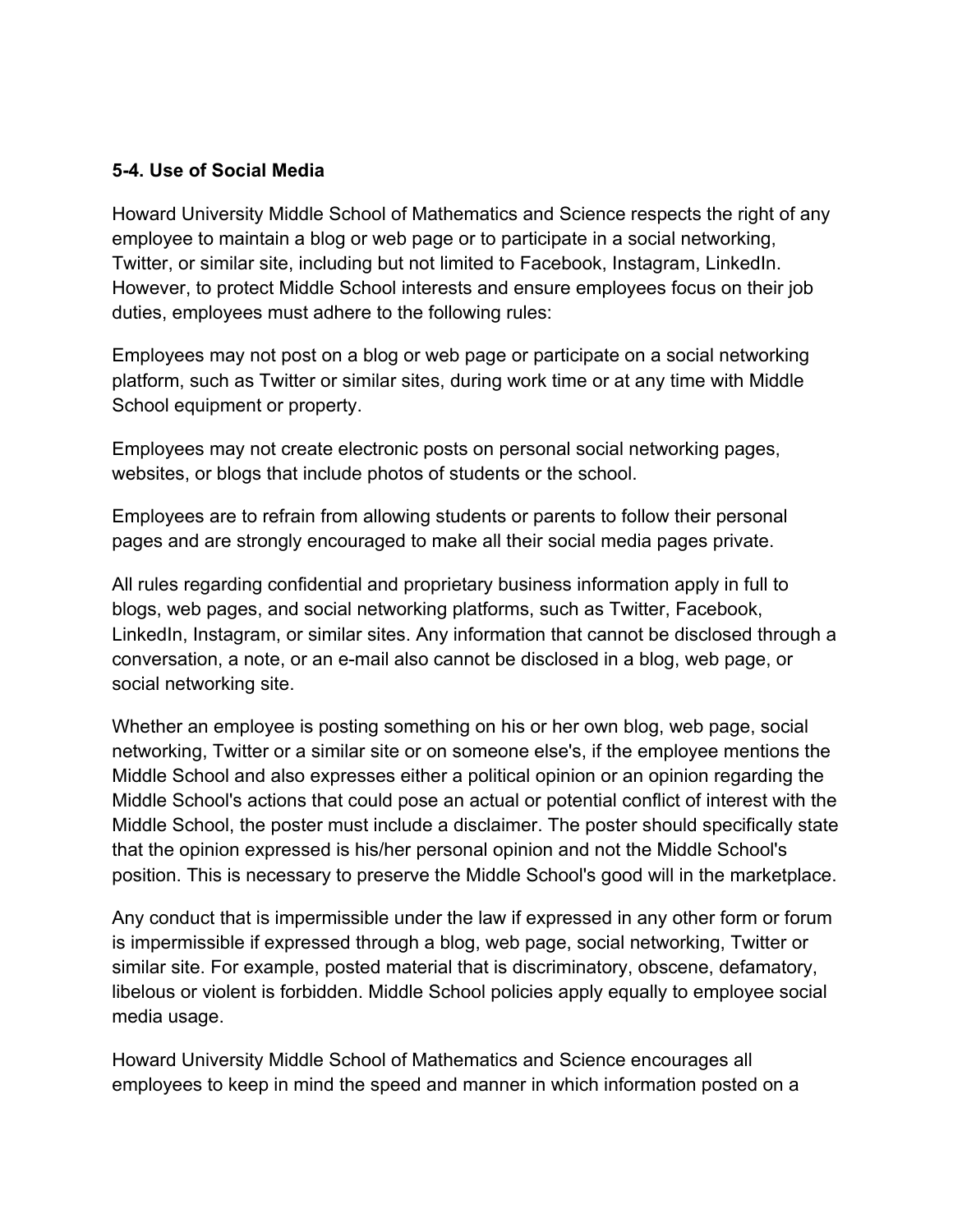blog, web page, and/or social networking site is received and often misunderstood by readers. Employees must use their best judgment. Employees with any questions should review the guidelines above and/or consult with their manager. Failure to follow these guidelines may result in discipline, up to and including discharge.

## **5-5. Personal and Company-Provided Portable Communication Devices**

Middle School-provided portable communication devices (PCDs), including cell phones and personal digital assistants, should be used primarily for business purposes. Employees have no reasonable expectation of privacy in regard to the use of such devices, and all use is subject to monitoring, to the maximum extent permitted by applicable law. This includes as permitted the right to monitor personal communications as necessary.

Some employees may be authorized to use their own PCD for business purposes. These employees should work with the IT department to configure their PCD for business use. Communications sent via a personal PCD also may subject to monitoring if sent through the Middle School's networks and the PCD must be provided for inspection and review upon request.

All conversations, text messages and e-mails must be professional. When sending a text message or using a PCD for business purposes, whether it is a Middle Schoolprovided or personal device, employees must comply with applicable Middle School guidelines, including policies on sexual harassment, discrimination, conduct, confidentiality, equipment use and operation of vehicles. Using a Middle School-issued PCD to send or receive personal text messages is prohibited at all times and personal use during working hours should be limited to emergency situations.

If an employee who uses a personal PCD for business resigns or is discharged, the employee will be required to submit the device to the IT department for resetting on or before his or her last day of work. At that time, the IT department will reset and remove all information from the device, including but not limited to, Middle School information and personal data (such as contacts, e-mails and photographs). The IT department will make efforts to provide employees with the personal data in another form (e.g., on a disk) to the extent practicable; however, the employee may lose some or all personal data saved on the device.

Employees may not use their personal PCD for business unless they agree to submit the device to the IT department on or before their last day of work for resetting and removal of Middle School information. This is the only way currently possible to ensure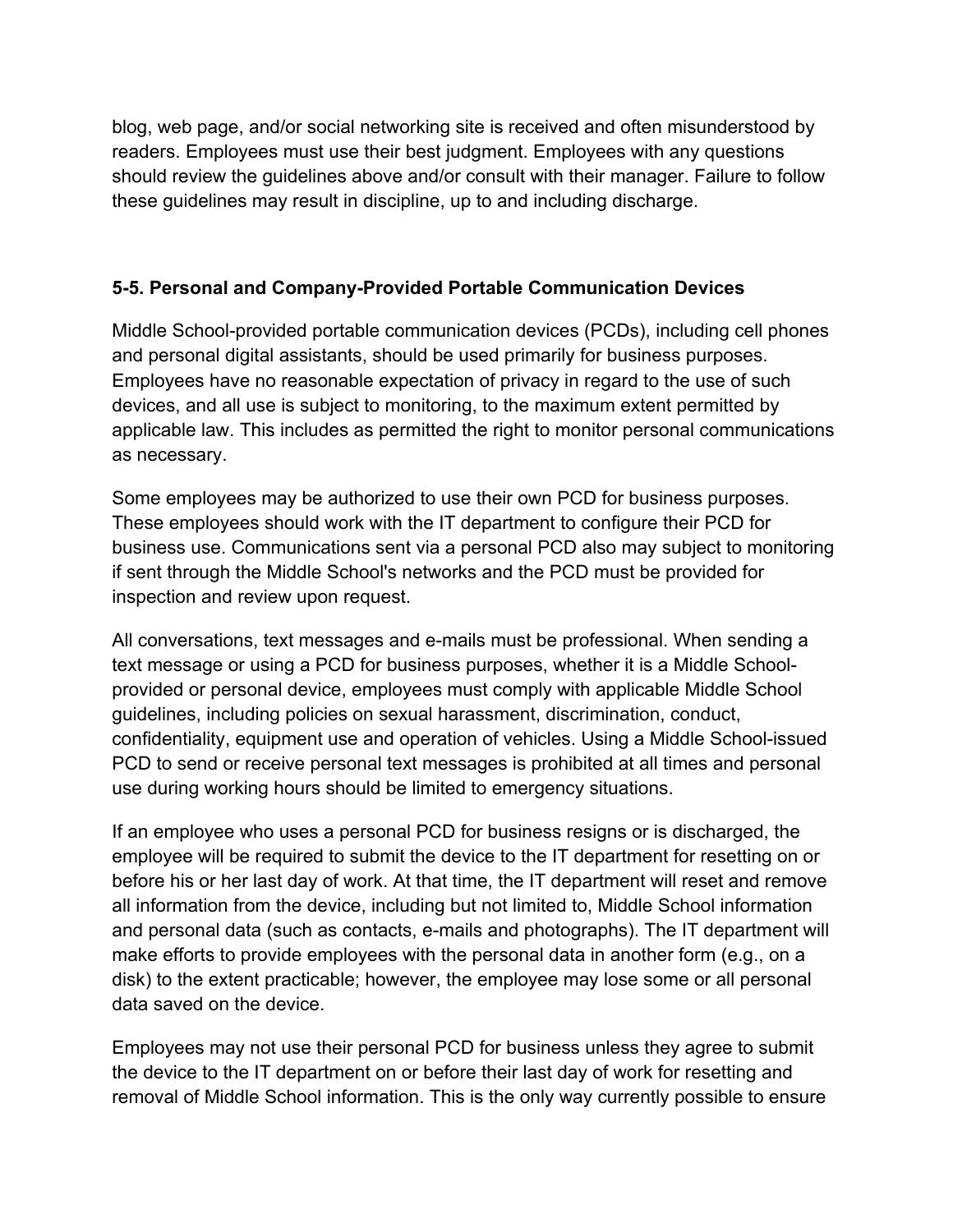that all Middle School information is removed from the device at the time of termination. The removal of Middle School information is crucial to ensure compliance with the Middle School's confidentiality and proprietary information policies and objectives.

Please note that whether employees use their personal PCD or a Middle School-issued device, the Middle School's electronic communications policies, including but not limited to, proper use of communications and computer systems, remain in effect.

#### **Portable Communication Device Use While Driving**

Employees who drive on Middle School business must abide by all state or local laws prohibiting or limiting PCD (cell phone or personal digital assistant) use while driving. Further, even if usage is permitted, employees may choose to refrain from using any PCD while driving. "Use" includes, but is not limited to, talking or listening to another person or sending an electronic or text message via the PCD.

Regardless of the circumstances, including slow or stopped traffic, if any use is permitted while driving, employees should proceed to a safe location off the road and safely stop the vehicle before placing or accepting a call. If acceptance of a call is absolutely necessary while the employee is driving, and permitted by law, the employee must use a hands-free option and advise the caller that he/she is unable to speak at that time and will return the call shortly.

Under no circumstances should employees feel that they need to place themselves at risk to fulfill business needs.

Since this policy does not require any employee to use a cell phone while driving, employees who are charged with traffic violations resulting from the use of their PCDs while driving will be solely responsible for all liabilities that result from such actions.

Texting and emailing while driving is prohibited in all circumstances.

## **5-6. Camera Phones/Recording Devices**

Due to the potential for issues such as invasion of privacy, sexual harassment and loss of productivity, as well as inappropriate disclosure of confidential information, no employee may use a camera phone function on any phone on Howard University Middle School of Mathematics and Science property or while performing work for the Middle School.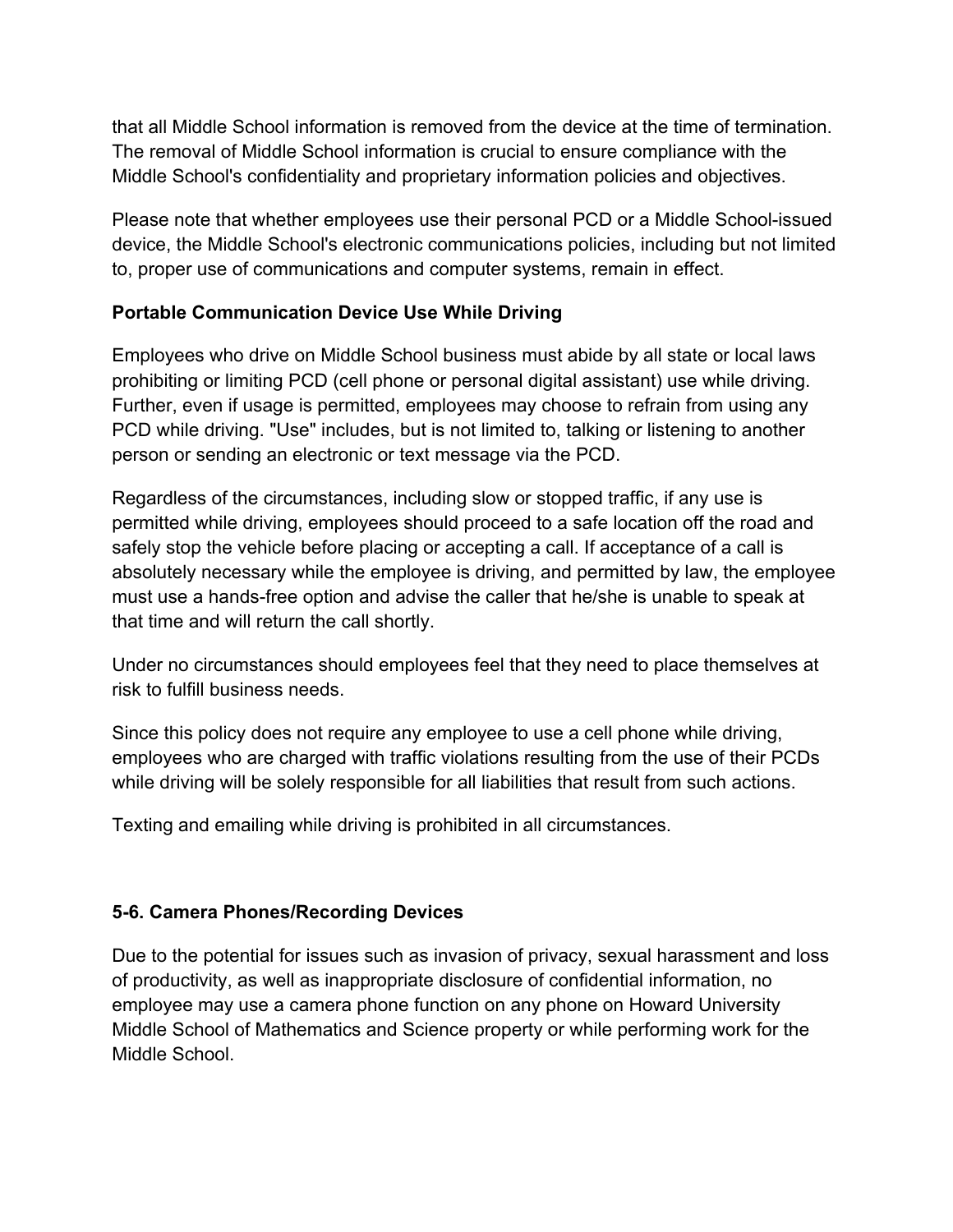The use of tape recorders, Dictaphones or other types of voice recording devices anywhere on Middle School property, including to record conversations or activities of other employees or management, or while performing work for the Middle School, is also strictly prohibited, unless the device was provided to you by the Middle School and is used solely for legitimate business purposes.

#### **5-7. Inspections**

Howard University Middle School of Mathematics and Science reserves the right to require employees while on Middle School property, or on client property, to agree to the inspection of their persons, personal possessions and property, personal vehicles parked on Middle School or client property, and work areas. This includes lockers, vehicles, desks, cabinets, work stations, packages, handbags, briefcases and other personal possessions or places of concealment, as well as personal mail sent to the Middle School or to its clients. Employees are expected to cooperate in the conduct of any search or inspection.

## **5-8. Smoking**

Smoking, including the use of e-cigarettes, is prohibited on Middle School premises and in all Middle School vehicles.

## **5-9. Personal Visits and Telephone Calls**

Disruptions during work time can lead to errors and delays. Therefore, we ask that personal telephone calls be kept to a minimum, and only be made or received after working time, or during lunch or break time. Teachers and staff members should not utilize cell phones for personal calls, text messages, social media posts during work time

For safety and security reasons, employees are prohibited from having personal guests visit or accompany them anywhere in our facilities other than the reception areas.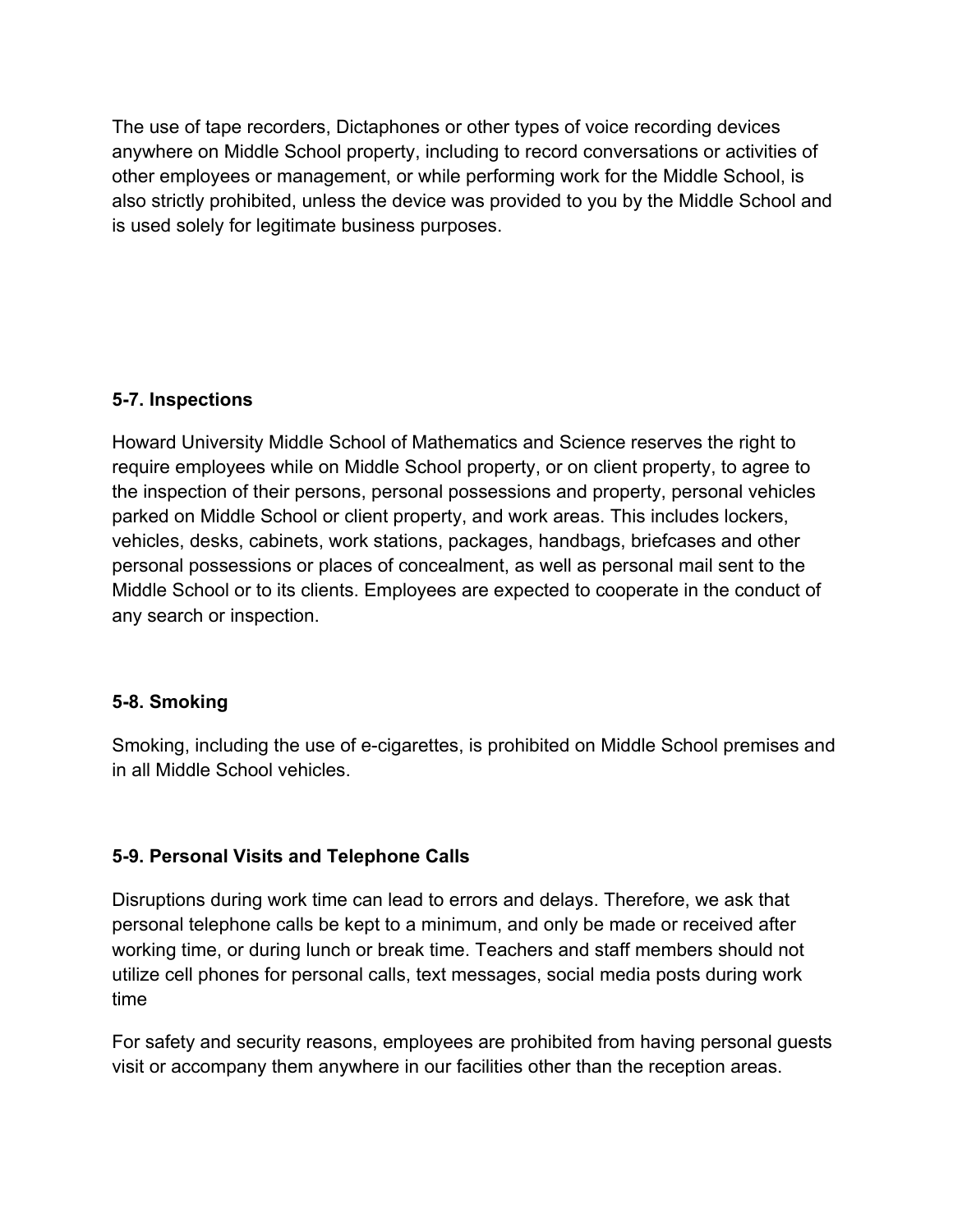## **5-10. Solicitation and Distribution**

To avoid distractions, solicitation by the employee of another employee is prohibited while either employee is on work time. "Work time" is defined as the time the employee is engaged, or should be engaged, in performing his/her work tasks for Howard University Middle School of Mathematics and Science. Solicitation of any kind by nonemployees on Middle School premises is prohibited at all times.

Distribution of advertising material, handbills, printed or written literature of any kind in working areas of the Middle School is prohibited at all times. Distribution of literature by non-employees on Middle School premises is prohibited at all times.

## **5-11. Bulletin Boards**

Important notices and items of general interest are continually posted on our bulletin board. Employees should make it a practice to review it frequently. This will assist employees in keeping up with what is current at Howard University Middle School of Mathematics and Science. To avoid confusion, employees should not post or remove any material from the bulletin board.

## **5-12. Confidential Company Information**

During the course of work, an employee may become aware of confidential information about Howard University Middle School of Mathematics and Science's business, including but not limited to information regarding Middle School finances, pricing, products and new product development, software and computer programs, marketing strategies, suppliers and customers and potential customers. An employee also may become aware of similar confidential information belonging to the Middle School's clients. It is extremely important that all such information remain confidential, and particularly not be disclosed to our competitors. Any employee who improperly copies, removes (whether physically or electronically), uses or discloses confidential information to anyone outside of the Middle School may be subject to disciplinary action up to and including termination. Employees may be required to sign an agreement reiterating these obligations.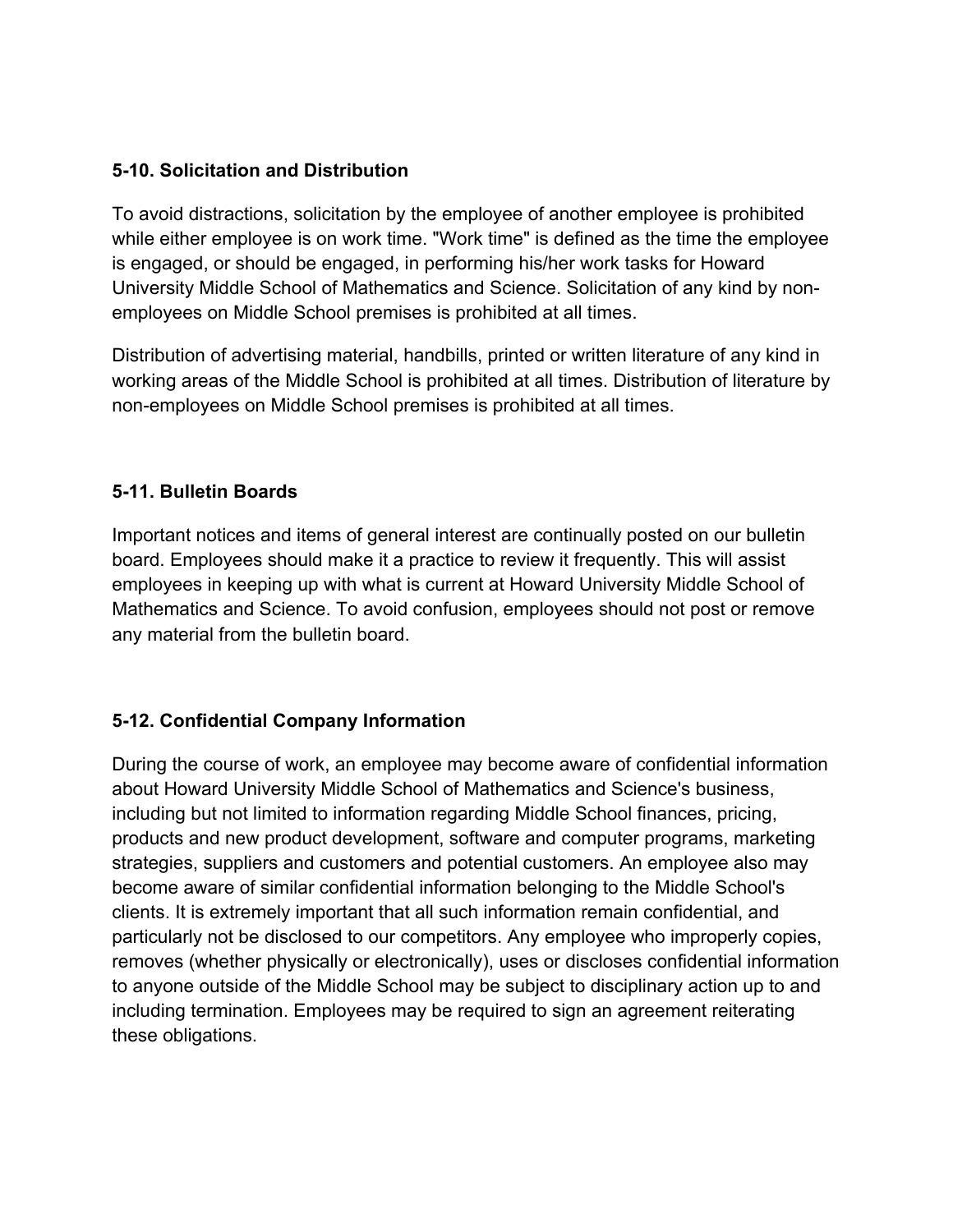## **5-13. Conflict of Interest and Business Ethics**

It is Howard University Middle School of Mathematics and Science's policy that all employees avoid any conflict between their personal interests and those of the Middle School. The purpose of this policy is to ensure that the Middle School's honesty and integrity, and therefore its reputation, are not compromised. The fundamental principle guiding this policy is that no employee should have, or appear to have, personal interests or relationships that actually or potentially conflict with the best interests of the Middle School.

It is not possible to give an exhaustive list of situations that might involve violations of this policy. However, the situations that would constitute a conflict in most cases include but are not limited to:

- 1. holding an interest in or accepting free or discounted goods from any organization that does, or is seeking to do, business with the Middle School, by any employee who is in a position to directly or indirectly influence either the Middle School's decision to do business, or the terms upon which business would be done with such organization;
- 2. holding any interest in an organization that competes with the Middle School;
- 3. being employed by (including as a consultant) or serving on the board of any organization which does, or is seeking to do, business with the Middle School or which competes with the Middle School; and/or
- 4. profiting personally, e.g., through commissions, loans, expense reimbursements or other payments,

from any organization seeking to do business with the Middle School.

A conflict of interest would also exist when a member of an employee's immediate family is involved in situations such as those above.

This policy is not intended to prohibit the acceptance of modest courtesies, openly given and accepted as part of the usual business amenities, for example, occasional business-related meals or promotional items of nominal or minor value.

It is your responsibility to report any actual or potential conflict that may exist between you (and your immediate family) and the Middle School.

# **5-14. Use of Facilities, Equipment and Property, Including Intellectual Property**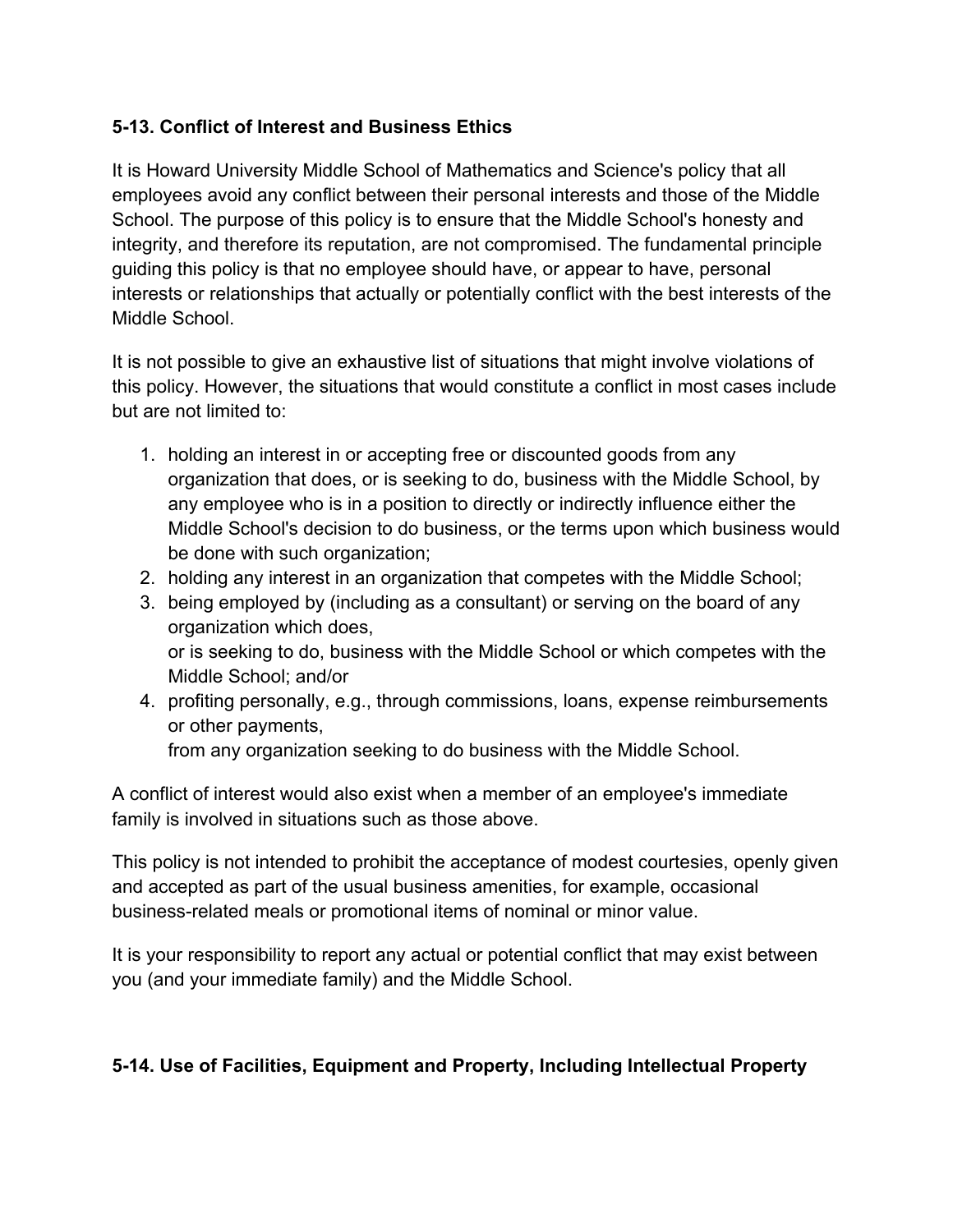Equipment essential in accomplishing job duties is often expensive and may be difficult to replace. When using property, employees are expected to exercise care, perform required maintenance, and follow all operating instructions, safety standards and guidelines.

Employees should notify their Supervisor if any equipment, machines, or tools appear to be damaged, defective, or in need of repair. Prompt reporting of loss, damages, defects, and the need for repairs could prevent deterioration of equipment and possible injury to employees or others. An employee's responsibility for maintenance and care of equipment used on the job is documented in the equipment usage policy signed by each employee.

Employees also are prohibited from any unauthorized use of the Middle School's intellectual property, such as audio and video tapes, print materials and software.

Improper, careless, negligent, destructive, or unsafe use or operation of equipment can result in discipline, up to and including discharge.

Further, the Middle School is not responsible for any damage to employees' personal belongings unless the employee's Supervisor provided advance approval for the employee to bring the personal property to work.

## **5-15. Health and Safety**

The health and safety of employees and others on Middle School property are of critical concern to Howard University Middle School of Mathematics and Science. The Middle School intends to comply with all health and safety laws applicable to our business. To this end, we must rely upon employees to ensure that work areas are kept safe and free of hazardous conditions. Employees are required to be conscientious about workplace safety, including proper operating methods, and recognize dangerous conditions or hazards. Any unsafe conditions or potential hazards should be reported to management immediately, even if the problem appears to be corrected. Any suspicion of a concealed danger present on the Middle School's premises, or in a product, facility, piece of equipment, process or business practice for which the Middle School is responsible should be brought to the attention of management immediately.

Periodically, the Middle School may issue rules and guidelines governing workplace safety and health. The Middle School may also issue rules and guidelines regarding the handling and disposal of hazardous substances and waste. All employees should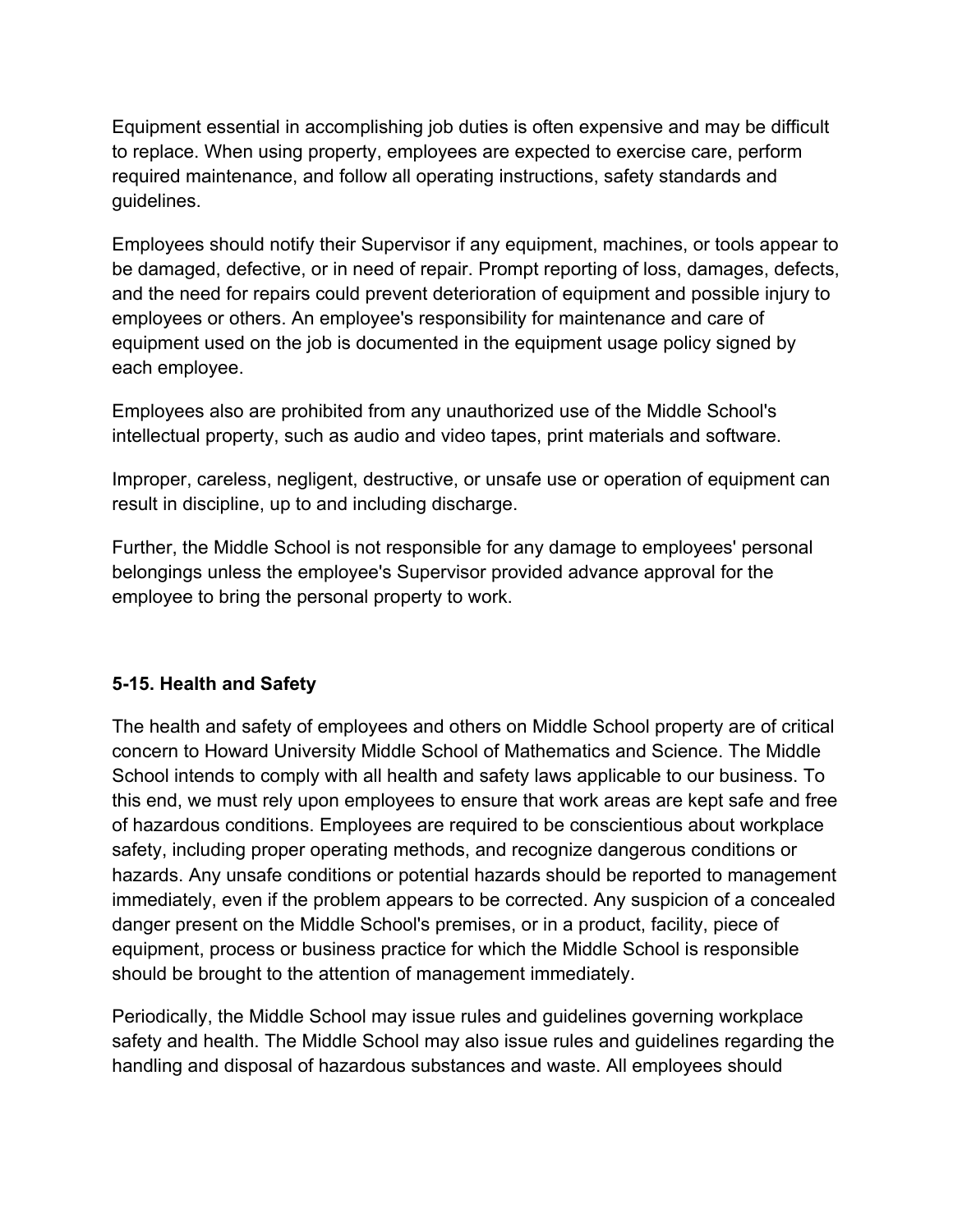familiarize themselves with these rules and guidelines, as strict compliance will be expected.

Any workplace injury, accident, or illness must be reported to the employee's Supervisor as soon as possible, regardless of the severity of the injury or accident.

## **5-16. Hiring Relatives/Employee Relationships**

A familial relationship among employees can create an actual or at least a potential conflict of interest in the employment setting, especially where one relative supervises another relative. To avoid this problem, Howard University Middle School of Mathematics and Science may refuse to hire or place a relative in a position where the potential for favoritism or conflict exists.

In other cases, such as personal relationships where a conflict or the potential for conflict arises, even if there is no supervisory relationship involved, the parties may be separated by reassignment or discharged from employment, at the discretion of the Middle School. Accordingly, all parties to any type of intimate personal relationship must inform management.

If two employees marry, become related, or enter into an intimate relationship, they may not remain in a reporting relationship or in positions where one individual may affect the compensation or other terms or conditions of employment of the other individual. The Middle School generally will attempt to identify other available positions, but if no alternate position is available, the Middle School retains the right to decide which employee will remain with the Middle School.

For the purposes of this policy, a relative is any person who is related by blood or marriage, or whose relationship with the employee is similar to that of persons who are related by blood or marriage.

#### **5-17. Employee Dress and Personal Appearance**

You are expected to report to work well-groomed, clean, and dressed according to the requirements of your position. Some employees may be required to wear uniforms or safety equipment/clothing. **Attire for our school is business casual every day unless otherwise specified by the Executive Director.** Any questions around what constitutes business casual should be addressed to the Director of Human Resources.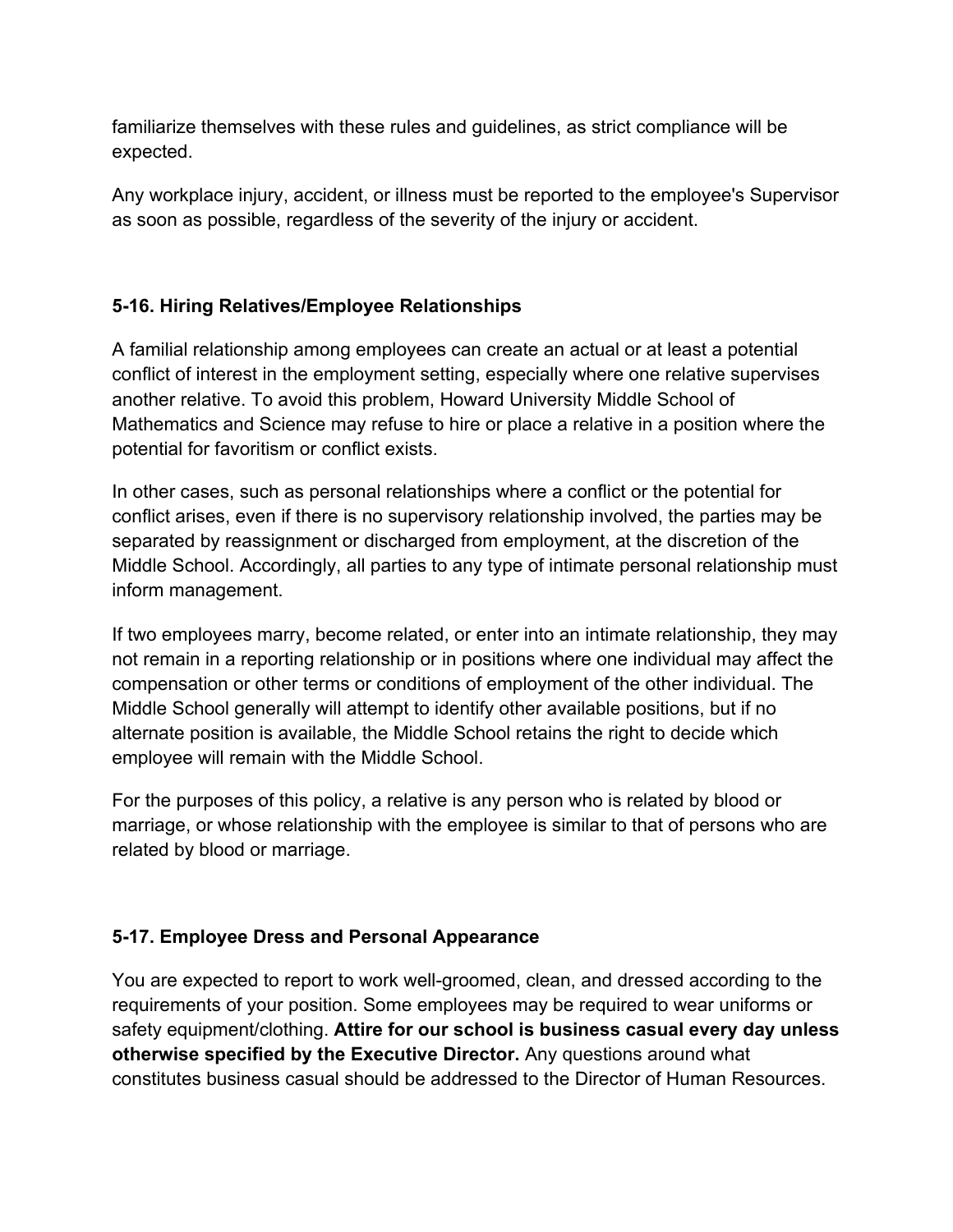Employees should refrain from wearing attire that is excessively form-fitting, transparent or sheer, or otherwise distracting.

The following clothing is not acceptable in the workplace:

- Torn, ripped, bleached, faded clothing
- Denim jeans of any color (Unless authorized by the Executive Director) Hooded sweatshirts
- Overalls, shorts
- Jogging suits, Warm-ups
- Flip-flops, beach sandals, open-toed shoes
- Athletic shoes
- Extensive Visible tattoos (must be covered)
- Visible body piercings such as large nose ring, eyebrow ring, tongue ring Hats or caps
- Leggings/stirrup pants, stretch pants
- Low cut, tight, revealing clothing
- Dress/skirts more than three inches above the knee
- See-through blouses, spaghetti-strap dress/tops. Backless apparel, exposed Midriff, low necklines
- Halter tops, tube tops, cropped shirts

If you report to work dressed or groomed inappropriately, you may be prevented from working until you return to work well-groomed and wearing the proper attire.

#### **5-18. Publicity/Statements to the Media**

All media inquiries regarding the position of the Middle School as to any issues must be referred to Executive Director. Only Executive Director is authorized to make or approve public statements on behalf of the Middle School. No employees, unless specifically designated by Executive Director, are authorized to make those statements on behalf of Middle School. Any employee wishing to write and/or publish an article, paper, or other publication on behalf of the Middle School must first obtain approval from Executive Director.

#### **5-19. Operation of Vehicles**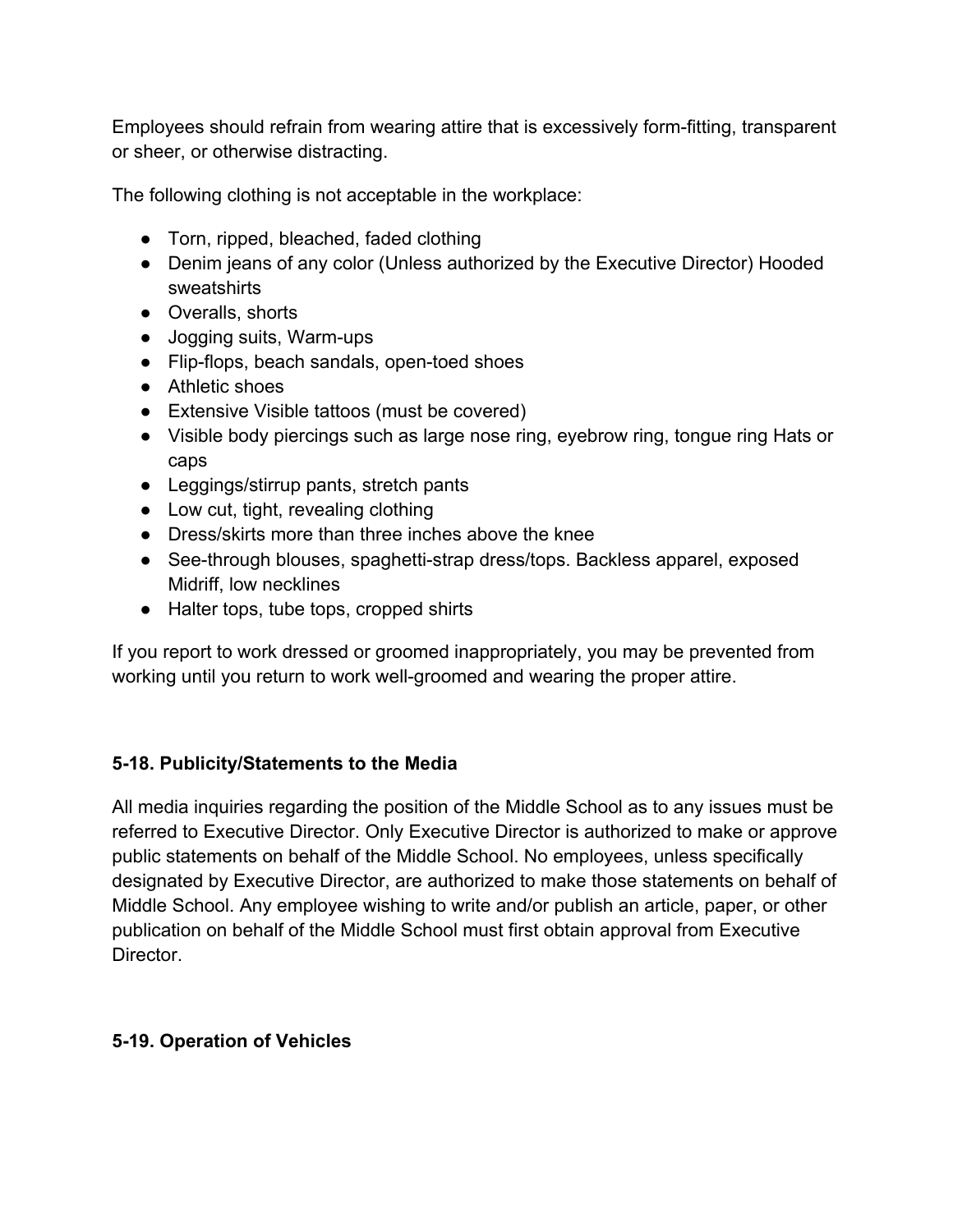All employees authorized to drive Middle School-owned or leased vehicles or personal vehicles in conducting Middle School business must possess a current, valid driver's license and an acceptable driving record. Any change in license status or driving record must be reported to management immediately.

An employee must have a valid driver's license in his or her possession while operating a vehicle off or on Middle School property. It is the responsibility of every employee to drive safely and obey all traffic, vehicle safety, and parking laws or regulations. Drivers must demonstrate safe driving habits at all times.

Middle School-owned or leased vehicles may be used only as authorized by management.

Portable Communication Device Use While Driving

Employees who drive on Middle School business must abide by all state or local laws prohibiting or limiting portable communication device (PCD) use, including cell phones or personal digital assistants, while driving. Further, even if use is permitted, employees may choose to refrain from using any PCD while driving. "Use" includes, but is not limited to, talking or listening to another person or sending an electronic or text message via the PCD.

Regardless of the circumstances, including slow or stopped traffic, if any use is permitted while driving, employees should proceed to a safe location off the road and safely stop the vehicle before placing or accepting a call. If acceptance of a call is absolutely necessary while the employee is driving, and permitted by law, the employee must use a hands-free option and advise the caller that he/she is unable to speak at that time and will return the call shortly.

Under no circumstances should employees feel that they need to place themselves at risk to fulfill business needs.

Since this policy does not require any employee to use a PCD while driving, employees who are charged with traffic violations resulting from the use of their PCDs while driving will be solely responsible for all liabilities that result from such actions. Texting and emailing while driving is prohibited in all circumstances.

#### **5-20. Business Expense Reimbursement**

Employees will be reimbursed for reasonable approved expenses incurred in the course of business. These expenses must be approved by the employee's Supervisor, and may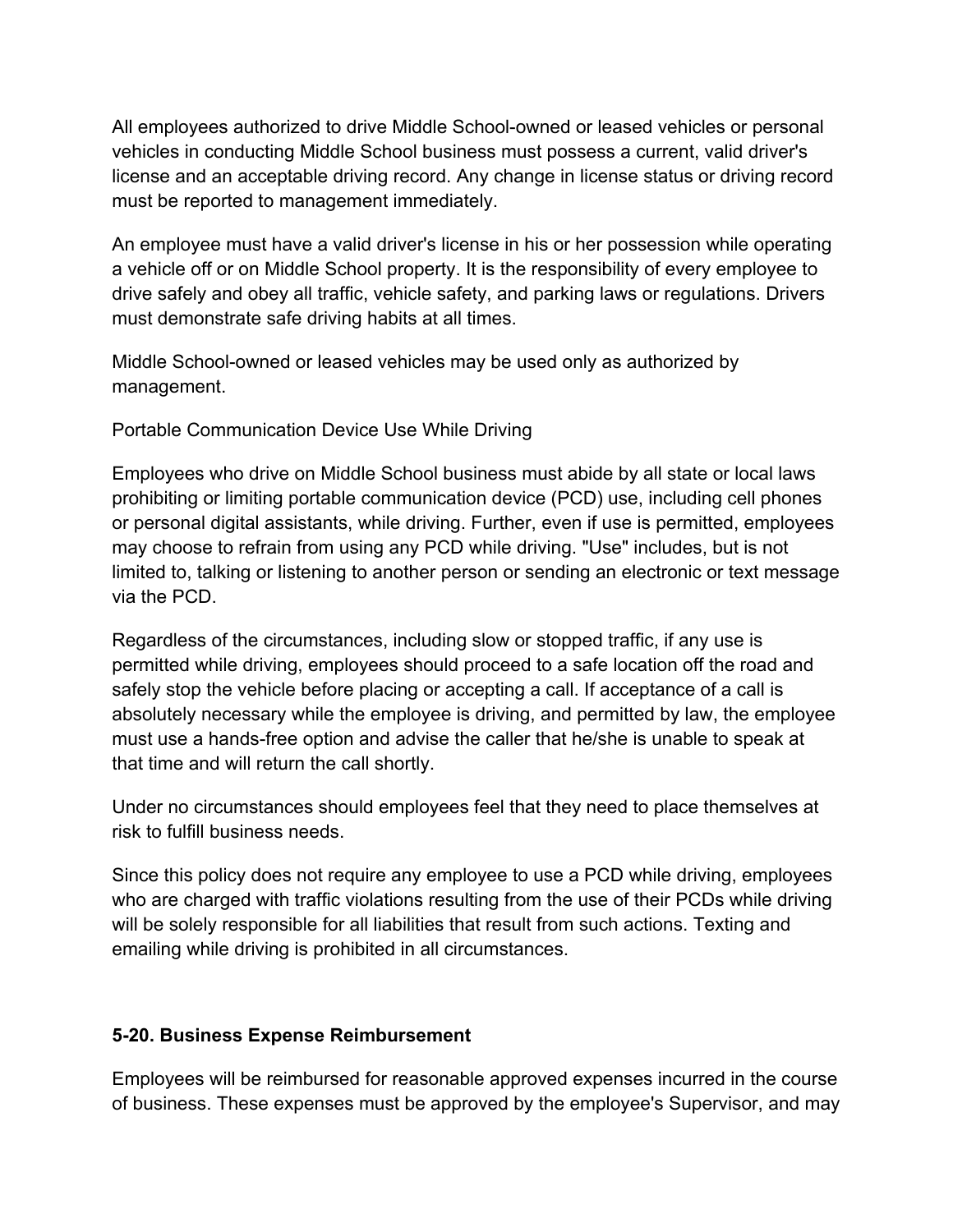include air travel, hotels, motels, meals, cab fare, rental vehicles, or gas and car mileage for personal vehicles. All expenses incurred should be submitted to the Head of Human Resources along with the receipts in a timely manner.

Employees are expected to exercise restraint and good judgment when incurring expenses. Employees should contact their Supervisor in advance if they have any questions about whether an expense will be reimbursed.

#### **5-21. References**

Howard University Middle School of Mathematics and Science will respond to reference requests through the Human Resources Department. The Middle School will provide general information concerning the employee such as date of hire, date of discharge, and positions held. Requests for reference information must be in writing, and responses will be in writing. Please refer all requests for references to the Human Resources Department.

#### **Only the Human Resources Department may provide references.**

## **5-22. Whistleblower Protection Policy**

Howard University Middle School ("MS2"). requires directors, officers, and employees to observe high standards of business and personal ethics in the conduct of their duties and responsibilities. As employees and representatives of (MS)2, we must practice honesty and integrity in fulfilling our responsibilities and comply with all applicable laws and regulations.

Howard University Middle School, is committed to lawful and ethical behavior in all of its activities and requires the board, advisors, employees and volunteers to act in accordance with all applicable laws, regulations and policies and observe high standards of business and personal ethics in the conduct of their duties and responsibilities. The objectives of (MS)<sup>2'</sup>s Whistleblower Protection Policy are to establish policies and procedures to:

1. Prevent or detect and correct wrongdoing, including violation of public policies expressed in statutes, regulations, or constitutional provisions;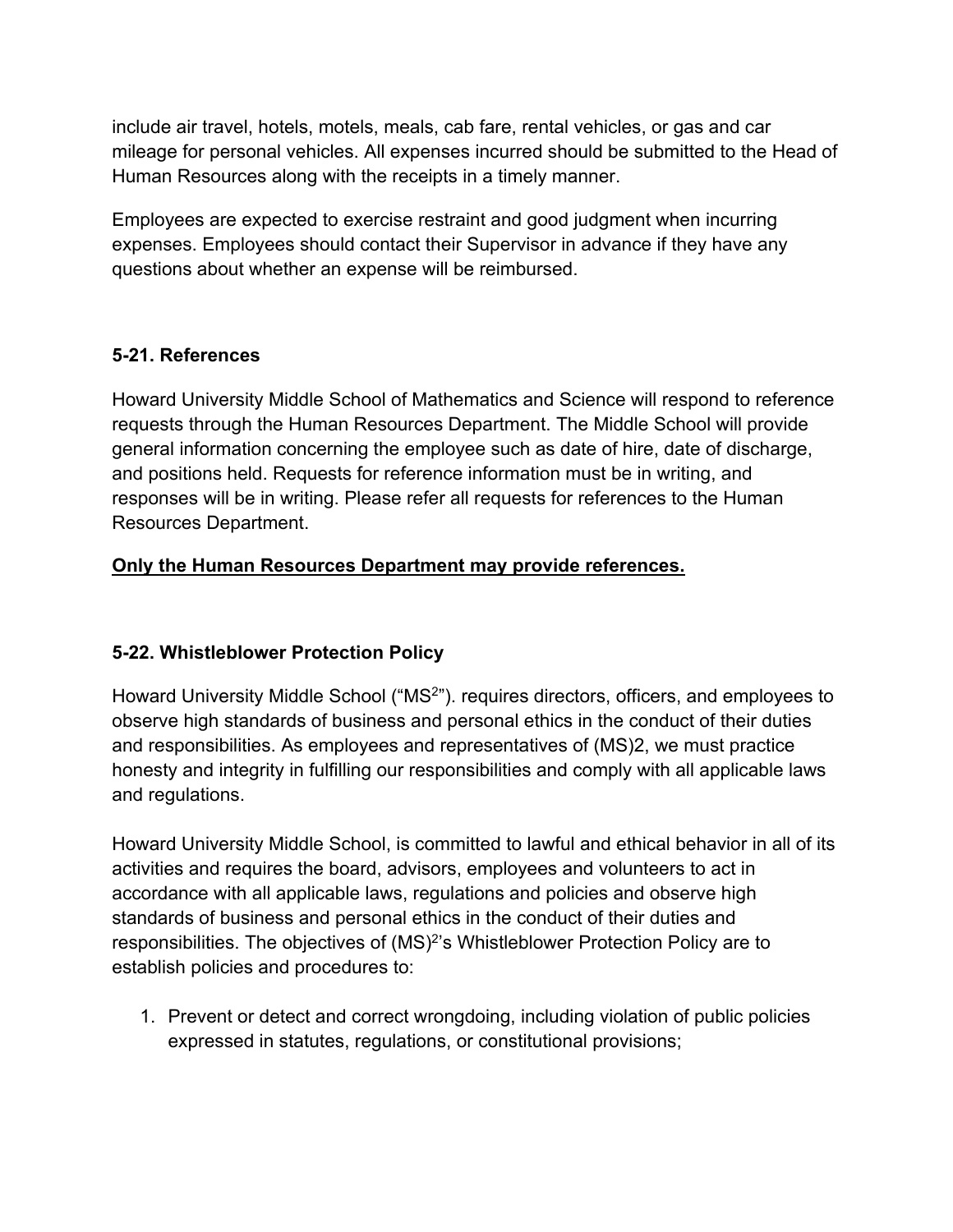- 2. Encourage each director, officer, employee and volunteer ("Individual") to report what he or she in good faith believes to be a material violation of law or policy or questionable accounting or auditing matter by  $(MS)^2$ ;
- 3. Ensure the receipt, documentation, retention of records, and resolution of reports received under this policy; and
- 4. Protect Individuals from retaliatory action.

## Reporting Responsibility

Howard University Middle School Whistleblower Protection Policy, is intended to provide protections for you if you raise concerns regarding  $(MS)^2$ , such as concerns regarding incorrect financial reporting, unlawful activity, activities that are in violation of  $(MS)^2$ policy, or activities which otherwise amount to serious improper conduct. This Policy is intended to encourage and enable employees and others to raise serious concerns internally so that  $(MS)^2$  can address and correct inappropriate conduct and actions. It is the responsibility of all board members, officers, employees, and volunteers to report concerns about violations of law or regulations that govern  $(MS)^2$  operations.

Each Individual at Howard University Middle School, has an obligation to report what he or she believes is a material violation of law or policy or any questionable accounting or auditing matter by  $(MS)^2$ , its directors, officers, advisors, employees, volunteers, or other representatives. The types of concerns that should be reported include, for purposes of illustration and without being limited to, the following:

- Providing false or misleading information on (MS)<sup>2</sup> financial documents, grant reports, tax returns or other public documents;
- Providing false information to or withholding material information from  $(MS)^2$ auditors, accountants, lawyers, directors or other representatives responsible for ensuring  $(MS)^2$  compliance with fiscal and legal responsibilities;
- Embezzlement, private benefit, or misappropriation of funds;
- Material violation of (MS)2 policy, including among others, confidentiality, conflict of interest, whistleblower, ethics and document retention;
- Discrimination based on any protected class;
- Sexual harassment or abuse;
- Retaliation against an employee who has engaged in protected activity;
- Facilitating or concealing any of the above or similar actions.

## **Reporting Procedure**

Howard University Middle School, has an open door policy and suggests that employees share their questions, concerns, or suggestions or complaints with their supervisor. If you are not comfortable speaking with your supervisor or you are not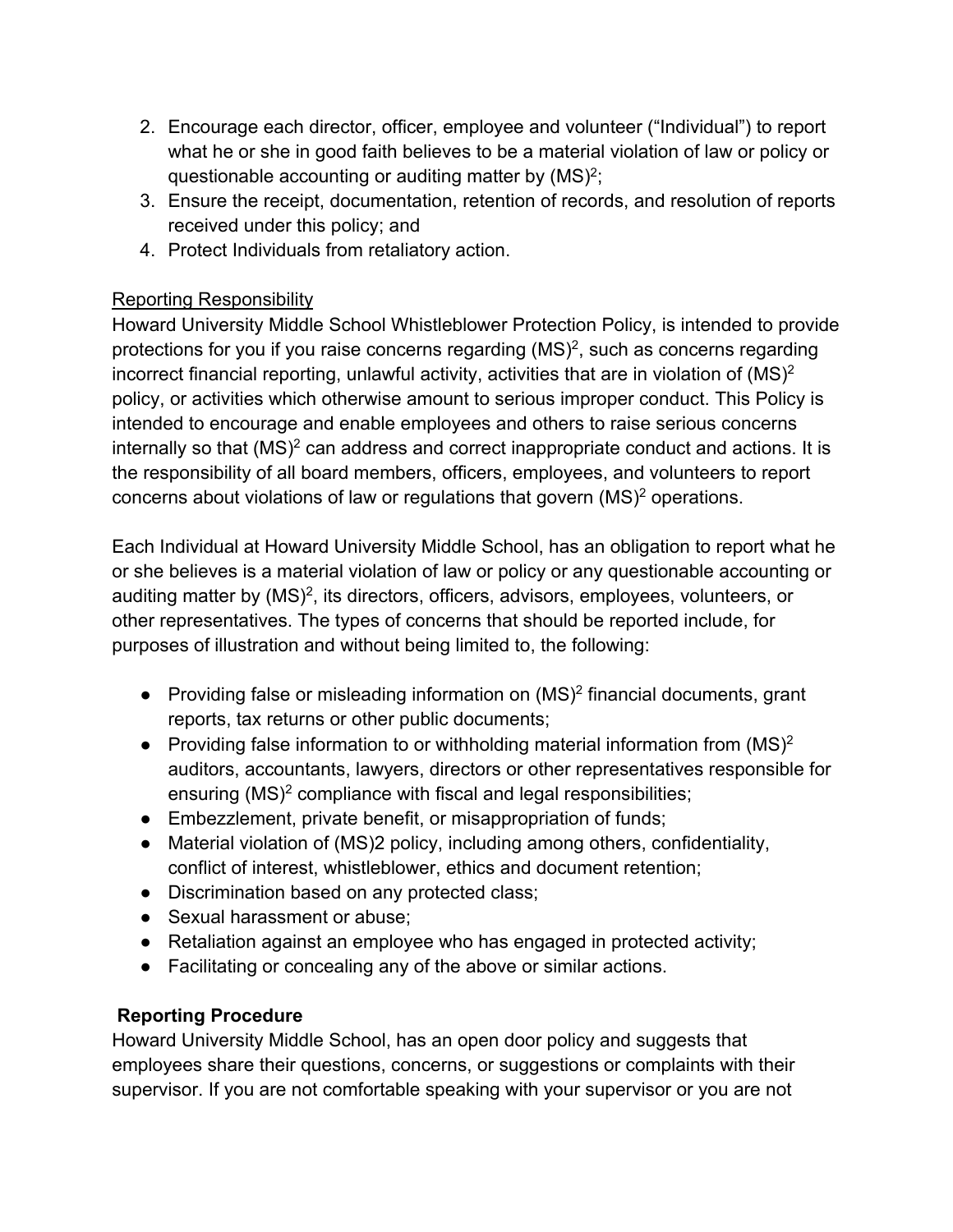satisfied with your supervisor's response, you are encouraged to speak with Human Resources, the Head of School. Supervisors and managers are required to report complaints or concerns about suspected ethical and legal violations in writing to MS<sup>2</sup>'s Compliance Officer or General Counsel who has the responsibility to investigate all reported complaints. Employees with concerns or complaints may also submit their concerns in writing directly to their supervisor or the organization's Compliance Officer.

## ● **Reporting Concerns**

o Employees

§ Whenever possible, an employee should seek to resolve concerns by reporting issues directly to his/her supervisor or the next level of management as needed until matters are satisfactorily resolved.

§ As indicated above, if an employee is uncomfortable speaking to a supervisor or does not believe the issue is being properly addressed, the employee may contact Human Resources, the Chief Executive Officer (or Chief of Staff?), or General Counsel. § If an employee does not believe that these channels of communication can or should be used to express his/her concerns, an employee may contact the chair of the Finance Committee. § Whenever practical, reports should be in writing

- o Board Members, Advisors, and Other Volunteers
	- § Board members, advisors, and other volunteers may submit concerns to the Head of School. If the volunteer, advisor, or board member is not comfortable reporting to Head of School or if he/she does not believe the issue is being properly addressed, he/she may report directly to the chair of the Board.

**Wendell Johns, Board Chair 405 Howard Pl. NW Washington DC 20059 Ms2board@hu-ms2.com**

## **Staff Complaint Resolution Process**

Howard University Middle School, may decide in its sole and complete discretion to warn, discipline, suspend or discharge employees with or without progressive disciplinary actions. The appropriate action will depend on the severity of the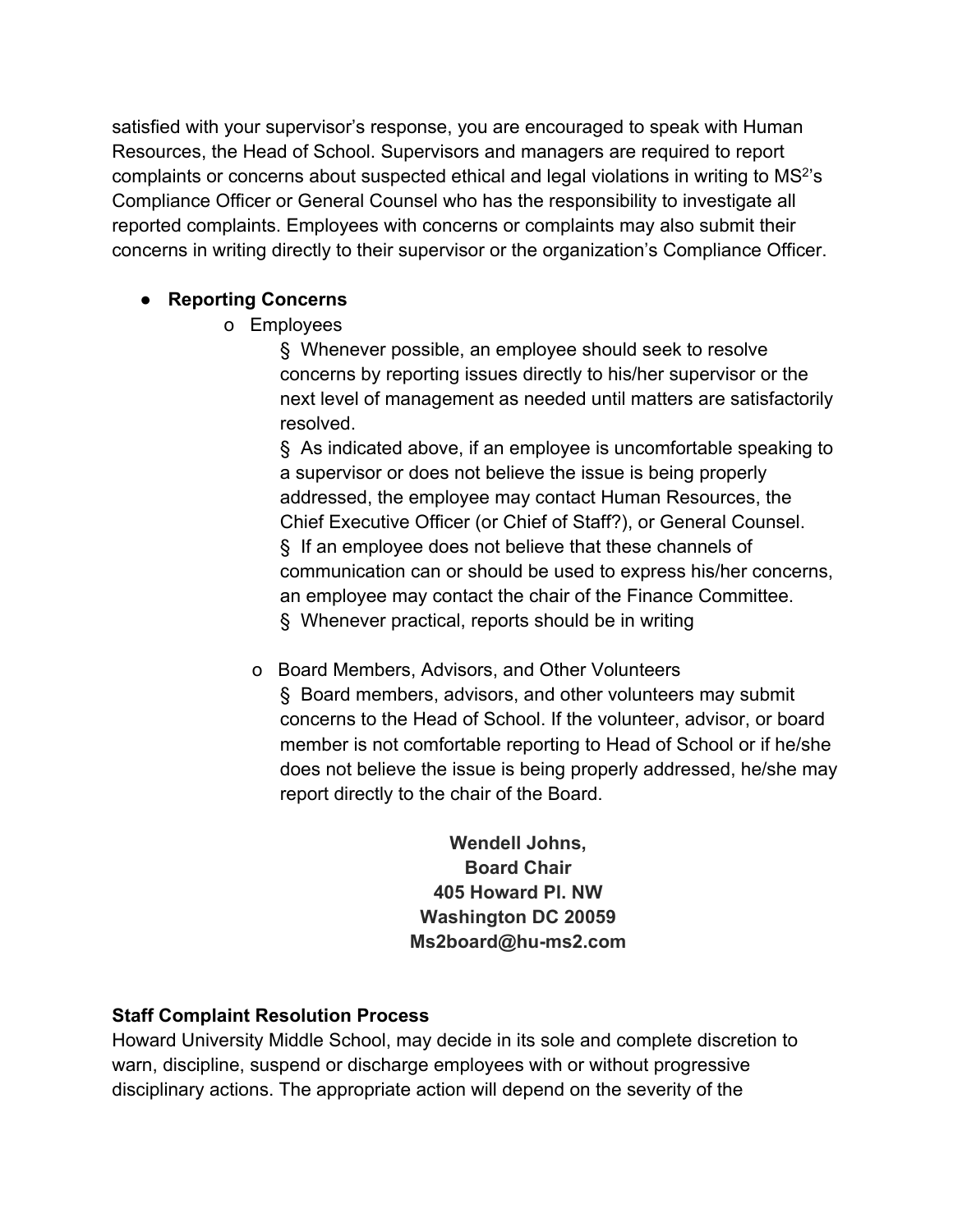unsatisfactory performance or behavior, the employee's past performance or the needs of  $(MS)^2$ . As stated, employment at  $(MS)^2$  is at-will and employment may terminate at any time for any reason.

Where progressive discipline is considered to be the appropriate response, Howard University Middle School, may follow a course of action that may include verbal counseling, followed by a written warning and performance improvement plan that designates action steps to be taken and timing for such action steps. If during the period that a performance improvement plan is in place, job performance/behavior continues to be below standard, the employee may be dismissed from the employ of  $(MS)^2$ , which may be prior to the end of the performance improvement plan period. Progressive discipline does not alter the at-will employment relationship.

If, in the opinion of Howard University Middle School, an employee's action(s) or alleged action(s) warrant immediate dismissal or suspension (with or without pay), (MS) <sup>2</sup> reserves the right to act in a manner that it deems appropriate to the situation, without following the disciplinary procedure described above.

Howard University Middle School, offers employees access to its EAP in the event that such a resource may be helpful in improving the employee's performance/behavior. Refer to the EAP policy for further information.

#### Internal Problem Resolution

Howard University Middle School, is committed to providing the best possible working conditions for its employees. Part of this commitment is encouraging an open and frank atmosphere in which any problem, complaint, suggestion, or question receives a timely response from  $(MS)^2$  supervisors and management.  $(MS)^2$  strives to ensure fair and honest treatment of all employees. Supervisors, managers, and employees are expected to treat each other with mutual respect. Employees are encouraged to offer positive and constructive criticism.

#### **General** - Problem Resolution Procedure

If you disagree with established rules of conduct, policies, or practices, of Howard University Middle School, you may express your concern through the problem resolution procedure. No employee will be penalized, formally or informally, for voicing a good faith complaint with  $(MS)^2$  in a reasonable, business-like manner, or for using the problem resolution procedure.

If a situation occurs in which you believe that a condition of employment or a decision affecting you is unjust or inequitable, you are encouraged to make use of the following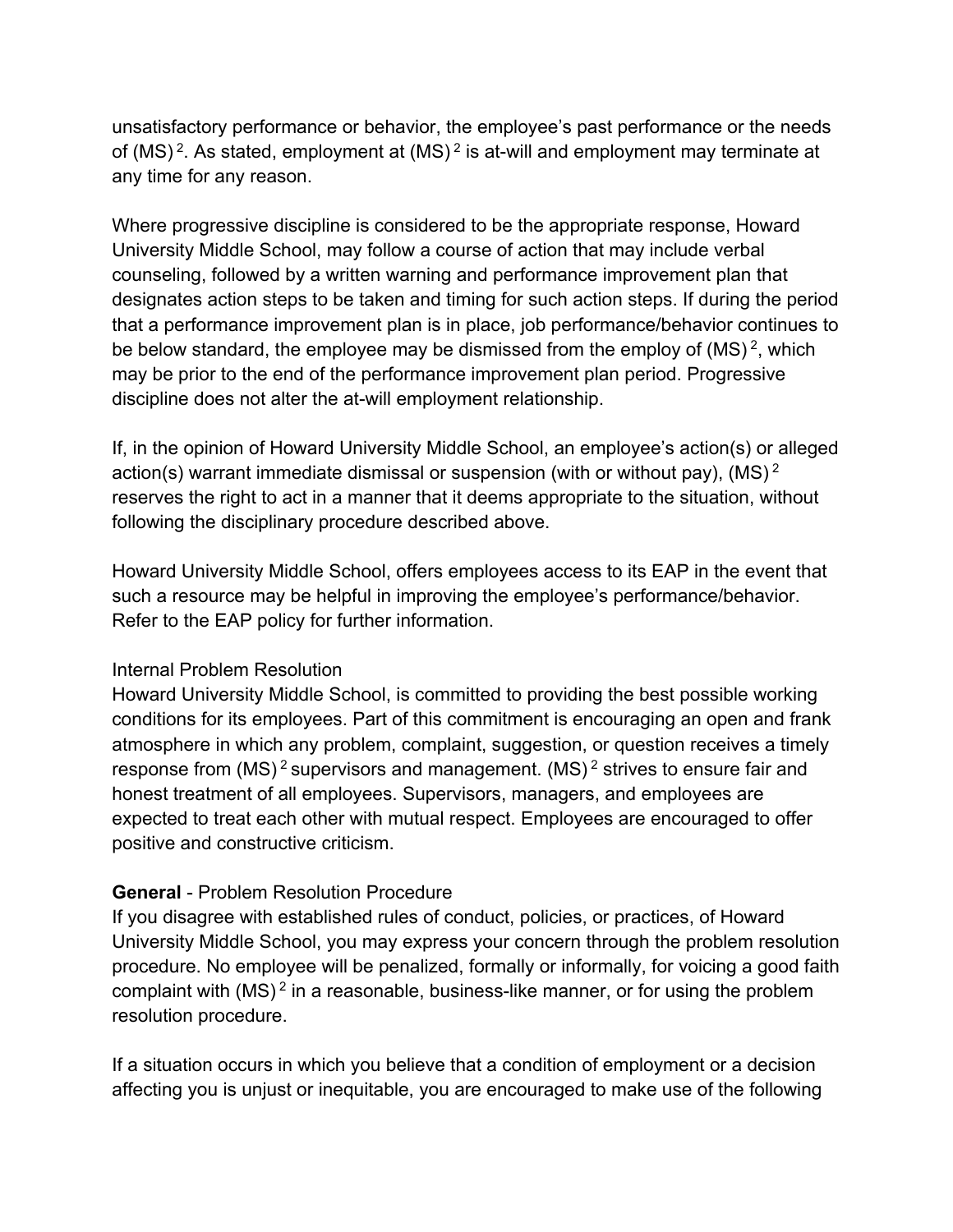steps. You may discontinue the procedure at any step. If you believe that you are being discriminated against or harassed, you should follow the steps in the Equal Employment Opportunity policy or Complaint Procedure for Claims of Unlawful Harassment.

1. Present your concern to your immediate supervisor or the School Business Manager at your school within five calendar days after an incident occurs. If your supervisor or School Business Manager is unavailable or if you believe it would be inappropriate to contact that person, you may present the problem to the Director of Human Resources or any other member of management.

2. Your supervisor or School Business Manager is to respond to the problem during the initial discussion or within five calendar days, after consulting with appropriate management when necessary. Your supervisor or School Business Manager will document the discussion.

3. If you maintain that the problem remains unresolved after discussion, you may present the problem to the Director of Human Resources within five calendar days after the discussion with your supervisor or School Business Manager.

4. Human Resources will counsel and provide a resolution to the problem consistent with the supporting facts, applicable policies, precedence, business practices and state and federal law. If the solution provided by Human Resources does not resolve the issue then you will be directed to the Head of School for further resolution.

5. If you are directed to the Head of School for further resolution, you should present the problem to the Head of School in writing within five (5) days of your meeting with Human Resources.

6. After careful review of the information presented, the Head of School will inform you of a final decision regarding the problem presented within five calendar days from the date of submission, and will forward a copy of the written response to your file. The head of School has full authority to make any adjustment deemed appropriate to resolve the problem.

## **5-23. If You Must Leave Us**

Should an employee decide to leave the Middle School, we ask that he or she provide a Supervisor with at least Two (2) weeks advance notice of departure. Thoughtfulness will be appreciated. All Middle School property including, but not limited to, keys, security cards, parking passes, laptop computers, fax machines, uniforms, etc., must be returned at separation. Employees also must return all of the Middle School,'s Confidential Information upon separation. To the extent permitted by law, employees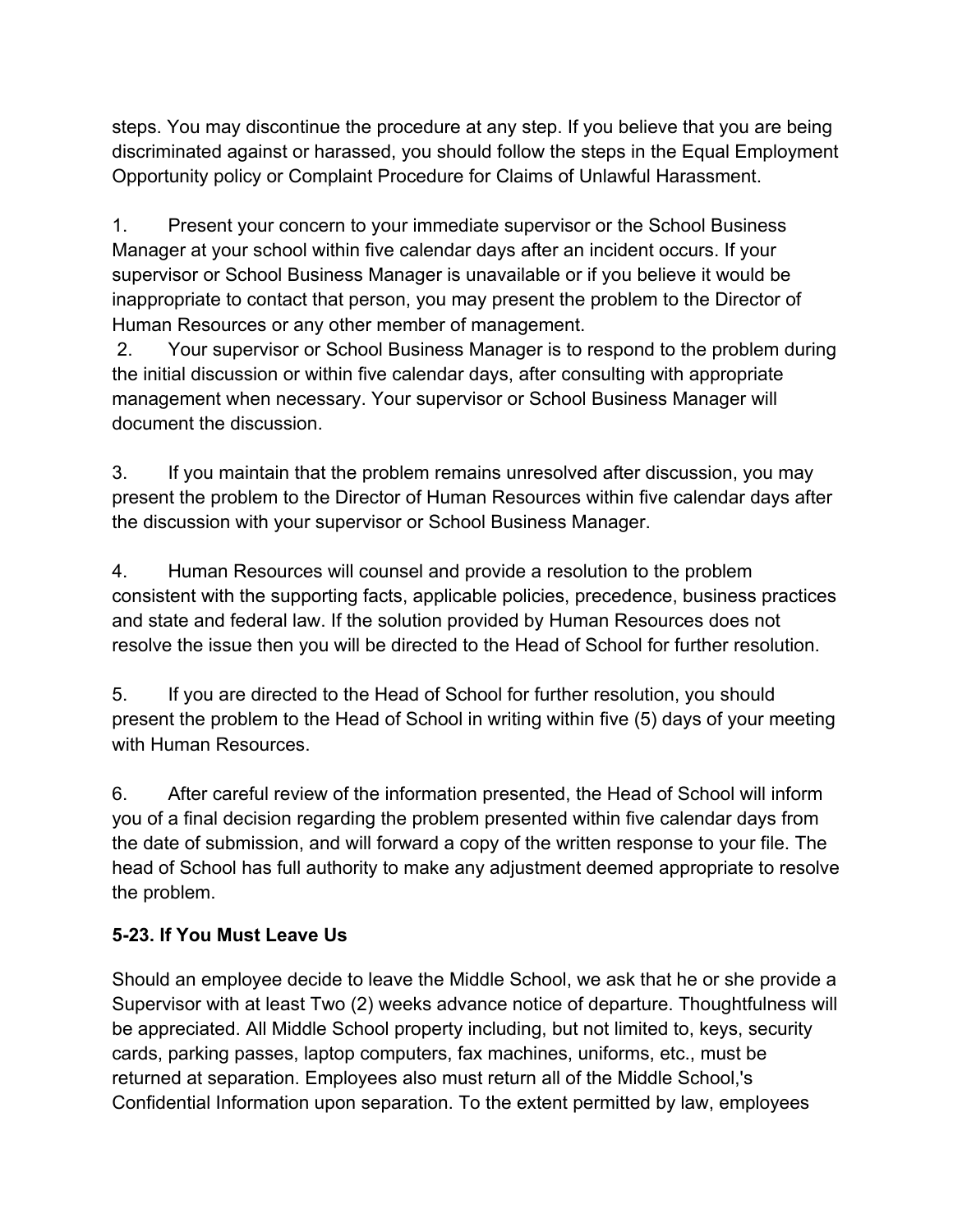will be required to repay the Middle School, (through payroll deduction, if lawful) for any lost or damaged Middle School property. As noted previously, all employees are employed at-will and nothing in this handbook changes that status.

#### **5-24. Exit Interviews**

Employees who resign are requested to participate in an exit interview with Human Resources, if possible.

#### **5-25. A Few Closing Words**

This handbook is intended to give employees a broad summary of things they should know about Howard University Middle School of Mathematics and Science. The information in this handbook is general in nature and, should questions arise, any member of management should be consulted for complete details. While we intend to continue the policies, rules and benefits described in this handbook, Howard University Middle School of Mathematics and Science, in its sole discretion, may always amend, add to, delete from or modify the provisions of this handbook and/or change its interpretation of any provision set forth in this handbook. Employees should not hesitate to speak to management if they have any questions about the Middle School or its personnel policies and practices.

#### **General Handbook Acknowledgment**

This Employee handbook is an important document intended to help you become acquainted with Howard University Middle School of Mathematics and Science. This document is intended to provide guidelines and general descriptions only; it is not the final word in all cases. Individual circumstances may call for individual attention.

Because the Middle School's operations may change, the contents of this handbook may be changed at any time, with or without notice, in an individual case or generally, at the sole discretion of management.

Please read the following statements and sign below to indicate your receipt and acknowledgment of this Employee handbook.

**I have received and read a copy of Howard University Middle School of Mathematics and Science's Employee handbook. I understand that the**